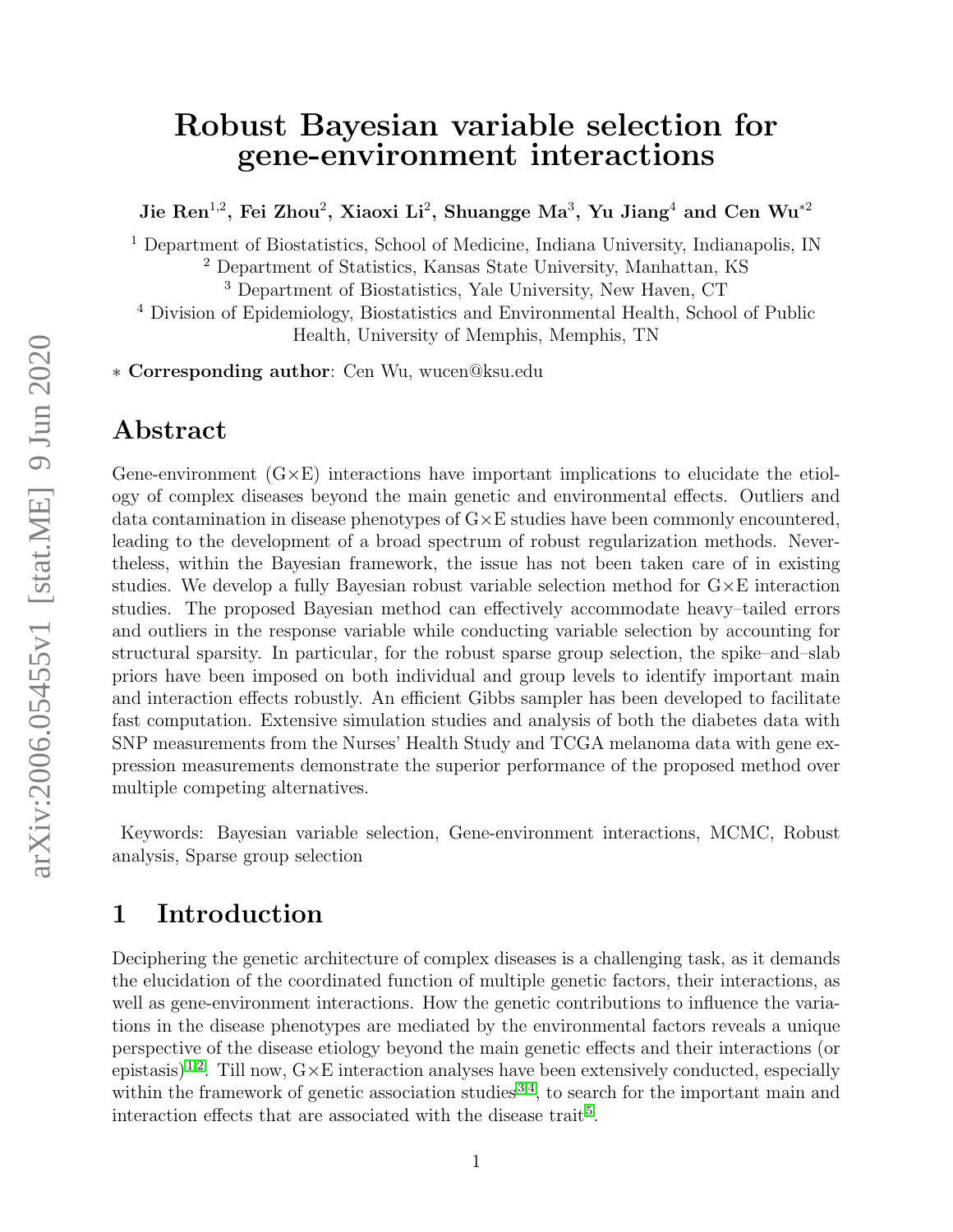With the availability of a large amount of genetic factors, such as SNPs or gene expressions,  $G \times E$  interactions are of high dimensionality even though the preselected environmental factors are usually low dimensional. Therefore, variable selection has emerged as a powerful tool to identify  $G \times E$  interactions associated with the phenotypic traits<sup>[6;](#page-17-0)[7](#page-17-1)</sup>, and a surging amount of  $G \times E$  studies have recently been conducted along this line, especially with regularization methods<sup>[8](#page-17-2)</sup>.

A prominent trend among these studies is to incorporate robustness in regularized identification of main and interaction effects in order to accommodate data contamination and heavy-tailed distributions in the disease phenotypes. Take the datasets analyzed in this article for example. The disease outcomes of interest are weight from the Nurses' Health Study (NHS) and (log-transformed) Breslow's depth from The Cancer Genome Atlas (TCGA) Skin Cutaneous Melanoma (SKCM) data. We plot the two in Figure [1,](#page-1-0) where the long tails can be clearly observed. In practice, such a heavy-tailed distribution is frequently encountered and arise due to multiple reasons. For instance, some phenotypes have skewness in nature. For the subjects' recruited for the NHS, their ages are in the range from 41 to 68 as the average age for the onset of type 2 diabetes is  $45<sup>9</sup>$  $45<sup>9</sup>$  $45<sup>9</sup>$ . The subjects' weight among this age group does have a right-skewed tendency. In addition, in the study of complex diseases such as cancer, even patients of similar profiles may have different subtypes as rigorous accrual of patients is usually not affordable. The data from the major disease subtype can be viewed as being "contaminated" by other subtypes or outliers. As nonrobust approaches cannot efficiently accommodate data contamination and long tailed distributions, which inevitably leads to biased estimates and false identifications, the robust regularization methods have thus been extensively developed for  $G \times E$  studies<sup>[7;](#page-17-1)[8](#page-17-2)</sup>.



<span id="page-1-0"></span>Figure 1: Distribution of the outcome variables for the NHS (left) and SKCM (right) data. Nevertheless, within the Bayesian framework, robust variable selection methods have not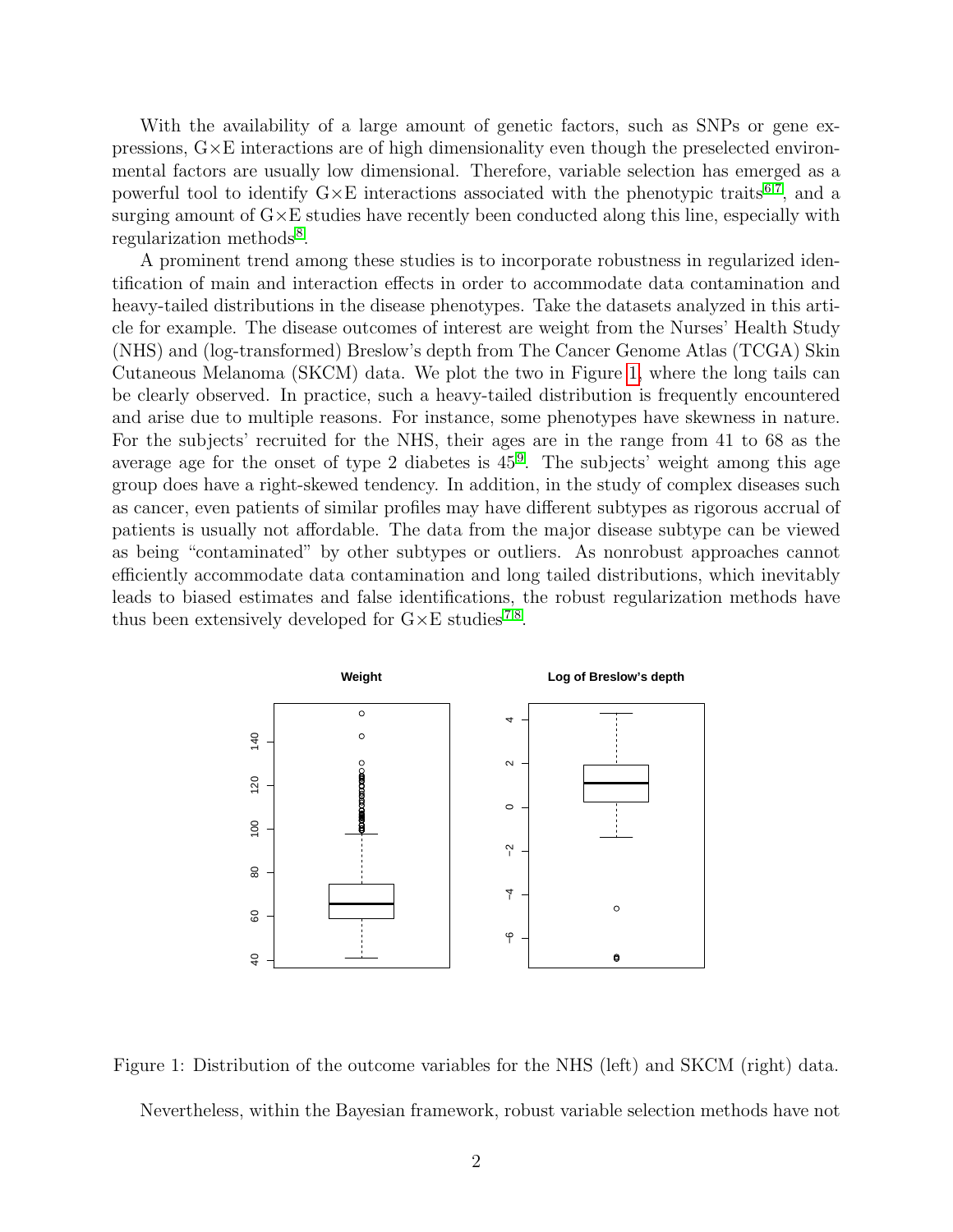been investigated for gene-environment interactions by far. In fact, our literature search indicates that only limited number of Bayesian variable selection methods have been developed for  $G \times E$  studies, and none of them is robust<sup>[8](#page-17-2)</sup>. Driven by the urgent need to conduct robust Bayesian analysis, we propose robust Bayesian variable selection methods tailored for interaction studies by adopting a Bayesian formulation of the least absolute deviation (LAD) regression to accommodate data contamination and long-tailed distributions in the phenotype. Such a formulation is a special case of the Bayesian quantile regression<sup>[10](#page-17-4)</sup>. The LAD loss has been a very popular choice for developing robust regularization methods for data with structured sparsity, including networks  $^{11;12}$  $^{11;12}$  $^{11;12}$  $^{11;12}$  and sparse group structure <sup>[13](#page-17-7)</sup>. Its computational convenience has been revealed within the Bayesian framework as efficient Gibbs sampler can be constructed when the loss is combined with LASSO, group LASSO and elastic net penalties<sup>[14](#page-17-8)</sup>. Furthermore, following the strategy of bi-level selection from a non-robust Bayesian setting<sup>[15](#page-17-9)</sup>, we have developed the Bayesian LAD sparse group LASSO for robust G×E interaction studies. The spike-and-slab priors have been imposed on both the individual and group level to ensure the shrinkage of posterior estimates corresponding to unimportant main and interaction effects to zero exactly. Such a prior leads to the real sparsity and is superior over Laplacian types of shrinkage in terms of identification and prediction  $results^{16-18}.$  $results^{16-18}.$  $results^{16-18}.$ 

In this study, our objective is to tackle the challenging task of developing a fully Bayesian robust variable selection method for  $G \times E$  interactions, which has been well motivated from the success of regularization methods (especially those robust ones) in G×E studies and a lack of robust interaction analysis within the Bayesian framework. The significance of the proposed study lies in the following aspects. First, it advances from existing Bayesian  $G \times E$  studies by incorporating robustness to accommodate data contamination and heavytailed distributions in the disease phenotype. Second, on a broader scope, although robust Bayesian quantile regression based variable selection has been proposed under LASSO, group LASSO and elastic net, the more complicated sparse group (or bi-level) structure, which is of particular importance in high dimensional data analysis in general [19](#page-17-12), has not been fully understood yet. We are among the first to develop robust Bayesian sparse group LASSO for bi-level selection. Third, unlike existing Bayesian regularized quantile regression methods which build upon the priors under Laplacian type of shrinkage, we conduct efficient Bayesian regularization on both the individual and group levels by borrowing strength from the spikeand-slab priors, thus leading to better identification and prediction performance over the competing alternatives, as demonstrated in extensive simulation studies and case studies of NHS data with SNP measurements and TCGA melanoma data with gene expression measurements. To facilitate reproducible research and fast computation using our MCMC algorithms, we implement the proposed and alternative methods in  $C_{++}$ , which are available from an open source R package [roben](http://CRAN.R-project.org/package=roben)<sup>[20](#page-18-0)</sup> on CRAN.

## 2 Data and Model Settings

Use subscript *i* to denote the *i*th subject. Let  $(X_i, Y_i, E_i, W_i)$ ,  $(i = 1, ..., n)$  be independent and identically distributed random vectors.  $Y_i$  is a continuous response variable representing the phenotypic trait.  $X_i$  is the p-dimensional vector of G factors. The environmental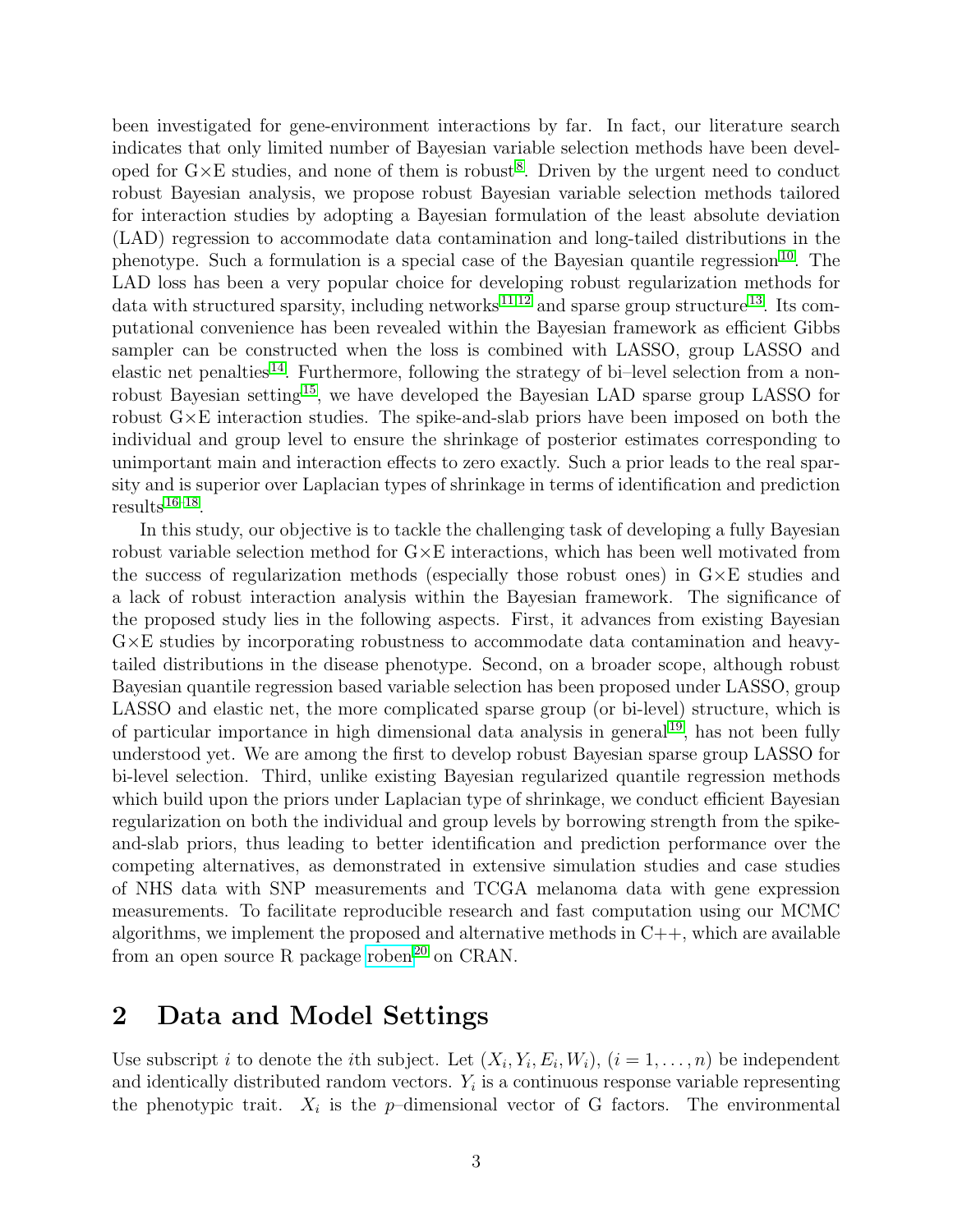factors and clinical covariates are denoted as the k- and q-dimensional vectors  $E_i$  and  $W_i$ , respectively. Considering the following model:

<span id="page-3-0"></span>
$$
Y_{i} = \sum_{t=1}^{q} \alpha_{t} W_{it} + \sum_{m=1}^{k} \theta_{m} E_{im} + \sum_{j=1}^{p} \gamma_{j} X_{ij} + \sum_{j=1}^{p} \sum_{m=1}^{k} \zeta_{jm} E_{im} X_{ij} + \epsilon_{i}
$$
  

$$
= \sum_{t=1}^{q} \alpha_{t} W_{it} + \sum_{m=1}^{k} \theta_{m} E_{im} + \sum_{j=1}^{p} (\gamma_{j} X_{ij} + \sum_{m=1}^{k} \zeta_{jm} E_{im} X_{ij}) + \epsilon_{i}
$$
  

$$
= \sum_{t=1}^{q} \alpha_{t} W_{it} + \sum_{m=1}^{k} \theta_{m} E_{im} + \sum_{j=1}^{p} (U_{ij}^{\top} \beta_{j}) + \epsilon_{i},
$$
 (1)

where  $\alpha_t$ 's,  $\theta_m$ 's,  $\gamma_j$ 's and  $\zeta_{jm}$ 's are the regression coefficients for the clinical covariates, environmental factors, genetic factors and  $G \times E$  interactions, respectively. We define  $\beta_i =$  $(\gamma_j, \zeta_{j1}, \ldots, \zeta_{jk})^{\top} \equiv (\beta_{j1}, \ldots, \beta_{jL})^{\top}$  and  $U_{ij} = (X_{ij}, X_{ij} E_{i1} \ldots, X_{ij} E_{ik})^{\top} \equiv (U_{ij1}, \ldots, U_{ijL})^{\top}$ , where  $L = k + 1$ . The coefficient vector  $\beta_i$  represents all the main and interaction effects corresponding to the *j*th genetic measurement. The  $\epsilon_i$ 's are random errors. Without loss of generality, we assume that the data have been properly normalized so that the intercept can be omitted. Denote  $U_i = (U_{i1}^\top, \ldots, U_{ip}^\top)^\top, \ \alpha = (\alpha_1, \ldots, \alpha_q)^\top, \ \theta = (\theta_1, \ldots, \theta_k)^\top$  and  $\beta = (\beta_1^{\top}, \ldots, \beta_p^{\top})^{\top}$ . The vector  $\beta$  is of length  $p \times L$ . Then model [\(1\)](#page-3-0) can be written in a more concise form as

$$
Y_i = W_i^{\top} \alpha + E_i^{\top} \theta + U_i^{\top} \beta + \epsilon_i
$$
\n<sup>(2)</sup>

#### 2.1 Bayesian LAD Regression

The least absolute deviation (LAD) regression is well known for its robustness to long-tailed distributions in response. For a Bayesian formulation of LAD regression, we assume that  $\epsilon_i$ 's are i.i.d random variables from the Laplace distribution with density

<span id="page-3-1"></span>
$$
f(\epsilon_i|\nu) = \frac{\nu}{2} \exp\{-\nu|\epsilon_i|\} \quad i = 1, \dots, n,
$$
\n(3)

where  $\nu^{-1}$  is the scale parameter of the Laplace distribution. Let  $Y = (Y_1, \ldots, Y_n)^\top$ . With clinical covariates  $W = (W_1, \ldots, W_n)^{\top}$ , environment factors  $E = (E_1, \ldots, E_n)^{\top}$ , and genetic main effects and  $G \times E$  interactions  $U = (U_1, \ldots, U_n)^\top$ , the likelihood function can be expressed as

$$
f(Y|W, E, U, \alpha, \theta, \beta, \nu) = \prod_{i=1}^{n} \frac{\nu}{2} \exp \{-\nu |Y_i - \mu_i|\},
$$
\n(4)

where  $\mu_i = W_i^{\top} \alpha + E_i^{\top} \theta + U_i^{\top} \beta$ .

Based on Kozumi and Kobayashi<sup>[21](#page-18-1)</sup>, the Laplace distribution is equivalent to the mixture of an exponential and a scaled normal distribution. Specifically, let  $z$  and  $\tilde{u}$  be the standard normal and exponential random variables, respectively. If a random variable  $\epsilon$  follows the Laplace distribution with parameter  $\nu$ , then it can be represented as follows

<span id="page-3-2"></span>
$$
\epsilon = \nu^{-1} \kappa \sqrt{\tilde{u}} z,\tag{5}
$$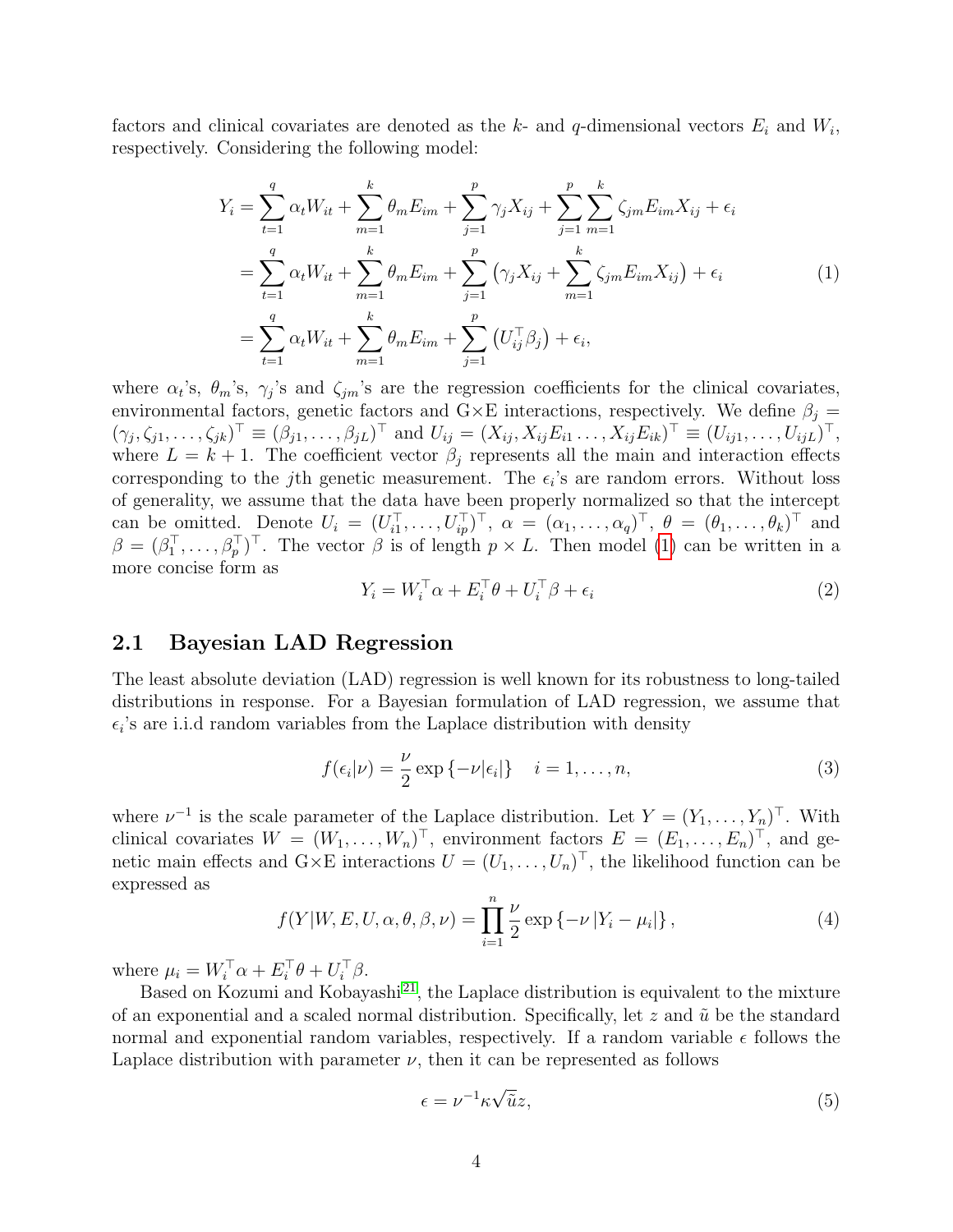where  $\kappa =$ √  $e \kappa = \sqrt{8}$  is a constant. Therefore, the response  $Y_i$  can be rewritten as  $Y_i = \mu_i + \sqrt{2}$  $\nu^{-1} \kappa \sqrt{\tilde{u}_i} z_i$ , where  $z_i \sim N(0, 1)$  and  $\tilde{u}_i \sim \text{Exp}(1)$ . Let  $u = \nu^{-1} \tilde{u}$ . Then u follows the exponential distribution  $Exp(\nu^{-1})$ . We thus have the following hierarchical representation of the Laplace likelihood:

$$
Y_i = \mu_i + \nu^{-\frac{1}{2}} \kappa \sqrt{u_i} z_i,
$$
  
\n
$$
u_i | \nu \stackrel{ind}{\sim} \nu \exp(-\nu u_i),
$$
  
\n
$$
z_i \stackrel{ind}{\sim} \mathcal{N}(0, 1).
$$

This hierarchical representation allows us to express the likelihood function as a multivariate normal distribution, which is critical to construct a Gibbs sampler for efficient sampling of the regression coefficients corresponding to main and interaction effects robustly.

Remark: The Laplace distribution in Bayesian LAD regression can be treated as a special case of the asymmetric Laplace distribution (ALD) in Bayesian quantile regression<sup>[10;](#page-17-4)[22](#page-18-2)</sup>. In Bayesian quantile regression, we assume that  $\epsilon_i$  follows the asymmetric Laplace distribution with density

<span id="page-4-0"></span>
$$
f(\epsilon_i|\tau,\nu) = \tau(1-\tau)\nu \exp\{-\nu\rho_\tau(\epsilon_i)\} \quad i=1,\ldots,n,
$$
\n(6)

where the check loss function is  $\rho_{\tau}(\epsilon_i) = \epsilon_i \{ \tau - I(\epsilon_i < 0) \}$  for the  $\tau$ th quantile  $(0 < \tau < 1)$ . Note that, when  $\tau = 0.5$ , the ALD in [\(6\)](#page-4-0) reduces to a symmetric Laplace distribution defined in  $(3)$ . Yu and Moyeed<sup>[10](#page-17-4)</sup> have shown that maximizing a likelihood function under the asymmetric Laplace error distribution [\(6\)](#page-4-0) is equivalent to minimizing the check loss function in quantile regression. Kozumi and Kobayashi<sup>[21](#page-18-1)</sup> have proposed a Gibbs sampler for Bayesian quantile regression based on a location-scale mixture representation of the ALD. Specifically, with  $\tilde{u}$  and z defined as above, the asymmetric Laplace error in [\(6\)](#page-4-0) can be represented as √

<span id="page-4-1"></span>
$$
\epsilon = \nu^{-1} \psi z + \nu^{-1} \kappa \sqrt{\tilde{u}} z,\tag{7}
$$

where

$$
\psi = \frac{1 - 2\tau}{\tau(1 - \tau)} \quad \text{and} \quad \kappa = \sqrt{\frac{2}{\tau(1 - \tau)}}.
$$

When  $\tau = 0.5$ , we have  $\psi = 0$  and  $\kappa =$ 8, and equation [\(7\)](#page-4-1) reduces to the Laplace error in [\(5\)](#page-3-2).

### 2.2 Bayesian sparse group variable selection for  $G \times E$  interactions

The proposed fully Bayesian sparse group variable selection is motivated by the following considerations. In model [\(1\)](#page-3-0), the coefficient vector  $\beta_i$  corresponds to the main and interaction effects with respect to the jth genetic variant. Whether the genetic variant is associated with the phenotype or not can be determined by whether  $\beta_j = 0$ . A zero coefficient vector suggests that the variant does not have any effect on the disease outcome. If  $\beta_i \neq 0$ , then a further investigation on the presence of the main effect, the interaction or both is of interest, which can be facilitated by examining the nonzero component in  $\beta_j$ . Therefore, a tailored robust Bayesian variable selection method for  $G \times E$  studies should accommodate the selection on both group (the entire vector of  $\beta_j$ ) and individual (each component of  $\beta_j$ ) levels at the same time.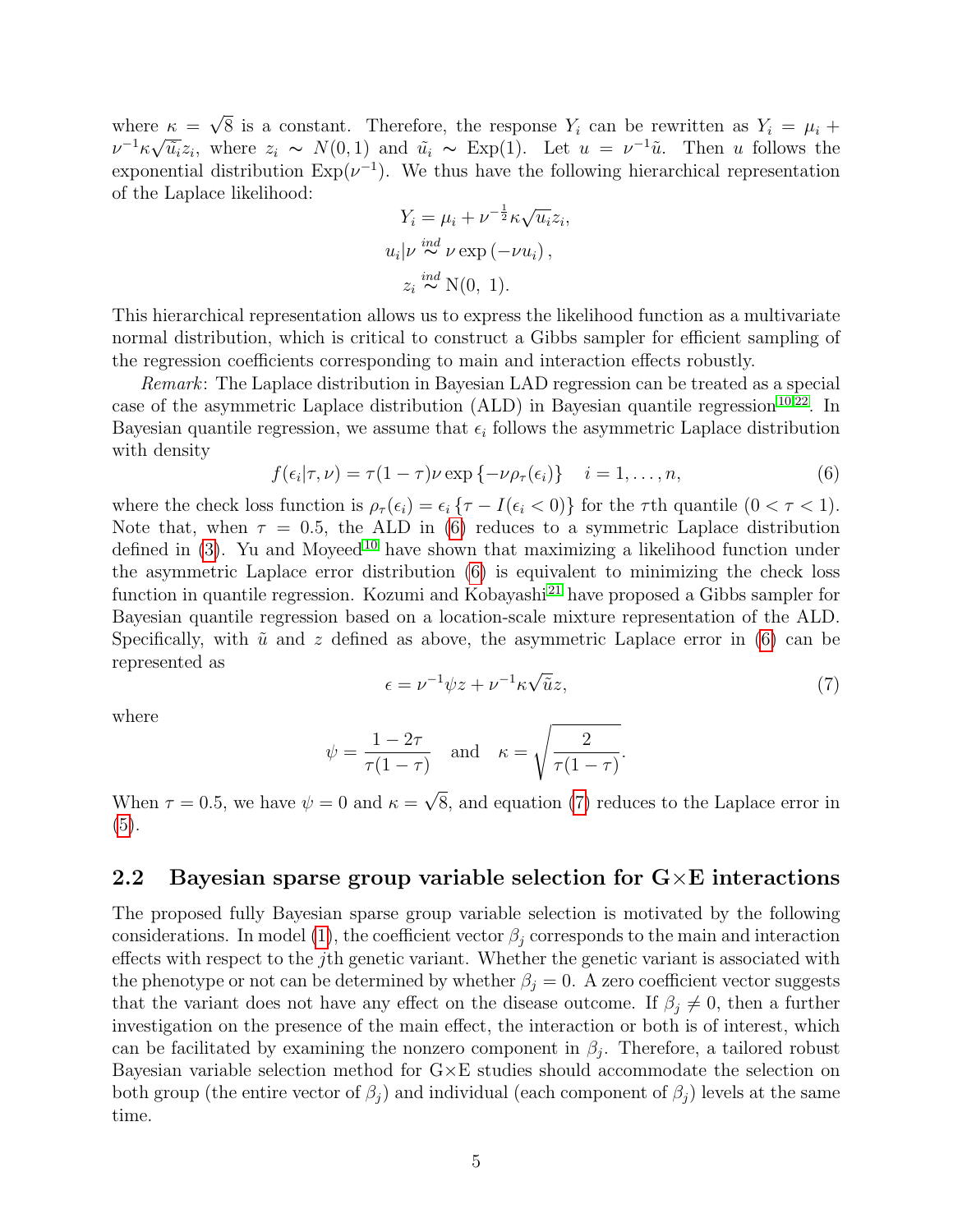In order to impose sparsity on both group and individual level to identify important main and interaction effects, we conduct the decomposition of  $\beta_i$  by following the reparameteri-zation from<sup>[15](#page-17-9)</sup>. Specifically,  $\beta_j$  is defined as

$$
\beta_j = V_j^{\frac{1}{2}} b_j,
$$

where  $b_j = (b_{j1}, \ldots, b_{jL})^\top$  and  $V_j^{\frac{1}{2}} = \text{diag} \{\omega_{j1}, \ldots, \omega_{jL}\}, \omega_{jl} \ge 0 \ (l = 1, \ldots, L)$ . To determine whether the jth genetic variant has any effect at all, we conduct group-level selection on  $b_j$ by adopting the following multivariate spike–and–slab priors

<span id="page-5-0"></span>
$$
b_j|\phi_j^b \stackrel{ind}{\sim} \phi_j^b N_L(0, \mathbf{I}_L) + (1 - \phi_j^b)\delta_0(b_j),
$$
  
\n
$$
\phi_j^b|\pi_0 \stackrel{ind}{\sim} \text{Bernoulli}(\pi_0),
$$
\n(8)

where  $I_L$  is an identity matrix,  $\delta_0(b_j)$  denotes a point mass at  $0_{L\times 1}$  and  $\pi_0 \in [0,1]$ . We introduce a latent binary indicator variable  $\phi_j^b$  for each group  $j(j = 1, \ldots, p)$  to tackle the group–level selection. In particular, when  $\phi_j^b = 0$ , the coefficient vector  $b_j$  has a point mass density at zero and all predictors representing the main and interaction effects in the jth group are excluded from the model, indicating that the jth genetic factor is not associated with the phenotype. On the other hand, when  $\phi_j^b = 1$ , the components in coefficient vector  $b_i$  have non-zero values.

To further determine whether there is an important main genetic effect,  $G \times E$  interaction or both, we impose sparsity within the group  $j$  by assigning the following spike–and–slab priors on each  $\omega_{jl}$   $(j = 1, \ldots, p$  and  $l = 1, \ldots, L)$ 

<span id="page-5-1"></span>
$$
\omega_{jl}|\phi_{jl}^w \stackrel{ind}{\sim} \phi_{jl}^w \mathcal{N}^+ (0, s^2) + (1 - \phi_{jl}^w)\delta_0(\omega_{jl}),
$$
  
\n
$$
\phi_{jl}^w|\pi_1 \stackrel{ind}{\sim} \text{Bernoulli}(\pi_1),
$$
\n(9)

where  $N^+(0, s^2)$  denotes a normal distribution,  $N(0, s^2)$ , truncated below at 0. When the binary indicator variable  $\phi_{jl}^w = 0$ ,  $\omega_{jl}$  is set to zero by the point mass function  $\delta_0(\omega_{jl})$ . Within the jth group, when the component  $\omega_{jl} = 0$ , we have  $\beta_{jl} = 0$  and the corresponding  $U_{jl}$  is excluded from the model, even when  $b_i \neq 0$ . This implies that the jth genetic variant does not have the main effect (if  $l=1$ ) or the interaction effect with the  $(l-1)$ th environment factor (if  $l > 1$ ). The  $\beta_{jl}$  is non-zero if and only if the vector  $b_j \neq 0$  and the individual element  $\omega_{il} \neq 0$ .

In [\(8\)](#page-5-0) and [\(9\)](#page-5-1),  $\pi_0$  and  $\pi_1$  control the sparsity on the group and individual level, respectively. Their values should be carefully tuned. Fixing their values at 0.5 makes the prior essentially non-informative since equal prior probabilities are given to all the submodels. Instead of fixing  $\pi_0$  and  $\pi_1$ , we assign conjugate beta priors  $\pi_0 \sim \text{Beta}(a_0, b_0)$  and  $\pi_1 \sim \text{Beta}(a_1, b_1)$ , which can automatically account for the uncertainty in choosing  $\pi_0$  and  $\pi_1$ . We fixed parameters  $a_0 = b_0 = a_1 = b_1 = 1$ , so that the priors are essentially non-informative. For computation convenience, we assign a conjugate Inverse–Gamma hyperprior on  $s^2$ 

$$
s^2 \sim Inv\text{-}Gamma(1, \eta)
$$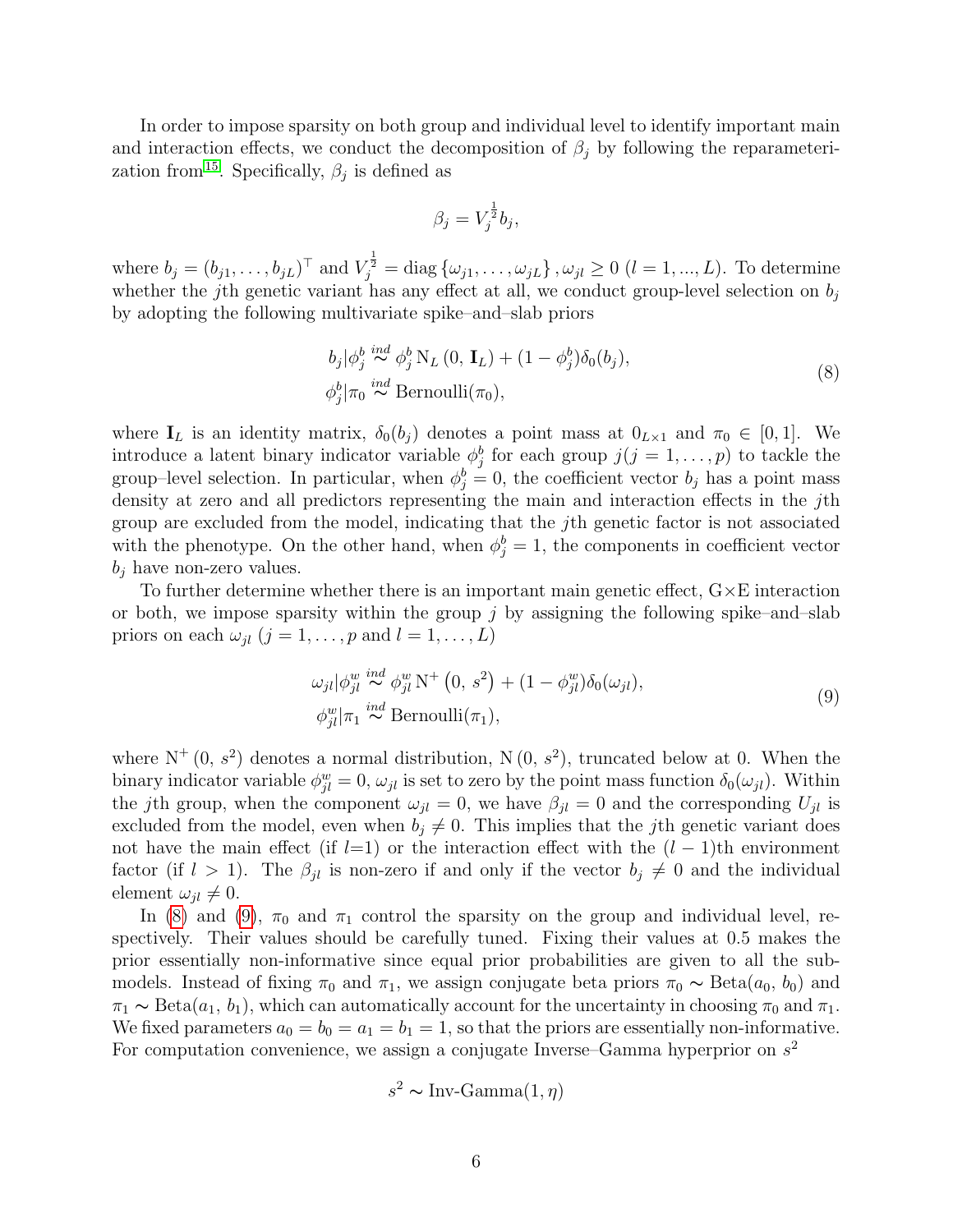$\eta$  is estimated with the Monte Carlo EM algorithm<sup>[15](#page-17-9)[;23](#page-18-3)</sup>. For the gth EM update,

$$
\eta^{(g)} = \frac{1}{E_{\eta^{(g-1)}}\left[\frac{1}{s^2}|Y\right]},
$$

where the posterior expectation of  $\frac{1}{s^2}$  is estimated from the MCMC samples based on  $t^{(g-1)}$ . To maintain conjugacy, we place a Gamma prior on  $\nu$ ,

$$
\nu \sim \text{Gamma}(c, d).
$$

where  $c$  and  $d$  are set to small values.

#### 2.3 Gibbs sampler

The joint posterior distribution of all the unknown parameters conditional on data can be expressed as

 $9 + 10$ 

$$
\pi(\alpha, \theta, b_j, \omega_{jl}, \nu, u_i, \pi_0, \pi_1, s^2 | Y)
$$
\n
$$
\propto \prod_{i=1}^n (2\pi \kappa^2 \nu^{-1} u_i)^{-\frac{1}{2}} \exp \left\{ -\frac{\left(Y_i - W_i^\top \alpha - E_i^\top \theta - \sum_{j=1}^p (U_{ij}^\top \beta_j)\right)^2}{2\kappa^2 \nu^{-1} u_i} \right\}
$$
\n
$$
\times \prod_{i=1}^n \nu \exp(-\nu u_i) \nu^{c-1} \exp \{-d\nu\}
$$
\n
$$
\times \exp \left(-\frac{1}{2} \theta^\top \sum_{\theta}^{-1} \theta\right) \exp \left(-\frac{1}{2} \alpha^\top \sum_{\alpha}^{-1} \alpha\right)
$$
\n
$$
\times \prod_{j=1}^p \left(\pi_0(2\pi)^{-\frac{L}{2}} \exp \left\{-\frac{1}{2} b_j^\top b_j \right\} \mathbf{I}_{\{b_j \neq 0\}} + (1 - \pi_0) \delta_0(b_j) \right)
$$
\n
$$
\times \prod_{j=1}^p \prod_{l=1}^L \left(\pi_1 2(2\pi s^2)^{-\frac{1}{2}} \exp \left\{-\frac{\omega_{jl}^2}{2s^2}\right\} \mathbf{I}_{\{\omega_{jl} > 0\}} + (1 - \pi_1) \delta_0(\omega_{jl}) \right)
$$
\n
$$
\times \pi_0^{a_0 - 1} (1 - \pi_0)^{b_0 - 1}
$$
\n
$$
\times \pi_1^{a_1 - 1} (1 - \pi_1)^{b_1 - 1}
$$
\n
$$
\times (s^2)^{-2} \exp(-\frac{\eta}{s^2}).
$$

Define the coefficient vector without the *j*th group as  $\beta_{(j)} = (\beta_1^\top, \ldots, \beta_{j-1}^\top, \beta_{j+1}^\top, \ldots, \beta_p^\top)$  and the corresponding part of the design matrix as  $U_{(j)}$ . Likewise, define the coefficient vector without the *l*th element in the *j*th group as  $\beta_{(jl)}$  and the corresponding design matrix as  $U_{(jl)}$ . Let  $l_j^b = p(b_j \neq 0 | \text{rest})$ , then the conditional posterior distribution of  $b_j$  is a multivariate spike–and–slab distribution:

<span id="page-6-0"></span>
$$
b_j|\text{rest} \sim l_j^b \, \mathrm{N}_L(\mu_{b_j}, \, \Sigma_{b_j}) + (1 - l_j^b) \, \delta_0(b_j),\tag{10}
$$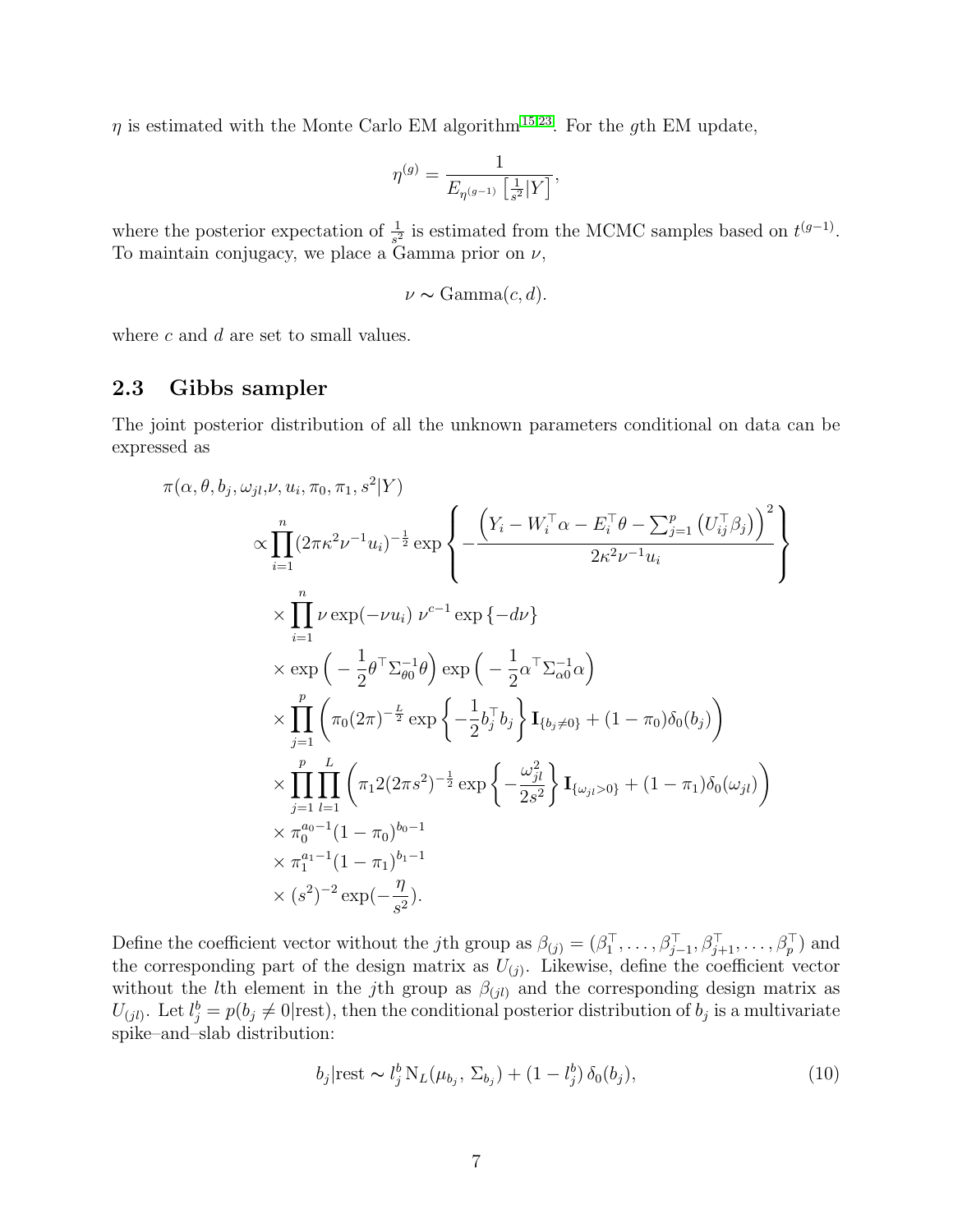where  $\Sigma_{b_j} = \left(\nu \kappa^{-2} \sum_{i=1}^n u_i^{-1} V_j^{\frac{1}{2}} U_{ij} U_{ij}^\top V_j^{\frac{1}{2}} + \mathbf{I}_L\right)^{-1}$ ,  $\mu_{b_j} = \Sigma_{b_j} \nu \kappa^{-2} \sum_{i=1}^n u_i^{-1} V_j^{\frac{1}{2}} U_{ij} \tilde{y}_{ij}$  and  $\tilde{y}_{ij} = y_i - W_i^{\top} \alpha - E_i^{\top} \theta - U_{(j)}^{\top} \beta_{(j)}$ . The  $l_j^b$  can be derived as

$$
l_j^b = \frac{\pi_0}{\pi_0 + (1 - \pi_0)|\Sigma_{b_j}|^{-\frac{1}{2}} \exp\left\{-\frac{1}{2} \|\Sigma_{b_j}^{\frac{1}{2}} \nu \kappa^{-2} \sum_{i=1}^n u_i^{-1} V_j^{\frac{1}{2}} U_{ij} \tilde{y}_{ij} \|_2^2\right\}}.
$$

The posterior distribution [\(10\)](#page-6-0) is a mixture of a multivariate normal and a point mass at 0. Specifically, at the gth iteration of MCMC,  $b_i^{(g)}$  $j_j^{(g)}$  is drawn from  $N(\mu_{b_j}, \Sigma_{b_j})$  with probability  $l_j^b$ and is set to 0 with probability  $1-l_j^b$ . If  $b_j^{(g)}$  $j^{(g)}_j$  is set to 0, we have  $\phi_j^{b(g)} = 0$ , which suggests that the j<sup>th</sup> genetic variant is not associated with the phenotype at the gth iteration. Otherwise,  $\phi_j^{b(g)} = 1.$ 

In addition to the multivariate spike–and–slab distribution on the group level, on the individual level, the conditional posterior distribution of  $\omega_{il}$  is also spike-and-slab. Let  $l_{jl}^w = p(\omega_{jl} \neq 0 | \text{rest}),$  we have

$$
\omega_{jl}|\text{rest} \sim l_{jl}^w \text{ N}^+(\mu_{\omega_{jl}}, \sigma_{\omega_{jl}}^2) + (1 - l_{jl}^w)\delta_0(\omega_{jl}),
$$

where  $\sigma_{\omega_{jl}}^2 = \left(\frac{1}{s^2}\right)$  $\frac{1}{s^2} + \nu \kappa^{-2} \sum_{i=1}^n u_i^{-1} U_{ijl}^2 b_{jl}^2 \big)^{-1}, \ \mu_{\omega_{jl}} \ = \ \sigma_{\omega_{jl}}^2 \nu \kappa^{-2} \sum_{i=1}^n u_i^{-1}$  $i^{-1}b_{jl}U_{ijl}\tilde{y}_{ijl}$  and  $\tilde{y}_{ijl} =$  $y_i - W_i^{\top} \alpha - E_i^{\top} \theta - U_{(jl)}^{\top} \beta_{(jl)}$ . It can be shown that

$$
l_{jl}^{w} = \frac{\pi_1}{\pi_1 + (1 - \pi_1) \frac{1}{2} s (\sigma_{\omega_{jl}}^2)^{-\frac{1}{2}} \exp \left\{-\frac{1}{2} \sigma_{\omega_{jl}}^2 \left(\nu \kappa^{-2} \sum_{i=1}^n u_i^{-1} b_{jl} U_{ijl} \tilde{y}_{ijl}\right)^2\right\} \left[\Phi \left(\frac{\mu_{\omega_{jl}}}{\sigma_{\omega_{jl}}}\right)\right]^{-1}},
$$

where  $\Phi(\cdot)$  is the cumulative distribution function of the standard normal random variable. At the gth iteration, the value of  $\phi_{jl}^{w(g)}$  can be determined by whether the  $\omega_{jl}^{(g)}$  is set to 0 or not. Recall that  $\phi_{jl}^{w(g)} = 0$  implies that the *j*th genetic variant does not have the main effect (if  $l=1$ ) or the interaction effect with the  $(l-1)$ th E factor (if  $l > 1$ ).

The full conditional distribution for  $u_i$  is Inverse-Gaussian:

 $u_i$ |rest ~ Inverse-Gaussian $(\mu_{u_i}, \lambda_{u_i}),$ 

where the shape parameter  $\lambda_{u_i} = 2\nu$ , mean parameter  $\mu_{u_i} = \sqrt{\frac{2\kappa^2}{(Y_i - \tilde{u})^2}}$  $\frac{2\kappa^2}{(Y_i-\tilde{y_i})^2}$  and  $\tilde{y_i} = Y_i - W_i^{\top} \alpha E_i^{\top} \theta - U_i^{\top} \beta.$ 

With the conjugate Inverse–Gamma prior, the posteriors of  $s^2$  is still an Inverse–Gamma distribution

$$
s^2
$$
|rest ~ Inv-Gamma  $\left(1 + \frac{1}{2} \sum_{j,l} \mathbf{I}_{\{\omega_{jl}\neq 0\}}, \eta + \frac{1}{2} \sum_{j,l} \omega_{jl}^2\right)$ .

With conjugate Beta priors,  $\pi_0$  and  $\pi_1$  have beta posterior distributions

$$
\pi_0|\text{rest} \sim \text{Beta}\left(a_0 + \sum_{j=1}^p \mathbf{I}_{\{b_j \neq 0\}}, b_0 + \sum_{j=1}^p \mathbf{I}_{\{b_j = 0\}}\right),\
$$

$$
\pi_1|\text{rest} \sim \text{Beta}\left(a_1 + \sum_{j,l} \mathbf{I}_{\{\omega_{jl} \neq 0\}}, b_1 + \sum_{j,l} \mathbf{I}_{\{\omega_{jl} = 0\}}\right).
$$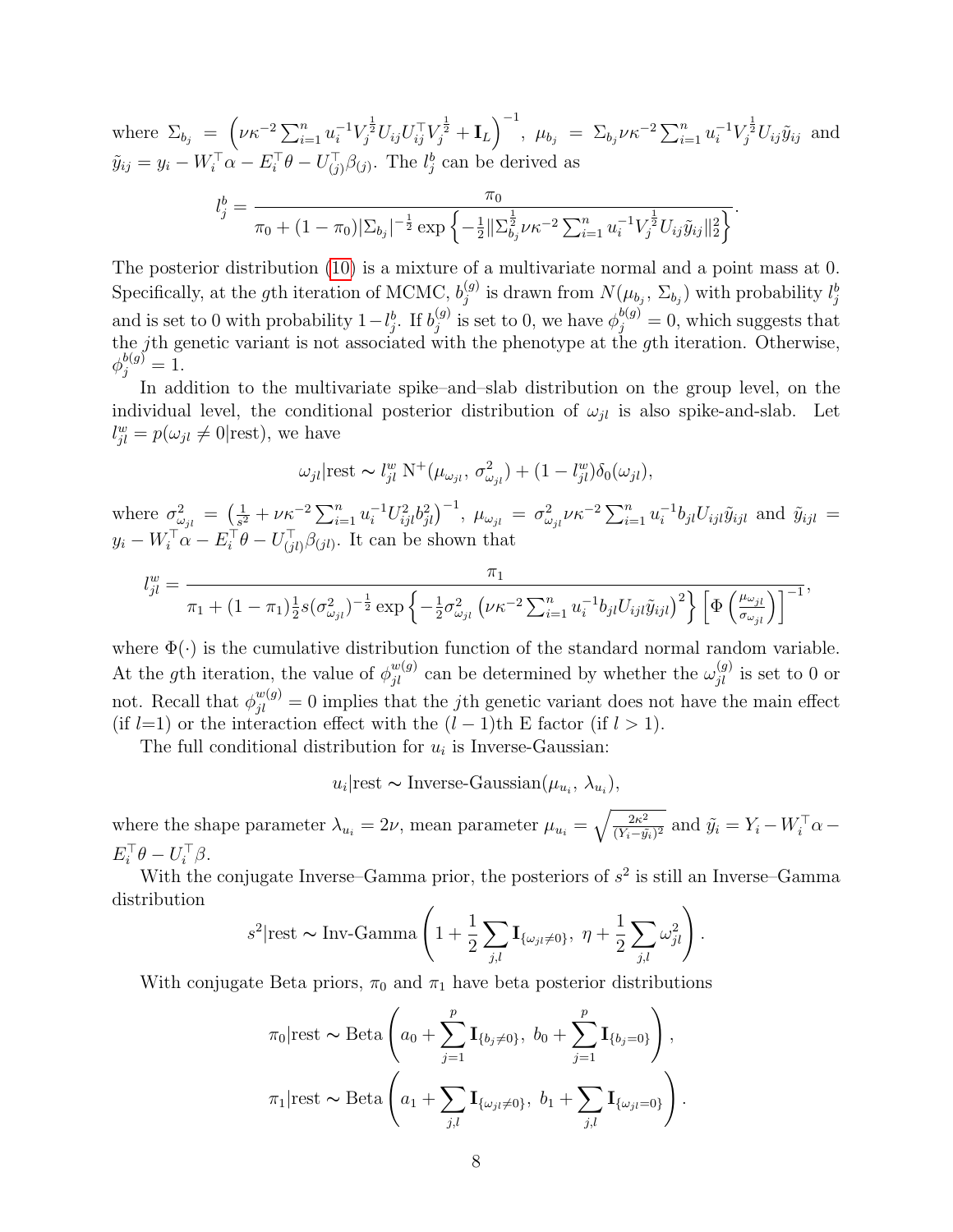Last, the full conditional distribution for  $\nu$  is Gamma distribution

$$
\nu|\text{rest} \sim \text{Gamma}(s_{\nu}, r_{\nu}),
$$

where the shape parameter  $s_{\nu} = c + \frac{3n}{2}$  $\frac{3n}{2}$  and the rate parameter  $r_{\nu} = d + \sum_{i=1}^{n} u_i +$  $(2\kappa^2)^{-1} \sum_{i=1}^n u_i^{-1}$  $i^{\text{-}1}\tilde{y}_i^{\text{-}2}$ . Under our prior setting, conditional posterior distributions of all unknown parameters have closed forms by conjugacy. Therefore, efficient Gibbs sampler can be constructed for the posterior distribution.

We term the proposed robust Bayesian sparse group variable selection with spike and slab priors as RBSG–SS, with direct competitors RBG–SS, RBL–SS and ones without spike and slab priors: RBSG, RBG and RBL. With the non-robust counterpart, there are 12 methods under comparison, which have all been implemented in the  $C++$  based R package [roben](http://CRAN.R-project.org/package=roben)<sup>[20](#page-18-0)</sup> available from CRAN. It is worth mentioning that besides RBSG–SS, RBG–SS, RBL–SS and RBSG have also been proposed for the first time. A summary of all the methods is provided below.

### 2.4 A summary of proposed and alternative methods

All the methods under comparison can be grouped according to three criteria: with or without robustness, with or without spike-and-slab priors, and the types of structured sparsity (individual-, group- and bi-level) accommodated through variable selection. We first describe the robust Bayesian methods with spike-and-slab priors: RBSG–SS, RBG–SS and RBL–SS, which have all been proposed for the first time. Among them, RBSG–SS is the "golden" method developed for conducting robust sparse group variable selection for G×E interactions with spike-and-slab priors on both the group and individual levels. Besides, RBG–SS and RBL–SS are robust Bayesian group level and individual level selection with spike–and–slab priors, respectively. The spike–and–slab prior has only been imposed on the group level in RBG–SS. Compared to RBSG–SS, it does not induce within group sparsity. On the other hand, RBL–SS conducts individual-level selection without accounting for group structure. An immediate family of robust methods related to the three are RBSG, RBG and RBL, which do not adopt spike–and–slab priors and cannot shrink coefficients corresponding to the main and interaction effects to zero exactly. While RBG and RBL can be directly derived based on Li et al.<sup>[14](#page-17-8)</sup>, RBSG, robust Bayesian sparse group selection, has not been investigated in existing studies so far.

We have also included six non-robust methods for comparison. Among them, BSG–SS, BG–SS and BL–SS are the non–robust counterparts of RBSG–SS, RBG–SS and RBL–SS, respectively. In particular, the BSG–SS conducts (non–robust) Bayesian sparse group selection with spike-and-slab priors on group and individual level simultaneously, while variable selection has only been conducted on group (individual) level through RBG–SS (RBL–SS) under the spike–and–slab priors. In addition, BSG, BG and BL can be viewed as the benchmarks without incorporating spike–and–slab priors corresponding to BSG–SS, BG–SS and BL–SS. They can also be considered as the non–robust counterpart corresponding to RBSG, RBG and RBL. All the six non–robust alternatives can be readily derived based on existing studies.

For clarification, we list all the methods under comparison in Table [4](#page-22-0) in the Appendix. Our contribution includes developing the 4 robust Bayesian variable selection approaches,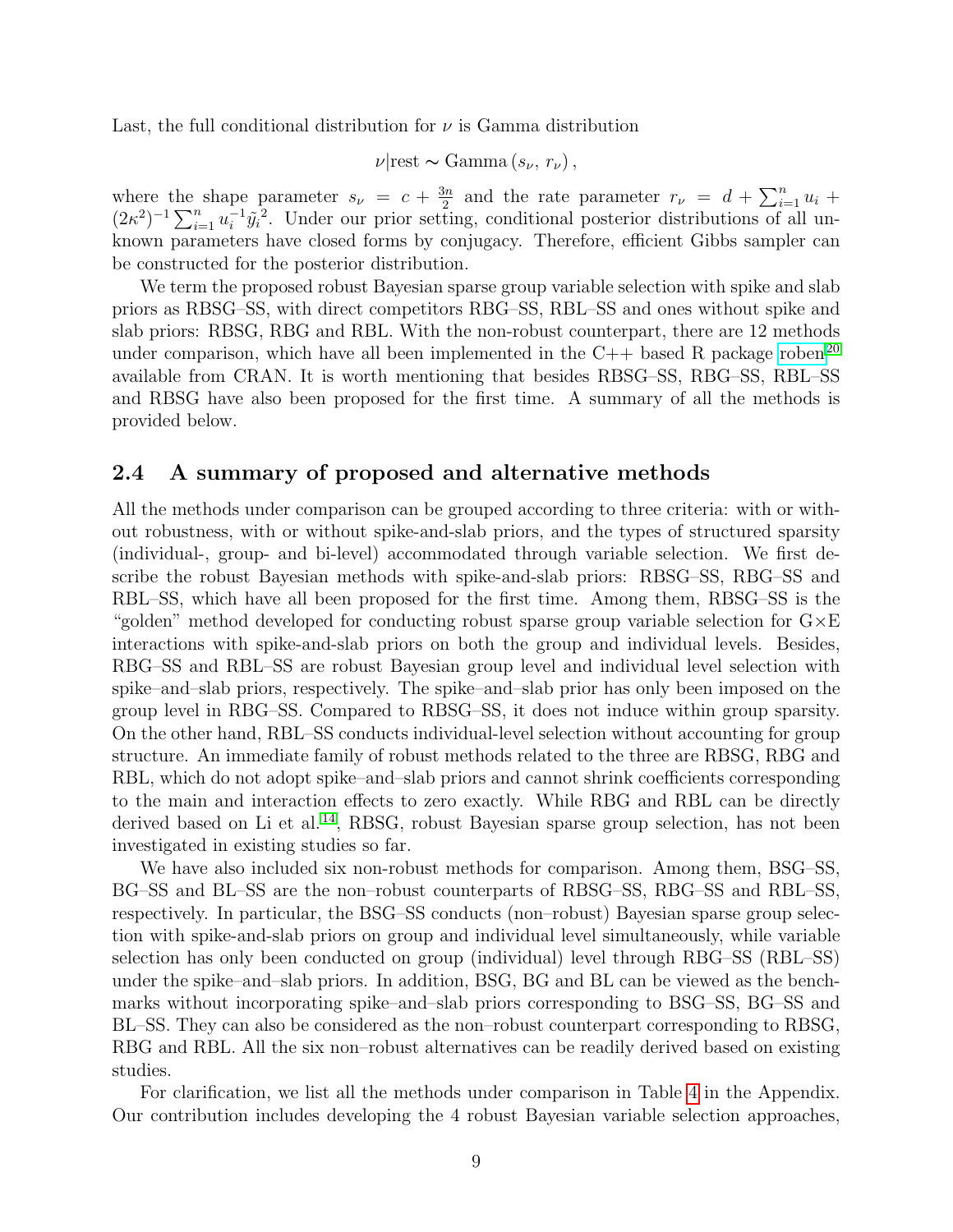RBSG–SS, RBG–SS, RBL–SS and RBSG among the first time. For all the rest of the approaches, a modification to the methods from the references provided in Table [4](#page-22-0) by including clinical covariates is necessary. Otherwise, these methods cannot be adopted for a direct comparison with the four newly developed ones.

## 3 Simulation

We comprehensively evaluate the proposed and alternative methods through simulation stud-ies. Under all the settings, the responses are generated from model [\(1\)](#page-3-0) with  $n = 500, q =$  $3, p = 100$  and  $k = 5$ , which leads to a total dimension of 608 with 105 main effects, 500 interactions and 3 additional clinical covariates. The genetic main effects and  $G \times E$  interactions form 100 groups with group size  $L = 6$ . We consider six error distributions for  $\epsilon_i$ 's:  $N(0, 1)$ (Error 1), Laplace( $\mu$ ,b) with the mean  $\mu = 0$  and the scale parameter  $b = 2$  (Error  $N(0, 1)$ (Error 1), Laplace( $\mu$ ,0) with the mean  $\mu = 0$  and the scale parameter  $\sigma = 2$  (Error 2), 10%Laplace(0,1) + 90%Laplace(0, $\sqrt{5}$ ) (Error 3), 90% $N(0,1)$  + 10%Cauchy(0, 1) (Error 4), t-distribution with 2 degrees of freedom  $(t(2))$  (Error 4), LogNormal $(0,1)$  (Error 5). All of them are heavy-tailed distributions except the first one.

We assess the performance in terms of identification and prediction accuracy. For methods incorporating spike–and–slab priors, we consider the median probability model  $(MPM)^{15;24}$  $(MPM)^{15;24}$  $(MPM)^{15;24}$  $(MPM)^{15;24}$  to identify important effects. In particular, for the proposed RBSG–SS, we define  $\phi_{jl} = \phi_j^b \phi_{jl}^w$  for the *l*th predictor in the *j*th group. At the *g*th MCMC iterations, this predictor is included in the model if the indicator  $\phi_{jl}^{(g)}$  is 1. Suppose we have collected G posterior samples from the MCMC after burn-ins, then the posterior probability of including the lth predictor from the jth group in the final model is

$$
p_{jl} = \hat{\pi}(\phi_{jl} = 1|y) = \frac{1}{G} \sum_{g=1}^{G} \phi_{jl}^{(g)}, \quad j = 1, \dots, p \text{ and } l = 1, \dots, L.
$$
 (11)

A higher posterior inclusion probability  $p_{jl}$  can be interpreted as a stronger empirical evidence that the corresponding predictor has a non-zero coefficient and is associated with the phenotype. The MPM model is defined as the model consisting of predictors with at least 1  $\frac{1}{2}$  posterior inclusion probability. When the goal is to select a single model, Barbieri and  $\overline{B}$  recommend using MPM because of its optimal prediction performance. Meanwhile, the 95% credible interval  $(95\% \text{CI})^{25}$  $(95\% \text{CI})^{25}$  $(95\% \text{CI})^{25}$  is adopted for methods without spike–and–slab priors.

Prediction performance is evaluated using the mean prediction errors on an independently generated testing dataset under the same data generating model over 100 replicates. For all robust approaches, the prediction error is defined as mean absolute deviations (MAD). MAD can be computed as  $\frac{1}{n} \sum_{i=1}^{n} |y_i - \hat{y}_i|$ . The prediction error for non-robust ones is defined as the mean squared error (MSE), i.e.,  $\frac{1}{n} \sum_{i=1}^{n} (y_i - \hat{y}_i)^2$ .

The G factors are simulated in the following 4 examples(settings). In the first example, a gene expression matrix with  $n = 500$  and  $p = 100$  has been generated from a multivariate normal distribution with marginal mean 0, marginal variance 1 and an auto-regression correlation structure ( $\rho = 0.3$ ). In the second example, the single-nucleotide polymorphism (SNP) data are obtained by dichotomizing the gene expression values (from the first setting) at the 1st and 3rd quartiles, with the 3–level  $(0,1,2)$  for genotypes  $(aa, Aa, AA)$  respectively.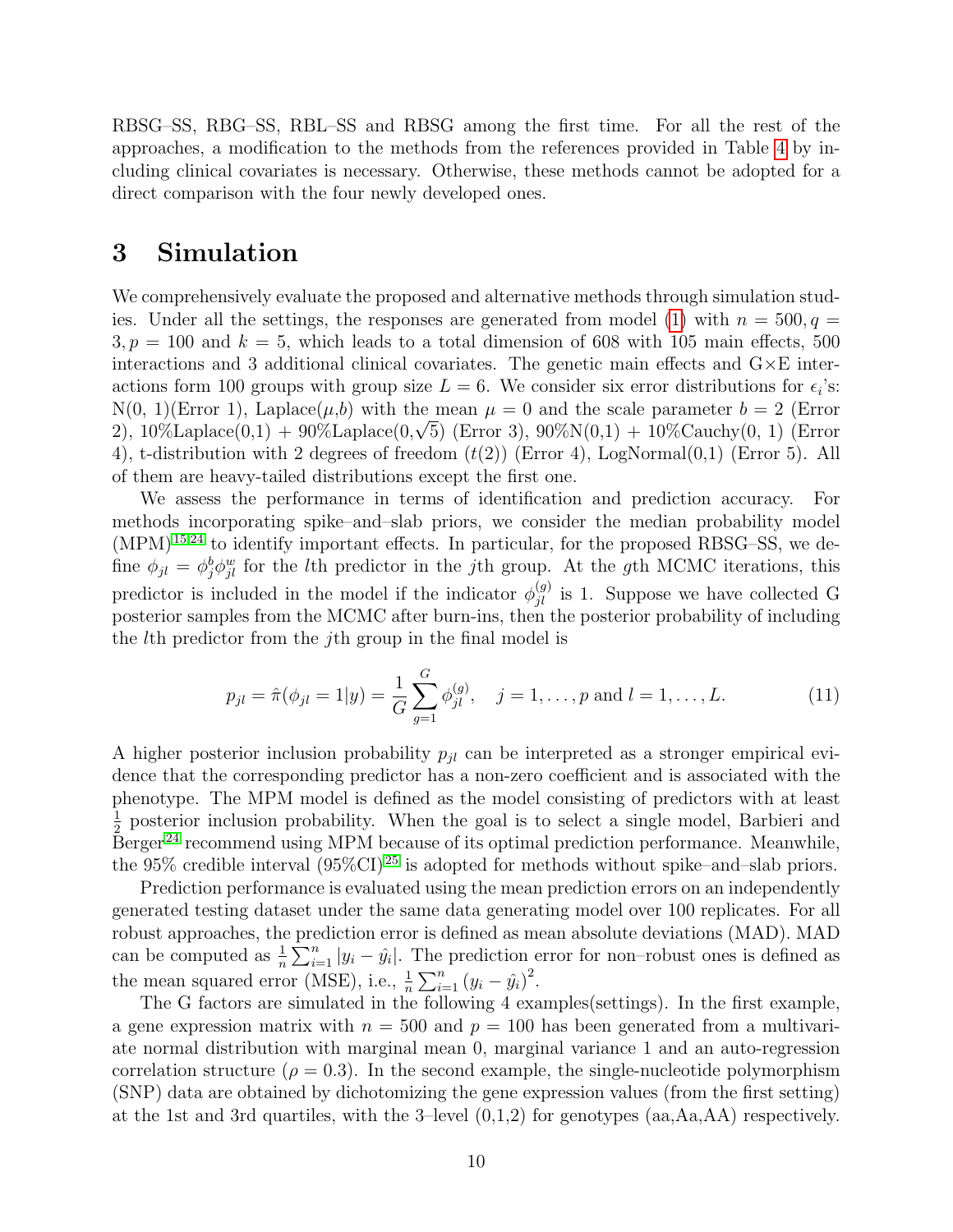In the third setting, the SNP data are simulated under a pairwise linkage disequilibrium (LD) structure. Let the minor allele frequencies (MAFs) of two neighboring SNPs with risk alleles A and B be  $r_1$  and  $r_2$ , respectively. The frequencies of four haplotypes are as  $p_{AB} = r_1r_2 + \delta$ ,  $p_{ab} = (1 - r_1)(1 - r_2) + \delta$ ,  $p_{Ab} = r_1(1 - r_2) - \delta$ , and  $p_{aB} = (1 - r_1)r_2 - \delta$ , where  $\delta$  denotes the LD. Assuming Hardy-Weinberg equilibrium and given the allele frequency for A at locus 1, we can generate the SNP genotype (AA, Aa, aa) from a multinomial distribution with frequencies  $(r_1^2, 2r_1(1 - r_1), (1 - r_1)^2)$ . The genotypes at locus 2 can be simulated according to the conditional genotype probability matrix in Cui et al.<sup>[26](#page-18-6)</sup>. We have  $\delta = r_p \sqrt{r_1(1-r_1)r_2(1-r_2)}$  with MAFs 0.3 and pairwise correlation  $r_p = 0.6$ . In the last example, we consider a more practical correlation structure by extracting the first 100 SNPs from the NHS data analyzed in the case study, so the correlation is based on the real data. For each simulation replicate, we randomly sample 500 subjects from the dataset.

For E factors, five continuous variables are generated from a multivariate normal distribution with marginal mean 0, marginal variance 1 and AR correlation structure with  $\rho = 0.5$ . We then dichotomize one of them at 0 to create a binary E factor. Besides, we simulate three clinical covariates from a multivariate normal distribution and AR correlation structure with  $\rho = 0.5$ , and dichotomize one of them at 0 to create a binary variable.

For the clinical covariates and environmental main effects, the coefficients  $\alpha_t$ 's and  $\theta_m$ 's are generated from Uniform $[0.8, 1.5]$ . For genetic main effect and  $G \times E$  interactions, we randomly selected 25  $\beta_{jl}$ 's in 9 groups to have non-zero values that are generated from Uniform[0.3, 0.9]. All other  $\beta_{jl}$ 's are set to zeros.

We have collected the posterior samples from the Gibbs sampler running 15,000 iterations while discarding the first 7,500 samples as burn-ins. The Bayesian estimates are calculated using the posterior medians. Simulation results for the gene expression data in Example 1 are tabulated in Table [\(1\)](#page-11-0) and [\(2\)](#page-12-0). We can observe that the performance of methods that adopt spike–and–slab priors in Table [\(1\)](#page-11-0) is consistently better than methods without spike–and– slab priors in Table [\(2\)](#page-12-0). Although, methods without spike–and–slab priors have slightly lower FPs than their counterparts with spike–and–slab priors under some error distributions, they tend to have much lower TPs and higher prediction errors under all the error distributions. For example, under Error2, RBSG identifies 14.48(SD 2.04) out of the 25 true positives, much lower than the true positives of 21.66(SD 1.72) from RBSG–SS. Meanwhile, its false positives 0.64(SD 0.85) is only slightly lower than the FP of RBSG–SS (1.32(SD 1.33)). The prediction error of RBSG, 2.57 with a SD of 0.11, is also inferior than that of the RBSG–SS (2.15(SD 0.10)). Such an advantage can also be observed by comparing other methods in Table [\(1\)](#page-11-0) with their counterparts (without spike–and–slab priors) from Table [\(2\)](#page-12-0).

Among all the methods with spike–and–slab priors, as shown in Table [\(1\)](#page-11-0), the proposed RBSG–SS has the best performance in both identification and prediction in the presence of data contamination and heavy–tailed errors. Under the mixture Laplace error (Error 3), RBSG–SS identifies 21.28(SD 2.24) true positives, with a small number of false positives, 1.48(SD 1.34). RBG–SS has a true positive of 24.80(SD 0.73), however, the number of false positives, 30.64(SD 4.23), is much higher. This is due to the fact that RBG–SS only conducts group level selection and does not impose the within-group sparsity. Compared to RBSG– SS, RBL–SS ignores the group structure, leading to fewer true positives of 18.14(SD2.68). In terms of prediction, RBSG–SS has the smallest L1 error, 2.29(0.12), among all the 3 robust methods with spike–and–slab priors. Although the difference in prediction error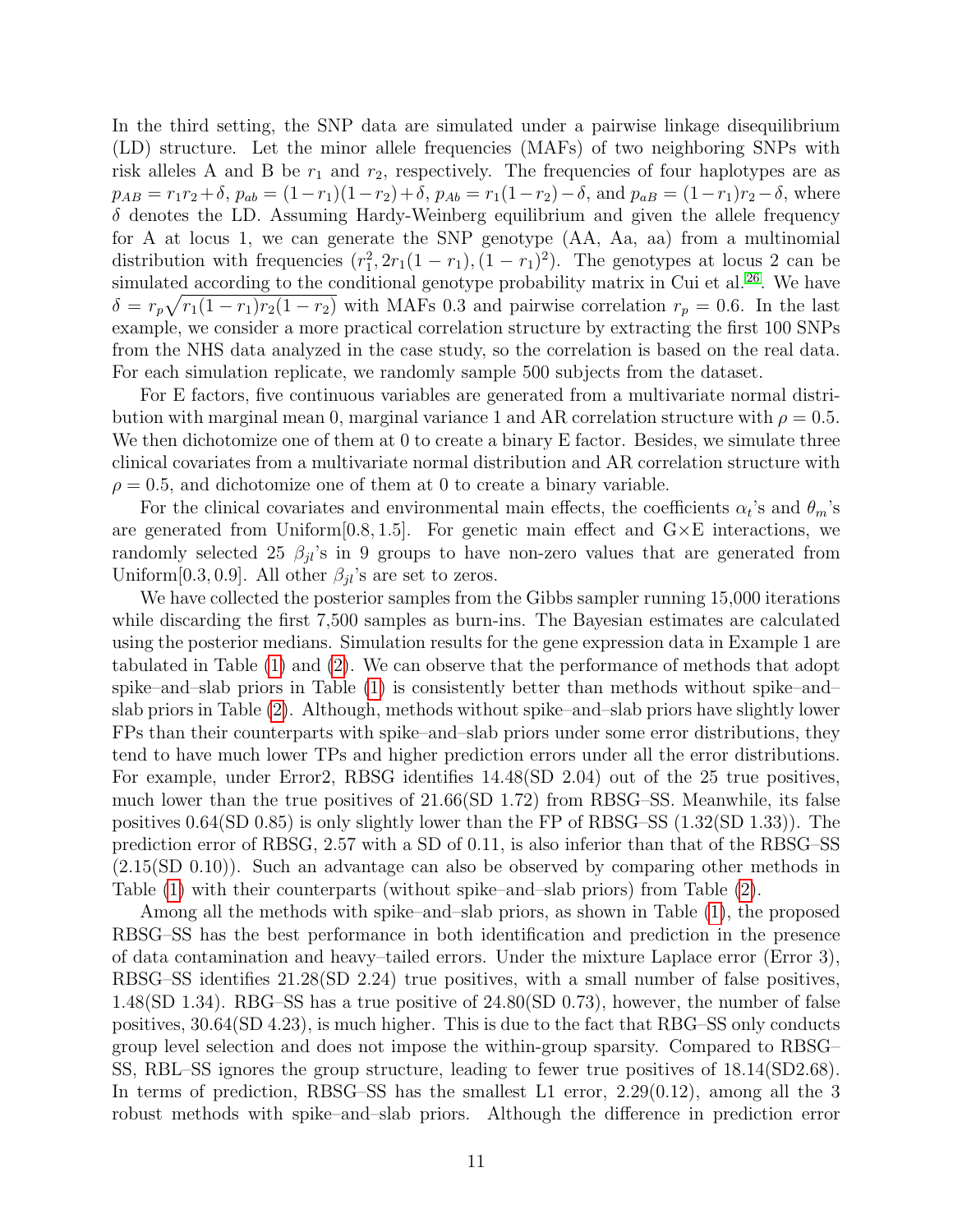|         |            | RBSG-SS     | $RBG-SS$    | RBL-SS      | BSG-SS      | $BG-SS$      | $BL-SS$     |
|---------|------------|-------------|-------------|-------------|-------------|--------------|-------------|
| Error 1 | ${\rm TP}$ | 24.97(0.18) | 25.00(0.00) | 24.93(0.25) | 24.97(0.18) | 25.00(0.00)  | 24.93(0.25) |
|         | ${\rm FP}$ | 1.30(1.24)  | 29.60(2.42) | 1.30(1.44)  | 0.47(0.68)  | 29.00(0.00)  | 0.43(0.73)  |
|         | Pred       | 0.83(0.03)  | 0.86(0.03)  | 0.84(0.04)  | 1.07(0.07)  | 1.13(0.07)   | 1.08(0.08)  |
| Error 2 | ${\rm TP}$ | 21.66(1.72) | 24.84(0.55) | 18.58(2.14) | 19.98(1.95) | 24.58(0.86)  | 15.54(2.04) |
|         | FP         | 1.32(1.33)  | 30.96(4.27) | 1.62(1.64)  | 1.82(1.53)  | 30.98(4.83)  | 0.92(0.94)  |
|         | Pred       | 2.15(0.10)  | 2.17(0.09)  | 2.24(0.12)  | 9.32(0.97)  | 8.98(0.79)   | 10.09(1.08) |
| Error 3 | ${\rm TP}$ | 21.28(2.24) | 24.80(0.73) | 18.14(2.68) | 19.00(2.61) | 24.40(1.09)  | 14.24(2.39) |
|         | ${\rm FP}$ | 1.48(1.34)  | 30.64(4.23) | 1.42(1.63)  | 2.04(1.73)  | 30.20(4.73)  | 1.18(1.16)  |
|         | Pred       | 2.29(0.12)  | 2.32(0.11)  | 2.41(0.12)  | 11.11(1.12) | 10.59(0.95)  | 12.02(1.12) |
| Error 4 | ${\rm TP}$ | 23.80(1.30) | 24.93(0.37) | 21.80(1.94) | 16.20(6.45) | 21.83(5.24)  | 12.53(5.79) |
|         | ${\rm FP}$ | 0.53(0.86)  | 29.47(2.56) | 0.20(0.41)  | 3.73(4.61)  | 35.77(23.92) | 1.93(2.49)  |
|         | Pred       | 1.50(0.14)  | 1.52(0.13)  | 1.53(0.14)  | 12.48(6.56) | 12.34(7.27)  | 13.35(6.72) |
| Error 5 | ${\rm TP}$ | 24.33(0.76) | 25.00(0.00) | 22.93(1.20) | 22.93(1.26) | 25.00(0.00)  | 18.00(2.17) |
|         | ${\rm FP}$ | 0.26(0.45)  | 29.00(0.00) | 0.13(0.35)  | 4.30(3.40)  | 34.80(8.11)  | 1.23(1.55)  |
|         | Pred       | 1.16(0.10)  | 1.18(0.10)  | 1.18(0.10)  | 4.75(1.24)  | 4.78(1.23)   | 5.18(1.34)  |

<span id="page-11-0"></span>Table 1: Simulation results in Example 1.  $(n, q, k, p) = (500, 2, 5, 100)$ . mean(sd) of true positives (TP), false positives (FP) and prediction errors (Pred) based on 100 replicates.

between RBSG–SS and RBG–SS is not distinct, considering the much smaller number of false positive main and interaction effects, we can fully observe the advantage of RBSG–SS over RBG–SS in prediction.

Moreover, a cross–comparison between the robust and non–robust methods further demonstrates the necessity of developing robust Bayesian methods. For instance, under the error of t distribution with 2 degrees of freedom (Error 4), RBSG–SS has identified 23.80(SD 1.30) true main and interaction effects with only 0.53(SD 0.86) false positives. Its direct non–robust competitor, BSG–SS, leads to a true positive of 16.20(SD 6.45) with 3.73(SD 4.61) false effects. The superior performance of RBSG–SS over the other two non–robust methods, BG–SS and BL–SS, is also clear. Although a comparison between the prediction errors of robust and non–robust methods is not feasible as the two are computed under the L1 and least square errors, the identification results convincingly suggest the advantage of robust methods over non-robust ones,

Similar patterns have been observed in Table [6,](#page-25-0) [7,](#page-26-0) [8,](#page-27-0) [9,](#page-28-0) [10](#page-29-0) and [11](#page-30-0) for Examples 2, 3 and 4, respectively, in the Appendix. Overall, based on the investigations over all the methods through comprehensive simulation studies, we can establish the advantage of conducting robust Bayesian bi–level selection incorporating spike–and–slab priors.

We demonstrate the sensitivity of RBSG–SS for variable selection to the choice of the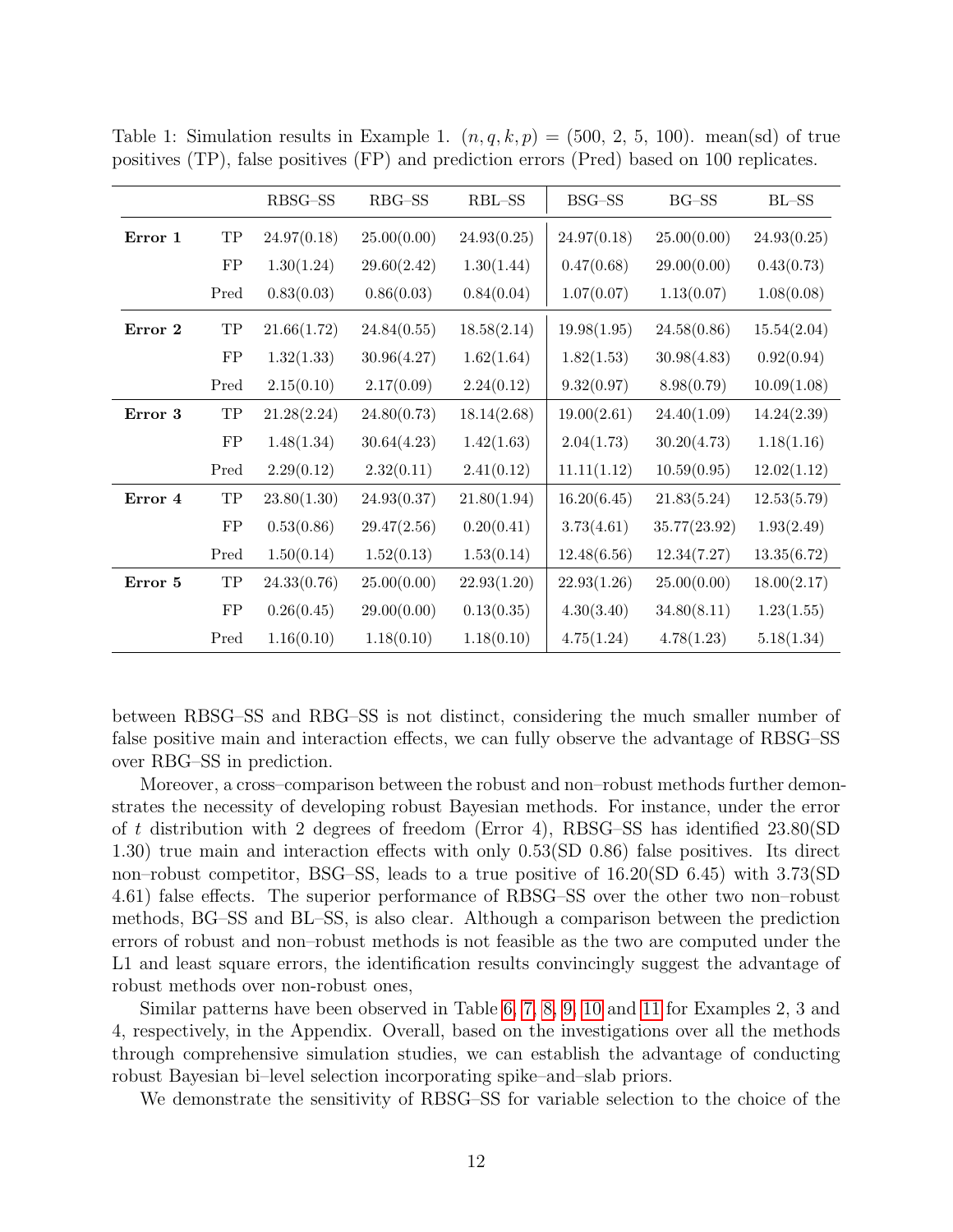|         |             | <b>RBSG</b> | RBG          | RBL         | <b>BSG</b>  | BG           | BL           |
|---------|-------------|-------------|--------------|-------------|-------------|--------------|--------------|
| Error 1 | ${\rm TP}$  | 21.87(1.38) | 24.67(0.76)  | 21.97(1.40) | 22.93(1.34) | 24.93(0.37)  | 23.07(1.23)  |
|         | ${\rm FP}$  | 2.63(1.94)  | 55.33(15.76) | 3.07(2.35)  | 2.43(1.77)  | 83.47(20.07) | 11.20(4.34)  |
|         | Pred        | 1.15(0.05)  | 1.37(0.06)   | 1.15(0.05)  | 1.73(0.12)  | 2.29(0.19)   | 2.21(0.17)   |
| Error 2 | $_{\rm TP}$ | 14.48(2.04) | 23.06(1.96)  | 14.42(2.12) | 15.18(2.06) | 24.02(1.48)  | 15.48(2.30)  |
|         | ${\rm FP}$  | 0.64(0.85)  | 32.26(7.41)  | 0.74(0.88)  | 2.20(1.55)  | 85.78(20.06) | 14.06(4.41)  |
|         | Pred        | 2.57(0.11)  | 2.85(0.13)   | 2.57(0.11)  | 12.43(1.15) | 15.92(1.68)  | 16.55(1.69)  |
| Error 3 | ${\rm TP}$  | 13.74(2.65) | 22.52(2.38)  | 13.80(2.66) | 14.30(2.70) | 23.92(1.37)  | 14.62(2.69)  |
|         | ${\rm FP}$  | 0.68(0.68)  | 34.24(8.93)  | 0.80(0.83)  | 2.74(1.48)  | 97.40(19.78) | 15.96(4.30)  |
|         | Pred        | 2.71(0.12)  | 3.00(0.14)   | 2.71(0.12)  | 14.36(1.35) | 18.52(1.70)  | 19.25(1.84)  |
| Error 4 | $_{\rm TP}$ | 16.90(3.12) | 21.83(3.04)  | 16.90(3.36) | 11.70(5.86) | 20.70(5.74)  | 12.07(5.44)  |
|         | ${\rm FP}$  | 0.33(0.48)  | 27.97(8.48)  | 0.27(0.45)  | 3.10(2.64)  | 88.50(28.58) | 14.83(5.52)  |
|         | Pred        | 1.85(0.15)  | 2.10(0.17)   | 1.85(0.15)  | 16.25(9.88) | 22.78(17.05) | 24.20(18.91) |
| Error 5 | ${\rm TP}$  | 16.26(2.28) | 23.42(2.01)  | 16.42(2.16) | 13.80(3.37) | 23.24(2.25)  | 14.24(3.05)  |
|         | ${\rm FP}$  | 0.32(0.62)  | 29.38(7.54)  | 0.32(0.65)  | 3.00(2.14)  | 94.72(27.12) | 16.26(4.84)  |
|         | Pred        | 2.20(0.14)  | 2.49(0.17)   | 2.21(0.14)  | 15.94(4.43) | 20.73(5.12)  | 21.66(5.48)  |

<span id="page-12-0"></span>Table 2: Simulation results in Example 1.  $(n, q, k, p) = (500, 2, 5, 100)$ . mean(sd) of true positives (TP), false positives (FP) and prediction errors (Pred) based on 100 replicates.

hyper–parameters for  $\pi_0$ , and  $\pi_1$  in the Appendix. The results are tabulated in Table [5,](#page-23-0) showing that the MPM model is insensitive to different specification of the hyper-parameters. Following Li et al.<sup>[25](#page-18-5)</sup>, we assess the convergence of the MCMC chains by the potential scale reduction factor  $(PSRF)^{27;28}$  $(PSRF)^{27;28}$  $(PSRF)^{27;28}$  $(PSRF)^{27;28}$ . PSRF values close to 1 indicate that chains converge to the stationary distribution. Gelman et al. [29](#page-18-9) recommend using PSRF≤ 1.1 as the cutoff for convergence, which has been adopted in our study. We compute the PSRF for each parameter and find the convergence of all chains after the burn-ins. For the purpose of demonstration, Figure [2](#page-24-0) shows the pattern of PSRF the first five groups of coefficients in Example 1 under Error 2. The figure clearly shows the convergence of the proposed Gibbs sampler.

## 4 Real Data Analysis

## 4.1 Nurses' Health Study (NHS) data

Nurses' Health Study (NHS) is one of the largest investigations into the risk factors for major chronic diseases in women. As part of the Gene Environment Association Studies initiative (GENEVA), the NHS provides SNP genotypes data as well as detailed information on dietary and lifestyle variables. Obesity level is one of the most important risk factors for Type 2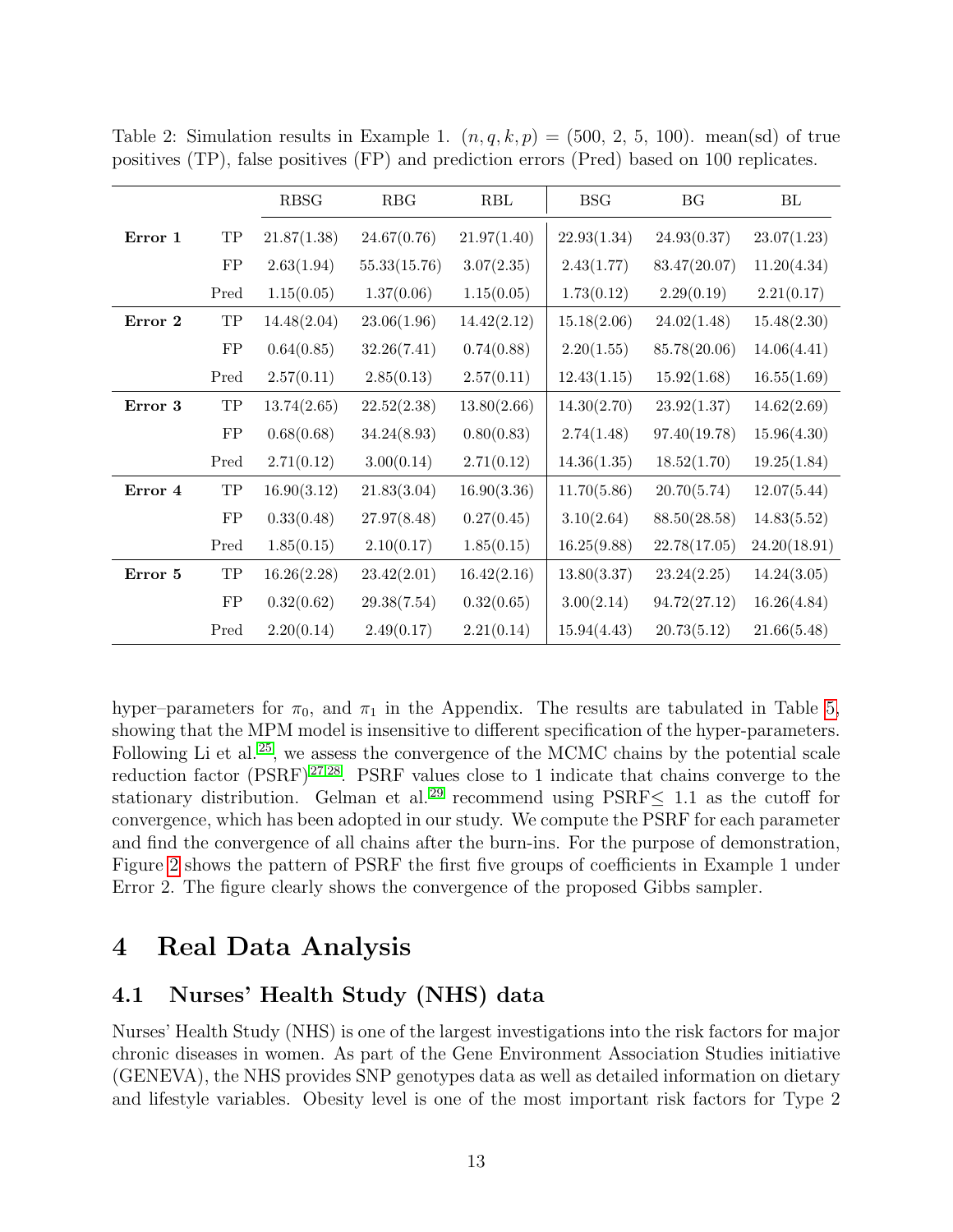diabetes mellitus (T2D), a chronic disease due to both genetic and environmental factors. In this study, we analyze the NHS type 2 diabetes data to identify main and interaction effects associated with obesity. We use weight as the response and focus on SNPs on chromosome 10. We consider five environment factors, including the total physical activity (act), glycemic load (gl), cereal fiber intake (ceraf), alcohol intake (alcohol) and a binary indicator of whether an individual has a history of high cholesterol (chol). All these environmental exposures have been suggested to be associated with obesity and diabetes  $30$ . In addition, we include three clinical covariates: height, age and a binary indicator of whether an individual has a history of hypertension (hbp). In NHS study, about half of the subjects are diagnosed of type 2 diabetes and the other half are controls without the disease. We only use health subjects in this study. After cleaning the data through matching phenotypes and genotypes, removing SNPs with minor allele frequency (MAF) less than 0.05 or deviation from Hardy–Weinberg equilibrium, the working dataset contains 1732 subjects with 35099 SNPs.

For computational convenience prescreening can be conducted to reduce For computational convenience prescreening can be conducted to reduce the feature space to a more attainable size for variable selection. For example, Li et al.<sup>[25](#page-18-5)</sup> and Wu et al.<sup>[31](#page-18-11)</sup> use the single SNP analysis to filter SNPs in a GWA study before downstream analysis. In this study, we use a marginal linear model with weight as the response variable to evaluate the penetrance effect of a variant under the environmental exposure. The marginal linear model uses a group of genetic main effect and G×E interactions corresponding to a SNP as the predictors, and test whether this SNP has any effect, main or  $G \times E$  interaction. The SNPs with p-values less than a certain cutoff (0.001) for any effect, main or interaction, from the test are kept. 253 SNPs pass the screening.

The proposed approach RBSG-SS identifies 22 main SNP effects and 45  $G \times E$  interactions. The detailed estimation results are provided in Table [12](#page-31-0) in the Appendix. We observe that the proposed method identifies main and interaction effects of SNPs with important implications in obesity. For example, two important SNPs, rs6482836 and rs10741150, that located within gene DOCK1 are identified. DOCK1 (Dedicator Of Cytokinesis 1) has been reported as a putative candidate for obesity related to adiponectin and triceps skinfold by previous studies<sup>[32;](#page-19-0)[33](#page-19-1)</sup>. RBSG-SS identifies the main effect of rs6482836 and its interaction with the E factor act. Physical activity plays an important role in the prevention of over-weight and obese<sup>[34](#page-19-2)</sup>. This result suggests that the expression level of DOCK1 in an individual may influence the effect of physical activity in obesity prevention. RBSG-SS also identifies the interaction between rs10741150 and the E factor chol, suggesting that the effect of cholesterol level can be mediated by DOCK1. Interestingly, a previous study has shown that the expression level of DOCK5, an important paralog of DOCK1, is increased in individuals exposed to a diet high in saturated fatty acids [35](#page-19-3). Our results provide more evidence of the importance of DOCK1 in diet-induced obesity. Another example is the SNP rs11196539, located within gene NRG3. NRG3(Neuregulin 3) has been found to be associated with both the basal metabolic rate (BMR) and body mass index (BMI) [36](#page-19-4). RBSG-SS identifies its interaction with the E factors, gl and alcohol. Both glycemic load and alcohol intake are important dietary variables associated with obesity. The continued intake of high-glycemic load meals leads to an increased risk of obesity<sup>[37](#page-19-5)</sup>. The increasing alcohol consumption is as-sociated with a decline in body mass index in women<sup>[38](#page-19-6)</sup>, however, heavy drinking can increase risk of the metabolic syndrome<sup>[39](#page-19-7)</sup>. Our results suggest that further investigation of NRG3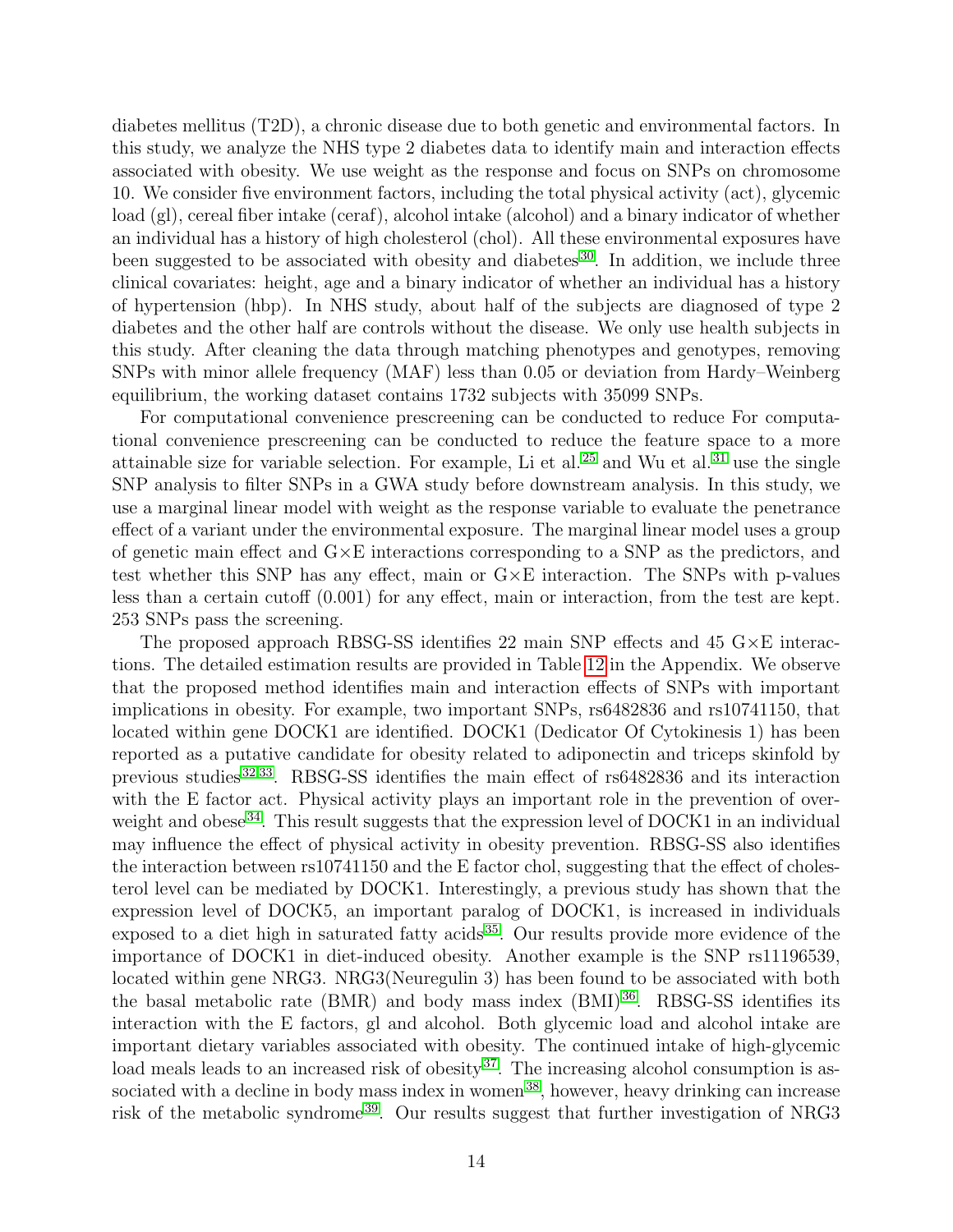may help explain the mechanism of the effects of glycemic load and alcohol intake on obesity. For the environment main effects, two E factors, chol and gl, have positive coefficients, and the other three, act, ceraf and alcohol, have negative coefficients, which are consistent with findings in the previous literature.

In addition to the proposed approach, we also conduct analysis using the alternatives RBL–SS, BSG–SS and BL–SS. As other alternative methods show inferior performance in simulation, they are not considered in real data analysis. Detailed estimation results are provided in Table [13,](#page-32-0) [14](#page-33-0) and [15](#page-35-0) in the Appendix. In Table [3,](#page-15-0) we provide the numbers of identified main and interaction effects with pairwise overlaps, to show the difference in terms of identification between the proposed method and the others. To further investigate the biological similarity of the identified genes, we conduct the Gene Ontology (GO) analysis. We can find an obvious difference between the proposed RBSG–SS and the three alternatives. The GO analysis results are provided in Figure [3.](#page-41-0)

With real data, it is difficult to assess the selection accuracy objectively. The prediction performance may provide additional information to the selection results. Following Yan and Huang<sup>[40](#page-19-8)</sup> and Li et al.<sup>[25](#page-18-5)</sup>, we refit the models identified by RBSG–SS and RBL–SS using the robust Bayesian Lasso, and refit the models selected by BSG–SS and BL–SS using the Bayesian Lasso. For robust methods, the prediction mean absolute deviations (PMAD) are computed based on the posterior median estimates. The PMADs are 8.64 and 8.88 for RBSG–SS and RBL–SS, respectively. The proposed method outperforms the competitors. For non-robust methods, the prediction mean squared errors, or PMSEs, are 128.39 and 137.77 for BSG–SS and BL–SS, respectively. Overall, the superior performance of RNSG– SS over the alternatives can be observed.

#### 4.2 TCGA skin cutaneous melanoma data

In this case study, we analyze the Cancer Genome Atlas (TCGA) skin cutaneous melanoma (SKCM) data. TCGA is a collaborative effort supported by the National Cancer Institute (NCI) and the National Human Genome Research Institute (NHGRI), and has published high quality clinical, environmental, as well as multi–omics data. For this study, we use the level-3 gene expression data of SKCM downloaded from the cBio Cancer Genomics Portal<sup>[41](#page-19-9)</sup>. Our goal is to identify genes that have genetic main effect or  $G \times E$  interaction effects on the Breslow' thickness, an important prognostic variable for  $SKCM<sup>42</sup>$  $SKCM<sup>42</sup>$  $SKCM<sup>42</sup>$ . The log-transformed Breslow's depth is used as the response variable and four E factors are considered, age, AJCC pathologic tumor stage, gender and Clark level. Data are available on 294 subjects and 20,531 gene expressions. We adopt the same screening method used in the first case study to select 109 genes for further analysis.

The proposed approach RBSG–SS identifies 16 main SNP effects and 32 G×E interactions. The detailed estimation results are available from Table [16](#page-36-0) in the Appendix. One important gene identified is CXCL6 (C-X-C Motif Chemokine Ligand 6), a chemokine with neutrophil chemotactic and angiogenic activities. It has been reported that CXCL6 plays an important role in melanoma growth and metastasis [43](#page-20-1). RBSG-SS identifies its main effect and its interactions with E factors, stage and Clark level. This suggests that CXCL6 can have different effects at different stages of melanoma. Another important finding is the gene MAGED4, one of member in MAGE(Melanoma-associated antigen) family. MAGE family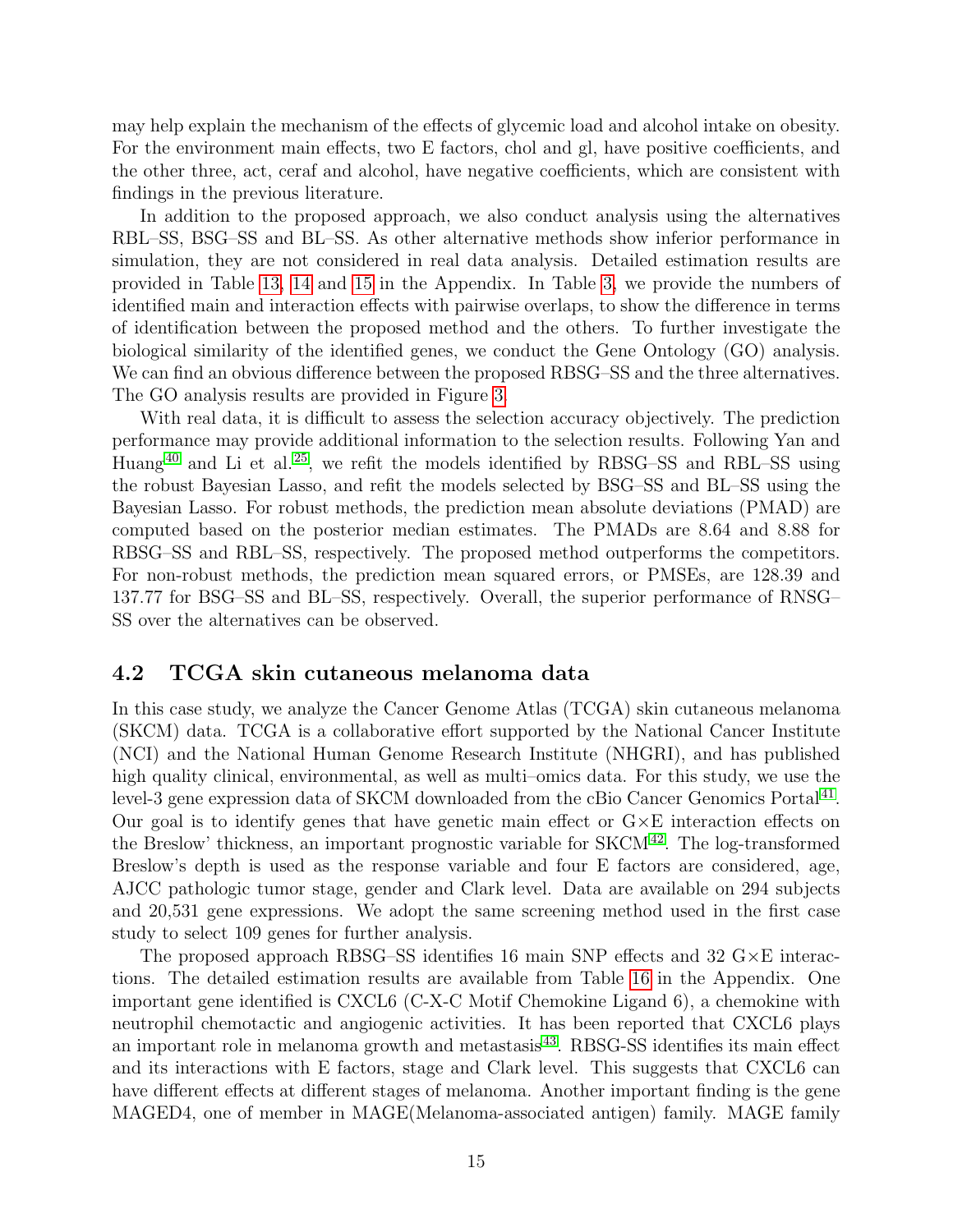contains genes that are highly attractive targets for cancer immunotherapy [44](#page-20-2). MAGED4 has been found to be an potential target for glioma immunotherapy [45](#page-20-3). RBSG-SS identifies the main effect of MAGED4 and its interaction with the E factor tumor stage, suggesting that MAGED4 may also play an important role in SKCM and its effect may change over different tumor stages. For the main effects of the E factors, Clark level and tumor stage have positive coefficients, and age and gender have negative coefficients, which match observations in the literature.

Analysis is also conducted via the three alternative methods, and the results are summarized in Table [3.](#page-15-0) Detailed estimation results are provided in Table [17,](#page-37-0) [18](#page-38-0) and [19](#page-39-0) in the Appendix. Again, the proposed RBSG–SS identifies different sets of main and interaction effects from the rest. We further investigate the biological similarity of the identified genes by GO analysis (Figure [3\)](#page-41-0), which suggests an obvious difference. Prediction performance is also evaluated. The PMADs are 0.69 and 0.83 for RBSG–SS and RBL–SS, respectively. The proposed approach again has better prediction performance than RBL–SS. The PMSEs are 0.93 and 1.05 for BSG-SS and BL-SS, respectively. Combined, the RBSG–SS outperforms the alternatives.

| <b>NHS</b>  |         | Main G effects |               |        |              | Interactions |               |              |  |  |
|-------------|---------|----------------|---------------|--------|--------------|--------------|---------------|--------------|--|--|
|             | RBSG-SS | RBL-SS         | <b>BSG-SS</b> | BL-SS  | RBSG-SS      | RBL-SS       | BSG-SS        | <b>BL-SS</b> |  |  |
| RBSG-SS     | 22      | 20             | 16            | 13     | 45           | 21           | 17            | 10           |  |  |
| RBL-SS      |         | 29             | 20            | 16     |              | 39           | 14            | 14           |  |  |
| BSG-SS      |         |                | 29            | 25     |              |              | 34            | 22           |  |  |
| BL-SS       |         |                |               | 27     |              |              |               | 42           |  |  |
| <b>SKCM</b> |         | Main G effects |               |        | Interactions |              |               |              |  |  |
|             | RBSG-SS | RBL-SS         | <b>BSG-SS</b> | BL-SS  | RBSG-SS      | RBL-SS       | <b>BSG-SS</b> | <b>BL-SS</b> |  |  |
| RBSG-SS     | 16      | 10             | 14            | 13     | 32           | 11           | 18            | 10           |  |  |
| RBL-SS      |         | 17             | 12            | 14     |              | 33           | 15            | 24           |  |  |
| BSG-SS      |         |                | 22            | 15     |              |              | 29            | 14           |  |  |
| BL-SS       |         |                |               | $20\,$ |              |              |               | 33           |  |  |

<span id="page-15-0"></span>Table 3: The numbers of main G effects and interactions identified by different approaches and their overlaps.

## 5 Discussion

In this study, we have developed robust Bayesian variable selection methods for geneenvironment interaction studies. The robustness of our methods comes from Bayesian formulation of LAD regression. In  $G \times E$  studies, the demand for robustness arises in heavy-tailed distribution/ data contamination in both the response and predictors, as well as model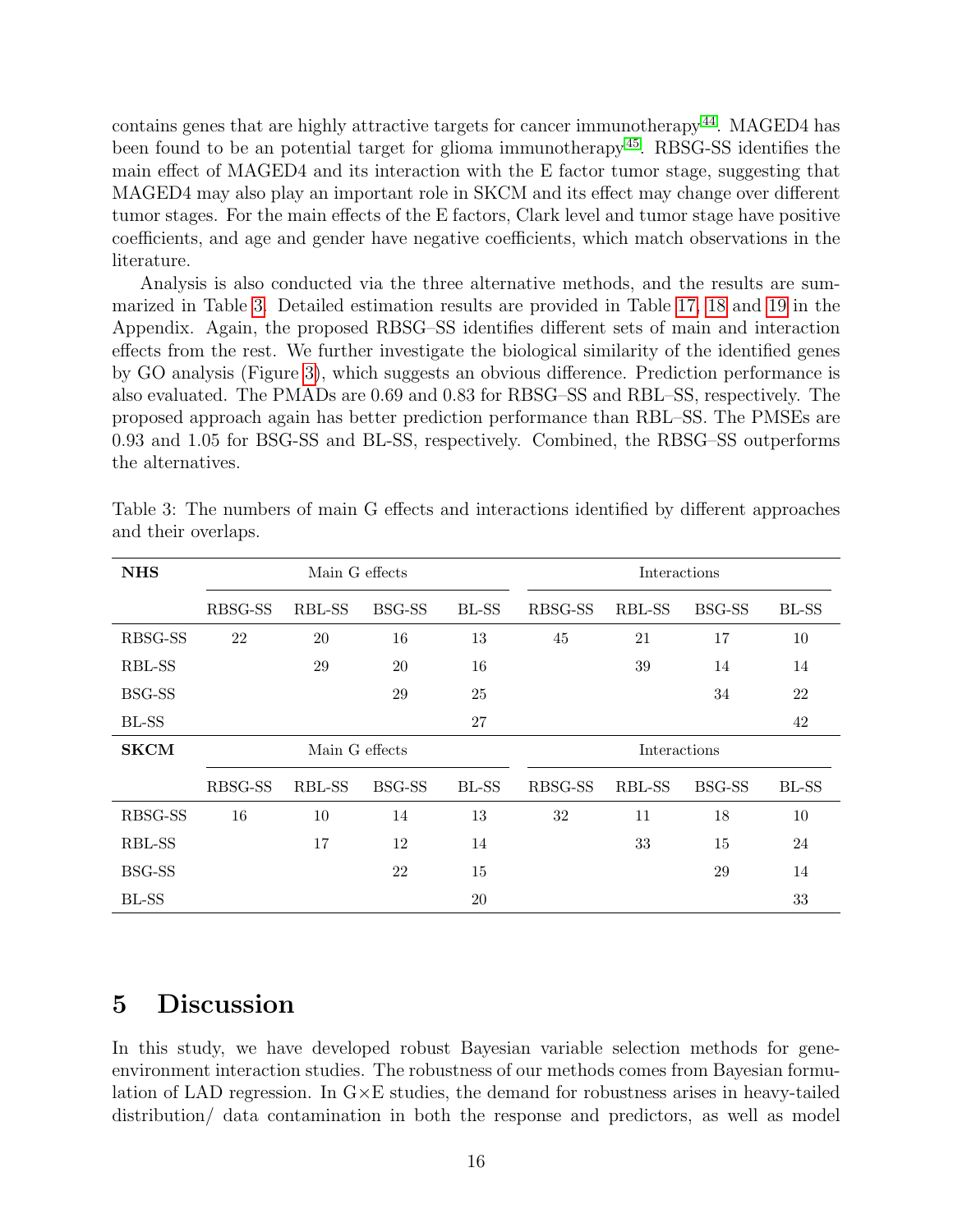misspecification. We have focused on the first case, which is frequently encountered in practice. Investigations of the robust Bayesian methods accommodating the other two cases are interesting and will be pursued in the future.

Recently, penalization has emerged as a power tool for dissecting  $G \times E$  interactions<sup>[8](#page-17-2)</sup>. Our literature review suggests that Bayesian variable selection methods, although tightly related to penalization, has not been fully explored for interaction analyses, let alone the robust ones. We are among the first to conduct robust  $G \times E$  analysis within the Bayesian framework. The proposed Bayesian LAD sparse group LASSO are not only specifically tailored for G×E studies, and but also generally applicable for problems incorporating the bi-level structure in a broader context, such as simultaneously selection of prognostic genes and pathways<sup>[46;](#page-20-4)[47](#page-20-5)</sup>. The spike-and-slab priors have been incorporated to further improve identification and prediction performances. As a byproduct, the Bayesian LAD LASSO and group LASSO, both with spike-and-slab priors, have also been investigated for the first time. The computational feasibility of the Gibbs samplers is guaranteed by the R package roben, with the core modules of the MCMC algorithms developed in C++.

In  $G \times E$  studies, the form of interaction effects can be linear, nonlinear, and both linear and nonlinear, resulting in parametric  $^{13;48;49}$  $^{13;48;49}$  $^{13;48;49}$  $^{13;48;49}$  $^{13;48;49}$ , nonparametric  $^{25;50;51}$  $^{25;50;51}$  $^{25;50;51}$  $^{25;50;51}$  $^{25;50;51}$  and semiparametric variable selection methods<sup>[31;](#page-18-11)[52](#page-21-0)[;53](#page-21-1)</sup> to dissect  $G \times E$  interactions, respectively. The proposed study can be potentially generalized to these studies within robust Bayesian framework. For example, variable selection for multiple semiparametric  $G \times E$  studies can be formulated as a combination of individual and group level selection problem, where the robust Bayesian methods based on sparse group, group and individual level selection are directly applicable. The proposed robust Bayesian framework has paved the way for the future investigations.

## References

- <span id="page-16-0"></span>[1] David J. Hunter. Gene—environment interactions in human diseases. Nature Reviews Genetics, 6(4):287–298, 2005. doi: 10.1038/nrg1578.
- <span id="page-16-1"></span>[2] Naoko I. Simonds, Armen A. Ghazarian, Camilla B. Pimentel, Sheri D. Schully, Gary L. Ellison, Elizabeth M. Gillanders, and Leah E. Mechanic. Review of the geneenvironment interaction literature in cancer: What do we know? Genetic Epidemiology, 40(5):356–365, 2016. doi: 10.1002/gepi.21967.
- <span id="page-16-2"></span>[3] Joel Hirschhorn, Kirk Lohmueller, Edward Byrne, and Kurt Hirschhorn. A comprehensive review of genetic association studies. Genetics in Medicine, 2(4):45–61, 2002.
- <span id="page-16-3"></span>[4] Cen Wu, Shaoyu Li, and Yuehua Cui. Genetic association studies: an information content perspective. Current genomics, 7(13):566–573, 2012.
- <span id="page-16-4"></span>[5] Bhramar Mukherjee, Jaeil Ahn, Stephen B. Gruber, and Nilanjan Chatterjee. Testing Gene-Environment Interaction in Large-Scale Case-Control Association Studies: Possible Choices and Comparisons. American Journal of Epidemiology, 175(3):177–190, 12 2011. ISSN 0002-9262. doi: 10.1093/aje/kwr367.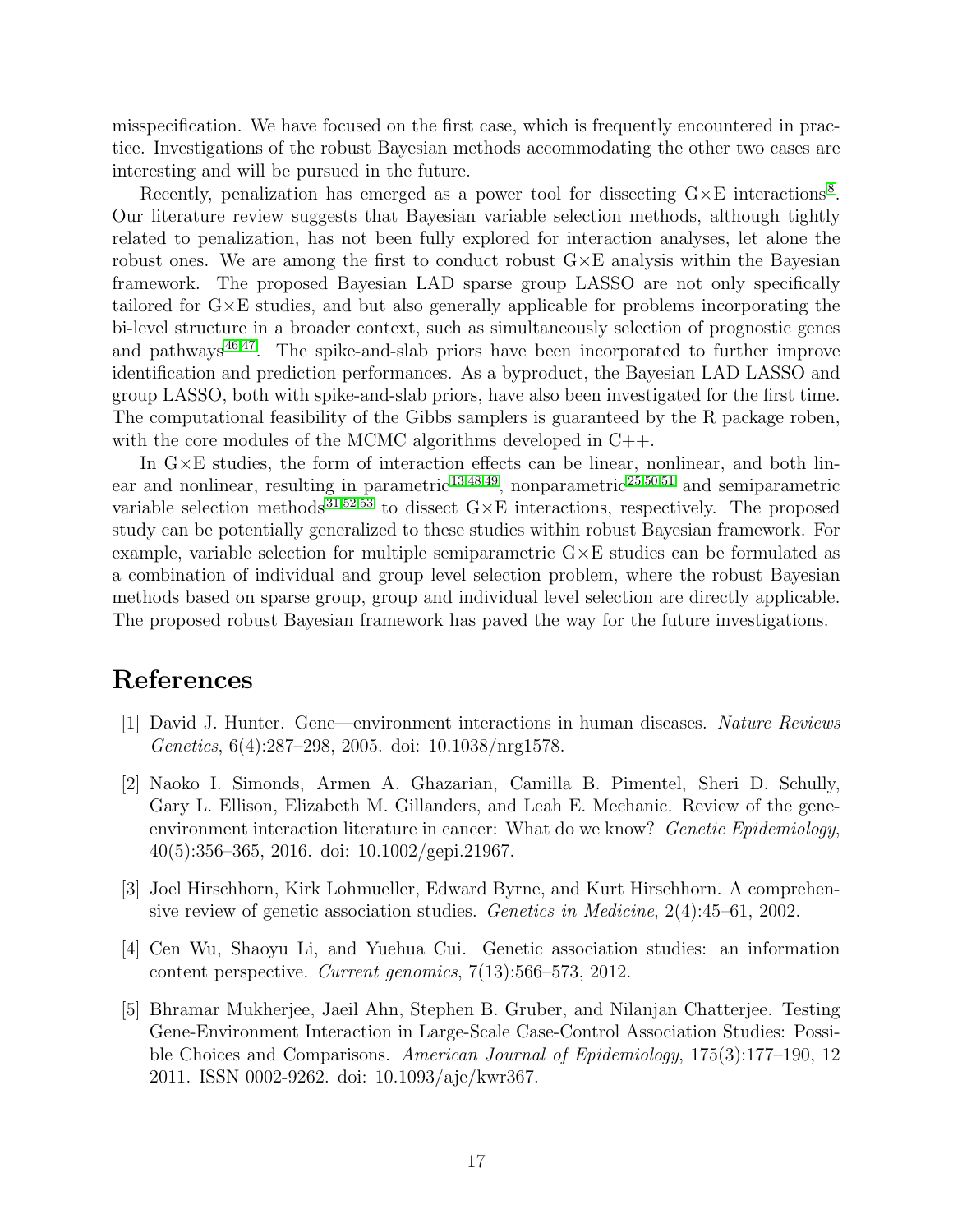- <span id="page-17-0"></span>[6] Jianqing Fan and Jinchi Lv. A selective overview of variable selection in high dimensional feature space. Statistica Sinica,  $20(1):101-148$ ,  $2010$ .
- <span id="page-17-1"></span>[7] Cen Wu and Shuangge Ma. A selective review of robust variable selection with applications in bioinformatics. Briefings in Bioinformatics, 16(5):873–883, 12 2014. ISSN 1467-5463. doi: 10.1093/bib/bbu046.
- <span id="page-17-2"></span>[8] Fei Zhou, Jie Ren, Shuangge Ma, and Cen Wu. Gene–environment interaction: a variable selection perspective. Epistasis. Methods in Molecular Biology, 2020.
- <span id="page-17-3"></span>[9] Centers for Disease Control and Prevention. National diabetes statistics report. 2020. URL <https://www.cdc.gov/diabetes/data/statistics/statistics-report.html>.
- <span id="page-17-4"></span>[10] Keming Yu and Rana A. Moyeed. Bayesian quantile regression. Statistics and Probability Letters,  $54(4):337 - 447$ , 2001. ISSN 0167-7152. doi: https://doi.org/10.1016/ S0167-7152(01)00124-9.
- <span id="page-17-5"></span>[11] Cen Wu, Qingzhao Zhang, Yu Jiang, and Shuangge Ma. Robust network-based analysis of the associations between (epi)genetic measurements. Journal of Multivariate Analysis, 168:119 – 130, 2018. ISSN 0047-259X.
- <span id="page-17-6"></span>[12] Jie Ren, Yinhao Du, Shaoyu Li, Shuangge Ma, Yu Jiang, and Cen Wu. Robust networkbased regularization and variable selection for high-dimensional genomic data in cancer prognosis. Genetic Epidemiology, 43(3):276–291, 2019. doi: 10.1002/gepi.22194.
- <span id="page-17-7"></span>[13] Cen Wu, Yu Jiang, Jie Ren, Yuehua Cui, and Shuangge Ma. Dissecting gene– environment interactions: A penalized robust approach accounting for hierarchical structures. Statistics in Medicine, 37(3):437–456, 2018. doi: 10.1002/sim.7518.
- <span id="page-17-8"></span>[14] Qing Li, Ruibin Xi, and Nan Lin. Bayesian regularized quantile regression. Bayesian Anal., 5(3):533–556, 09 2010. doi: 10.1214/10-BA521.
- <span id="page-17-9"></span>[15] Xiaofan Xu and Malay Ghosh. Bayesian variable selection and estimation for group lasso. Bayesian Anal., 10(4):909–936, 12 2015. doi: 10.1214/14-BA929.
- <span id="page-17-10"></span>[16] Edward I. George and Robert E. McCulloch. Variable selection via gibbs sampling. Journal of the American Statistical Association, 88(423):881–889, 1993. doi: 10.1080/ 01621459.1993.10476353.
- [17] Veronika Ročková and Edward I. George. The spike-and-slab lasso. *Journal of the* American Statistical Association, 113(521):431–444, 2018. doi: 10.1080/01621459.2016. 1260469.
- <span id="page-17-11"></span>[18] Zaixiang Tang, Yueping Shen, Xinyan Zhang, and Nengjun Yi. The spike-and-slab lasso generalized linear models for prediction and associated genes detection. Genetics, 205 (1):77–88, 2017. ISSN 0016-6731. doi: 10.1534/genetics.116.192195.
- <span id="page-17-12"></span>[19] Patrick Breheny and Jian Huang. Penalized methods for bi-level variable selection. Statistics and its interface, 2(3):369–380, 2009. doi: 10.4310/sii.2009.v2.n3.a10.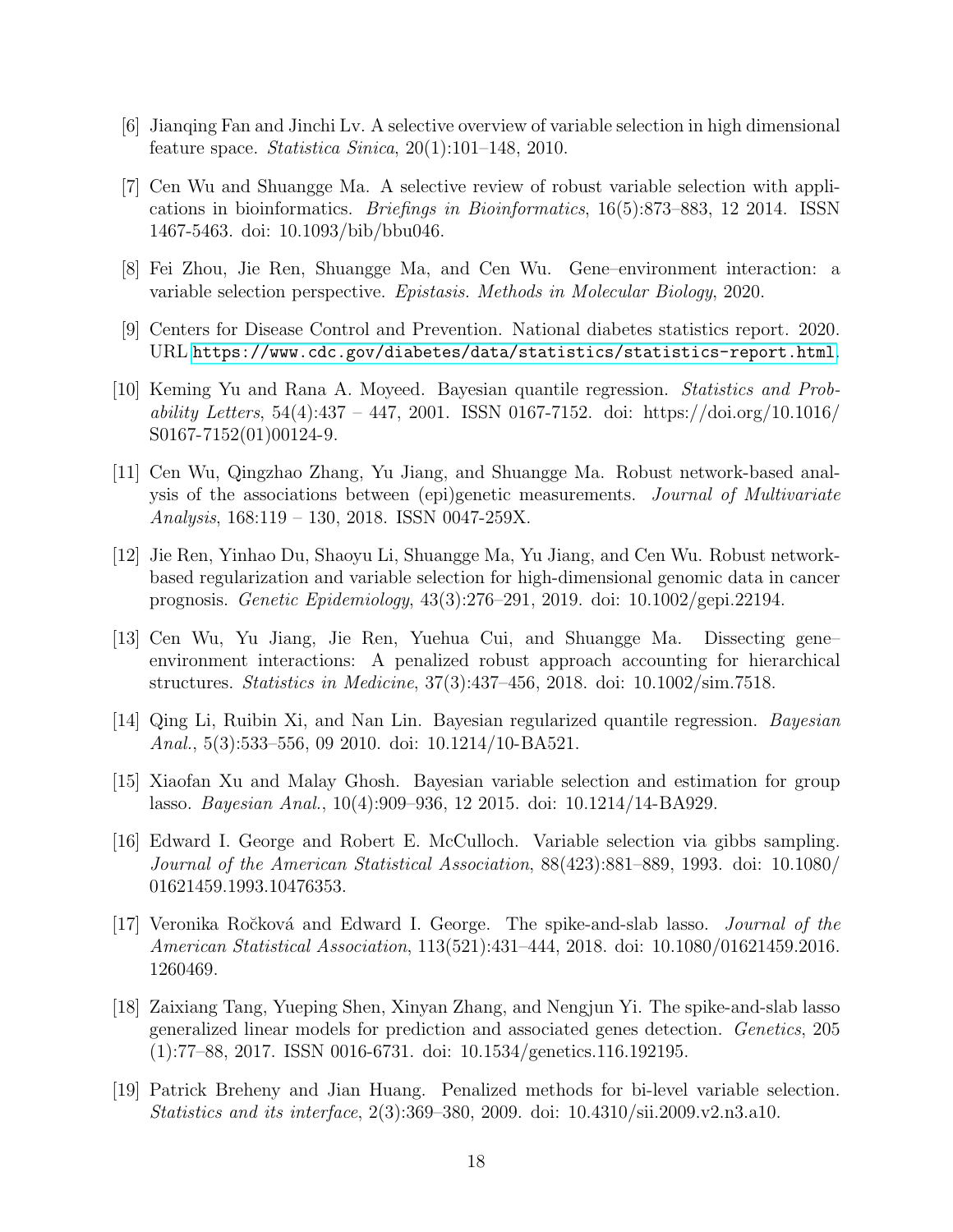- <span id="page-18-0"></span>[20] Jie Ren, Fei Zhou, Xiaoxi Li, and Cen Wu. roben: Robust Bayesian Variable Selection for Gene-Environment Interactions, 2020. URL [https://CRAN.R-project.org/package=](https://CRAN.R-project.org/package=roben) [roben](https://CRAN.R-project.org/package=roben). R package version 0.1.0.
- <span id="page-18-1"></span>[21] Hideo Kozumi and Genya Kobayashi. Gibbs sampling methods for bayesian quantile regression. Journal of Statistical Computation and Simulation, 81(11):1565–1578, 2011. doi: 10.1080/00949655.2010.496117.
- <span id="page-18-2"></span>[22] Keming Yu and Jin Zhang. A three-parameter asymmetric laplace distribution and its extension. Communications in Statistics - Theory and Methods, 34(9-10):1867–1879, 2005. doi: 10.1080/03610920500199018.
- <span id="page-18-3"></span>[23] Trevor Park and George Casella. The bayesian lasso. Journal of the American Statistical Association, 103(482):681–686, 2008. doi: 10.1198/016214508000000337.
- <span id="page-18-4"></span>[24] Maria Maddalena Barbieri and James O. Berger. Optimal predictive model selection. Ann. Statist., 32(3):870–897, 06 2004. doi: 10.1214/009053604000000238. URL [https:](https://doi.org/10.1214/009053604000000238) [//doi.org/10.1214/009053604000000238](https://doi.org/10.1214/009053604000000238).
- <span id="page-18-5"></span>[25] Jiahan Li, Zhong Wang, Runze Li, and Rongling Wu. Bayesian group lasso for nonparametric varying-coefficient models with application to functional genome-wide association studies. Ann. Appl. Stat., 9(2):640–664, 06 2015. doi:  $10.1214/15$ -AOAS808. URL <https://doi.org/10.1214/15-AOAS808>.
- <span id="page-18-6"></span>[26] Yuehua Cui, Guolian Kang, Kelian Sun, Minping Qian, Roberto Romero, and Wenjiang Fu. Gene–centric genomewide association study via entropy. Genetics, 179(1):637–650, 2008. ISSN 0016-6731. doi: 10.1534/genetics.107.082370.
- <span id="page-18-7"></span>[27] Andrew Gelman and Donald B. Rubin. Inference from iterative simulation using multiple sequences. Statistical Science, 7(4):457–472, 1992. ISSN 08834237.
- <span id="page-18-8"></span>[28] Stephen P. Brooks and Andrew Gelman. General methods for monitoring convergence of iterative simulations. Journal of Computational and Graphical Statistics, 7(4):434–455, 1998. doi: 10.1080/10618600.1998.10474787.
- <span id="page-18-9"></span>[29] Andrew Gelman, John B. Carlin, Hal S. Stern, David B. Dunson, Aki Vehtari, and Donald B. Rubin. *Bayesian Data Analysis*. Chapman and Hall/CRC, 2004.
- <span id="page-18-10"></span>[30] Frank B. Hu, JoAnn E. Manson, Meir J. Stampfer, Graham Colditz, Simin Liu, Caren G. Solomon, and Walter C. Willett. Diet, lifestyle, and the risk of type 2 diabetes mellitus in women. New England Journal of Medicine, 345(11):790–797, 2001. doi: 10.1056/ NEJMoa010492. PMID: 11556298.
- <span id="page-18-11"></span>[31] Cen Wu, Yuehua Cui, and Shuangge Ma. Integrative analysis of gene–environment interactions under a multi–response partially linear varying coefficient model. Statistics in Medicine, 33(28):4988–4998, 2014. doi: 10.1002/sim.6287.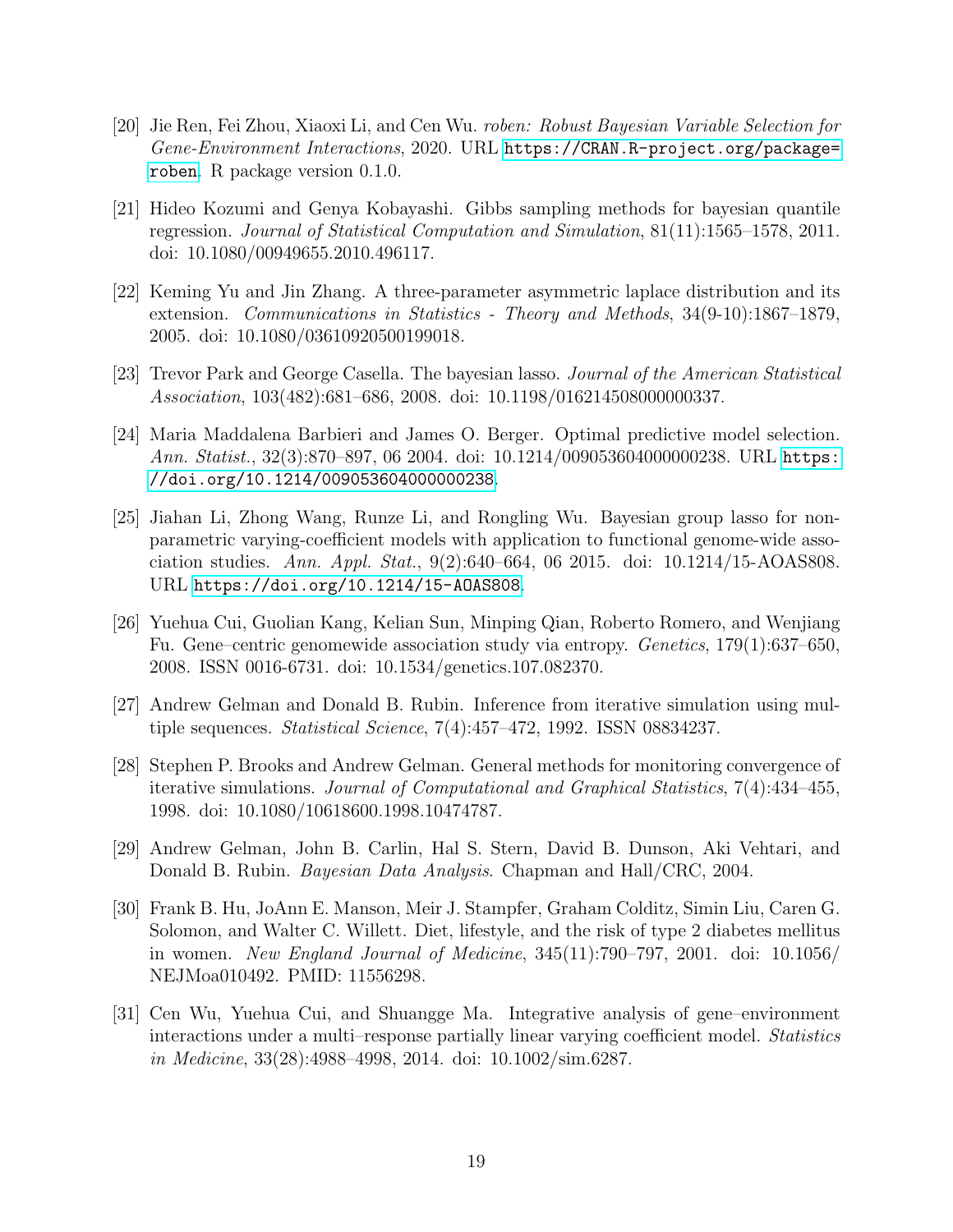- <span id="page-19-0"></span>[32] Laura Kelly Vaughan, Howard W. Wiener, Stella Aslibekyan, David B. Allison, Peter J. Havel, Kimber L. Stanhope, Diane M. O'Brien, Scarlett E. Hopkins, Dominick J. Lemas, Bert B. Boyer, and Hemant K. Tiwari. Linkage and association analysis of obesity traits reveals novel loci and interactions with dietary n-3 fatty acids in an alaska native (yup'ik) population. *Metabolism*,  $64(6):689 - 697$ , 2015. ISSN 0026-0495. doi: https: //doi.org/10.1016/j.metabol.2015.02.008.
- <span id="page-19-1"></span>[33] Minjoo Kim, Sarang Jeong, Hye Jin Yoo, Hyoeun An, Sun Ha Jee, and Jong Ho Lee. Newly identified set of obesity-related genotypes and abdominal fat influence the risk of insulin resistance in a korean population. *Clinical Genetics*, 95(4):488–495, 2019. doi: 10.1111/cge.13509.
- <span id="page-19-2"></span>[34] Nicholas J. Wareham, Esther M. F. van Sluijs, and Ulf Ekelund. Physical activity and obesity prevention: a review of the current evidence. Proceedings of the Nutrition Society, 64(2):229–247, 2005. doi: 10.1079/PNS2005423.
- <span id="page-19-3"></span>[35] Julia S. El-Sayed Moustafa, Hariklia Eleftherohorinou, Adam J. de Smith, Johanna C. Andersson-Assarsson, Alexessander Couto Alves, Eleni Hadjigeorgiou, Robin G. Walters, Julian E. Asher, Leonardo Bottolo, Jessica L. Buxton, Rob Sladek, David Meyre, Christian Dina, Sophie Visvikis-Siest, and Peter Jacobson. Novel association approach for variable number tandem repeats (VNTRs) identifies DOCK5 as a susceptibility gene for severe obesity. Human Molecular Genetics, 21(16):3727–3738, 05 2012. ISSN 0964- 6906. doi: 10.1093/hmg/dds187.
- <span id="page-19-4"></span>[36] Myoungsook Lee, Dae Young Kwon, Myung-Sunny Kim, Chong Ran Choi, Mi-Young Park, and Ae-jung Kim. Genome-wide association study for the interaction between BMR and BMI in obese Korean women including overweight. The Korean Nutrition Society and The Korean Society of Community Nutrition, 10(1):115–124, 02 2016.
- <span id="page-19-5"></span>[37] Janette C Brand-Miller, Susanna HA Holt, Dorota B Pawlak, and Joanna McMillan. Glycemic index and obesity. The American Journal of Clinical Nutrition, 76(1):281S– 285S, 07 2002. ISSN 0002-9165. doi: 10.1093/ajcn/76/1.281S.
- <span id="page-19-6"></span>[38] Kiran Nanchahal, W David Ashton, and David A Wood. Alcohol consumption, metabolic cardiovascular risk factors and hypertension in women. International Journal of Epidemiology, 29(1):57–64, 02 2000. ISSN 0300-5771. doi: 10.1093/ije/29.1.57.
- <span id="page-19-7"></span>[39] Inkyung Baik and Chol Shin. Prospective study of alcohol consumption and metabolic syndrome. The American Journal of Clinical Nutrition, 87(5):1455–1463, 05 2008. ISSN 0002-9165. doi: 10.1093/ajcn/87.5.1455.
- <span id="page-19-8"></span>[40] Jun Yan and Jian Huang. Model selection for cox models with time-varying coefficients. Biometrics, 68(2):419–428, 2012. doi: 10.1111/j.1541-0420.2011.01692.x.
- <span id="page-19-9"></span>[41] Ethan Cerami, Jianjiong Gao, Ugur Dogrusoz, Benjamin E. Gross, Selcuk Onur Sumer, Bülent Arman Aksoy, Anders Jacobsen, Caitlin J. Byrne, Michael L. Heuer, Erik Larsson, Yevgeniy Antipin, Boris Reva, Arthur P. Goldberg, Chris Sander, and Nikolaus Schultz. The cbio cancer genomics portal: An open platform for exploring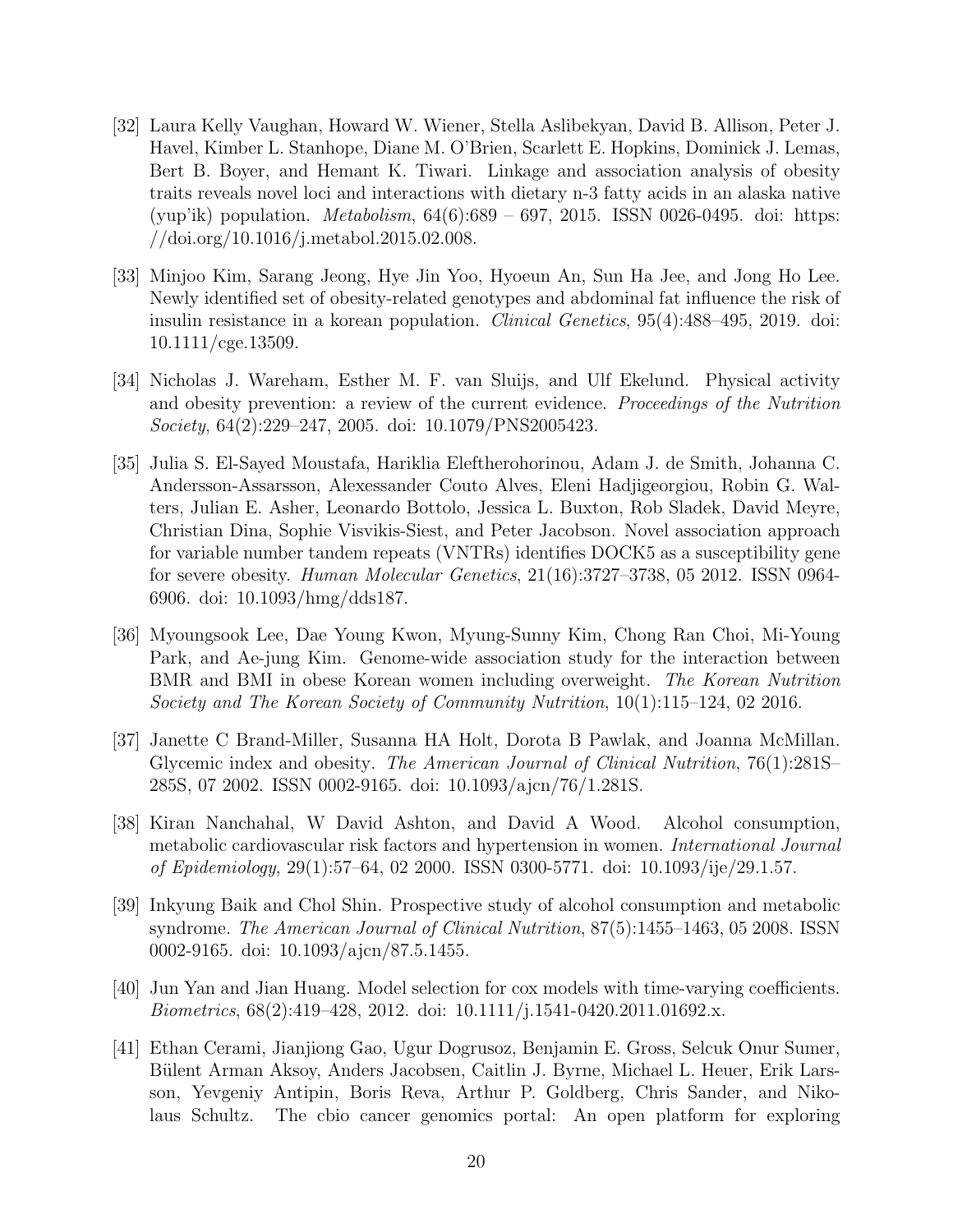multidimensional cancer genomics data. Cancer Discovery, 2(5):401–404, 2012. doi: 10.1158/2159-8290.CD-12-0095.

- <span id="page-20-0"></span>[42] Ashfaq A. Marghoob, Karen Koenig, Flavia V. Bittencourt, Alfred W. Kopf, and Robert S. Bart. Breslow thickness and clark level in melanoma. Cancer, 88(3):589–595, 2000. doi: 10.1002/(SICI)1097-0142(20000201)88:3\589::AID-CNCR15\3.0.CO;2-I.
- <span id="page-20-1"></span>[43] Hannelien Verbeke, Sofie Struyf, Nele Berghmans, Els Van Coillie, Ghislain Opdenakker, Catherine Uyttenhove, Jacques Van Snick, and Jo Van Damme. Isotypic neutralizing antibodies against mouse gcp-2/cxcl6 inhibit melanoma growth and metastasis. Cancer Letters,  $302(1):54 - 62$ , 2011. ISSN 0304-3835. doi: https://doi.org/10.1016/j.canlet. 2010.12.013.
- <span id="page-20-2"></span>[44] Qing-Mei Zhang, Ning Shen, Sha Xie, Shui-Qing Bi, Bin Luo, Yong-Da Lin, Jun Fu, Su-Fang Zhou, Guo-Rong Luo, Xiao-Xun Xie, and Shao-Wen Xiao. Maged4 expression in glioma and upregulation in glioma cell lines with 5-aza-2'-deoxycytidine treatment. Asian Pacific Journal of Cancer Prevention, 15(8):3495–3501, 2014. ISSN 1513-7368.
- <span id="page-20-3"></span>[45] Meixiang Sang, Lifang Wang, Chunyan Ding, Xinliang Zhou, Bin Wang, Ling Wang, Yishui Lian, and Baoen Shan. Melanoma-associated antigen genes – an update. Cancer Letters, 302(2):85 – 90, 2011. ISSN 0304-3835. doi: https://doi.org/10.1016/j.canlet. 2010.10.021.
- <span id="page-20-4"></span>[46] Yu Jiang, Yuan Huang, Yinhao Du, Yinjun Zhao, Jie Ren, Shuangge Ma, and Cen Wu. Identification of prognostic genes and pathways in lung adenocarcinoma using a bayesian approach. Cancer Informatics, 1(7), 2017.
- <span id="page-20-5"></span>[47] Wei Liu, Songyun Ouyang, Zhigang Zhou, Meng Wang, Tingting Wang, Yu Qi, Chunling Zhao, Kuisheng Chen, and Liping Dai. Identification of genes associated with cancer progression and prognosis in lung adenocarcinoma: Analyses based on microarray from oncomine and the cancer genome atlas databases. Molecular Genetics  $\mathcal{C}$  Genomic Medicine, 7(2):e00528, 2019. doi: 10.1002/mgg3.528.
- <span id="page-20-6"></span>[48] Yaqing Xu, Tingyan Zhong, Mengyun Wu, and Shuangge Ma. Histopathological imaging–environment interactions in cancer modeling. Cancers, 11(4), 2019.
- <span id="page-20-7"></span>[49] Fei Zhou, Jie Ren, Gengxin Li, Yu Jiang, Xiaoxi Li, Weiqun Wang, and Cen Wu. Penalized variable selection for lipid–environment interactions in a longitudinal lipidomics study. Genes, 10(12), 2019. ISSN 2073-4425. doi: 10.3390/genes10121002.
- <span id="page-20-8"></span>[50] Cen Wu and Yuehua Cui. A novel method for identifying nonlinear gene–environment interactions in case–control association studies. Human Genetics, 132(12):1413–1425, 12 2013. ISSN 1432-1203. doi: 10.1007/s00439-013-1350-z.
- <span id="page-20-9"></span>[51] Cen Wu, Ping-Shou Zhong, and Yuehua Cui. Additive varying–coefficient model for nonlinear gene–environment interactions. Statistical Applications in Genetics and Molecular Biologye, 17(2), 2018. doi: 10.1515/sagmb-2017-0008.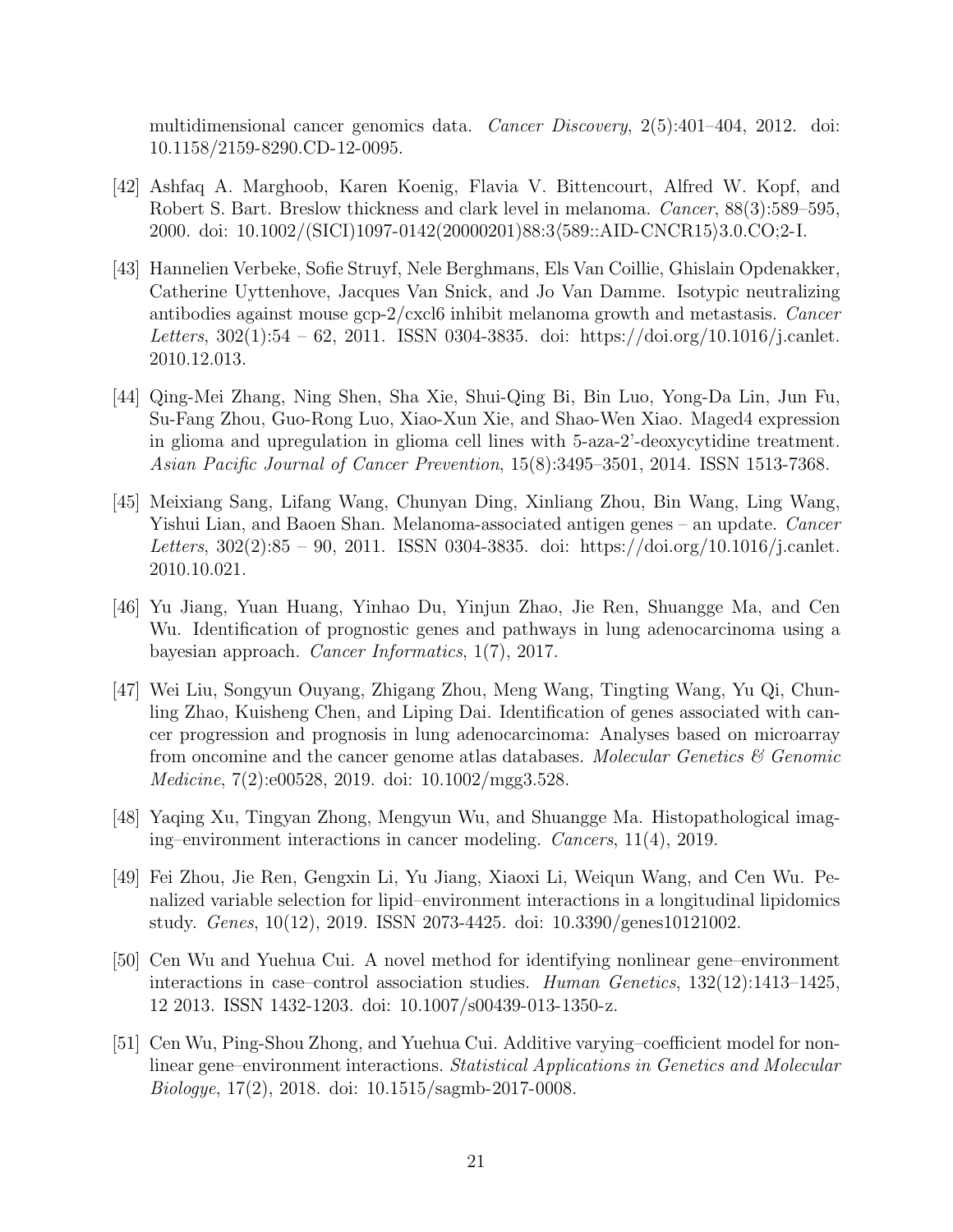- <span id="page-21-0"></span>[52] Cen Wu, Xingjie Shi, Yuehua Cui, and Shuangge Ma. A penalized robust semiparametric approach for gene–environment interactions. Statistics in Medicine, 34(30):4016–4030, 2015. ISSN 0277–6715. doi: 10.1002/sim.6609.
- <span id="page-21-1"></span>[53] Jie Ren, Fei Zhou, Xiaoxi Li, Qi Chen, Hongmei Zhang, Shuangge Ma, Yu Jiang, and Cen Wu. Semiparametric bayesian variable selection for gene–environment interactions. Statistics in Medicine, 39(5):617–638, 2020.
- <span id="page-21-2"></span>[54] Lin Zhang, Veerabhadran Baladandayuthapani, Bani K. Mallick, Ganiraju C. Manyam, Patricia A. Thompson, Melissa L. Bondy, and Kim-Anh Do. Bayesian hierarchical structured variable selection methods with application to molecular inversion probe studies in breast cancer. Journal of the Royal Statistical Society: Series C (Applied Statistics), 63(4):595–620, 2014. doi: 10.1111/rssc.12053.
- <span id="page-21-3"></span>[55] Minjung Kyung, Jeff Gill, Malay Ghosh, and George Casella. Penalized regression, standard errors, and bayesian lassos. *Bayesian Anal.*, 5(2):369–411, 06 2010. doi: 10.1214/10-BA607. URL <https://doi.org/10.1214/10-BA607>.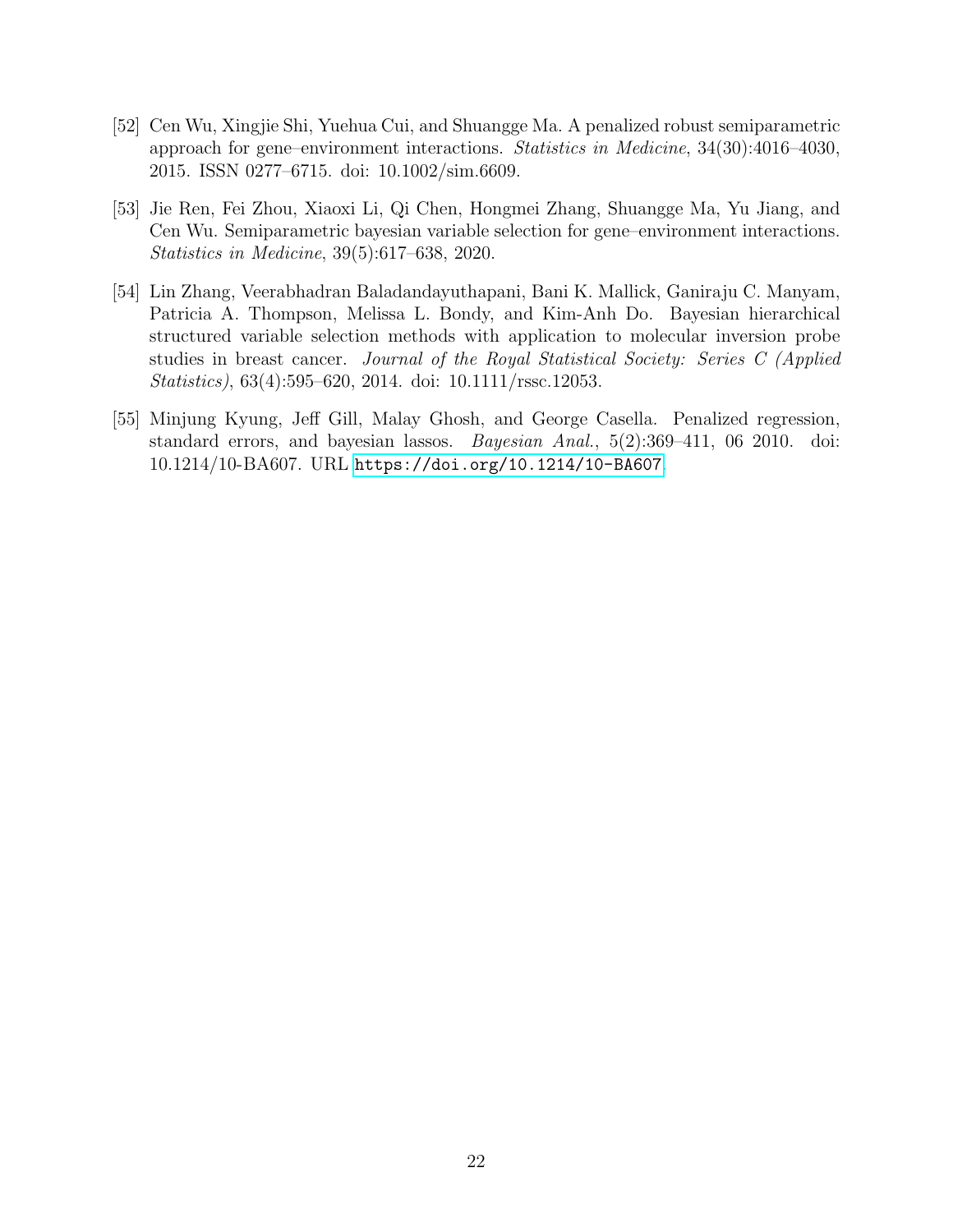# A Summary of methods.

|            |                | Methods                                                              | Reference                                                |
|------------|----------------|----------------------------------------------------------------------|----------------------------------------------------------|
|            | <b>RBSG-SS</b> | Robust Bayesian sparse group selection<br>with spike-and-slab priors | proposed for the first time                              |
|            | <b>RBG-SS</b>  | Robust Bayesian group selection with<br>spike-and-slab priors        | proposed for the first time                              |
| Robust     | <b>RBL-SS</b>  | Robust Bayesian Lasso with spike-and-slab<br>priors                  | proposed for the first time                              |
|            | <b>RBSG</b>    | Robust Bayesian sparse group selection                               | proposed for the first time                              |
|            | <b>RBG</b>     | Robust Bayesian group Lasso                                          | Li et al. $(2010)^{14}$                                  |
|            | <b>RBL</b>     | Robust Bayesian Lasso                                                | Li et al. $(2010)^{14}$                                  |
|            | <b>BSG-SS</b>  | Bayesian sparse group Lasso with<br>spike-and-slab priors            | Xu and Ghosh $(2015)^{15}$                               |
|            | <b>BG-SS</b>   | Bayesian group Lasso with spike-and-slab<br>priors                   | Xu and Ghosh $(2015)^{15}$<br>Zhang et al. $(2014)^{54}$ |
| Non-robust | <b>BL-SS</b>   | Bayesian Lasso with spike-and-slab priors                            | Xu and Ghosh $(2015)^{15}$<br>Zhang et al. $(2014)^{54}$ |
|            | <b>BSG</b>     | Bayesian sparse group Lasso                                          | Xu and Ghosh $(2015)^{15}$                               |
|            | BG             | Bayesian group Lasso                                                 | Kyung et al. $(2010)^{55}$                               |
|            | BL             | Bayesian Lasso                                                       | Park and Casella $(2008)^{23}$                           |

<span id="page-22-0"></span>Table 4: Summary of the proposed and alternative methods.

Note: The models in the references are modified to be applicable to  $\texttt{G}\times \texttt{E}$  settings.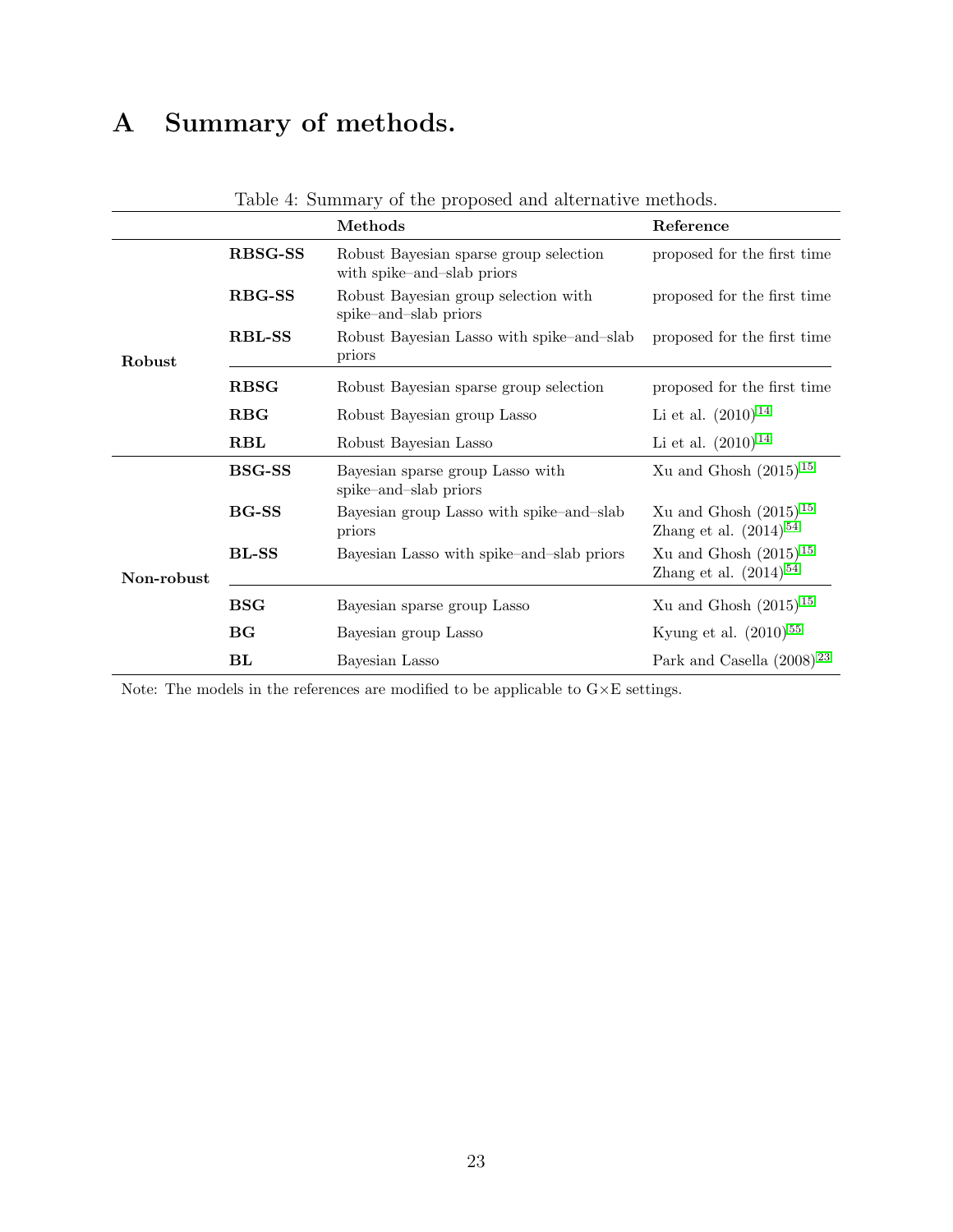## B Hyper-parameters sensitivity analysis

We demonstrate the sensitivity of RBSG-SS for variable selection to the choice of the hyperparameters for  $\pi_0$ , and  $\pi_1$ . We consider five different Beta priors: (1) Beta(0.5, 0.5) which is a U-shape curve between  $(0, 1)$ ;  $(2)$  Beta $(1, 1)$  which is a essentially a uniform prior;  $(3)$  $Beta(2, 2)$  which is a quadratic curve; (4)  $Beta(1, 5)$  which is highly right-skewed; (5)  $Beta(5, 5)$ 1) which is highly left-skewed. As a demonstrating example, we use the same setting of Example 1 to generate data under the Error 2. Table [5](#page-23-0) shows the identification performance of the median thresholding model (MPM) with different Beta priors. For all choices of Beta priors, the MPM model is very stable. Also, RBSG-SS correctly identifies most of the true effects with low false positives in all cases. Therefore, we simply use  $Beta(1, 1)$  as the prior for  $\pi_0$ , and  $\pi_1$  in this study.

|                | TP          | FP         | Pred       |
|----------------|-------------|------------|------------|
| Beta(0.5, 0.5) | 21.31(1.67) | 1.71(1.50) | 2.19(0.11) |
| Beta(1, 1)     | 21.66(1.72) | 1.32(1.33) | 2.17(0.10) |
| Beta(2, 2)     | 21.13(2.10) | 1.47(1.16) | 2.18(0.10) |
| Beta(1, 5)     | 20.82(1.71) | 1.38(1.30) | 2.17(0.10) |
| Beta(5, 1)     | 21.58(1.75) | 2.22(1.52) | 2.19(0.09) |

<span id="page-23-0"></span>Table 5: Sensitivity analysis for RBSG-SS using Example 1. mean(sd) of true positives (TP), false positives (FP) and prediction errors (Pred) based on 100 replicates.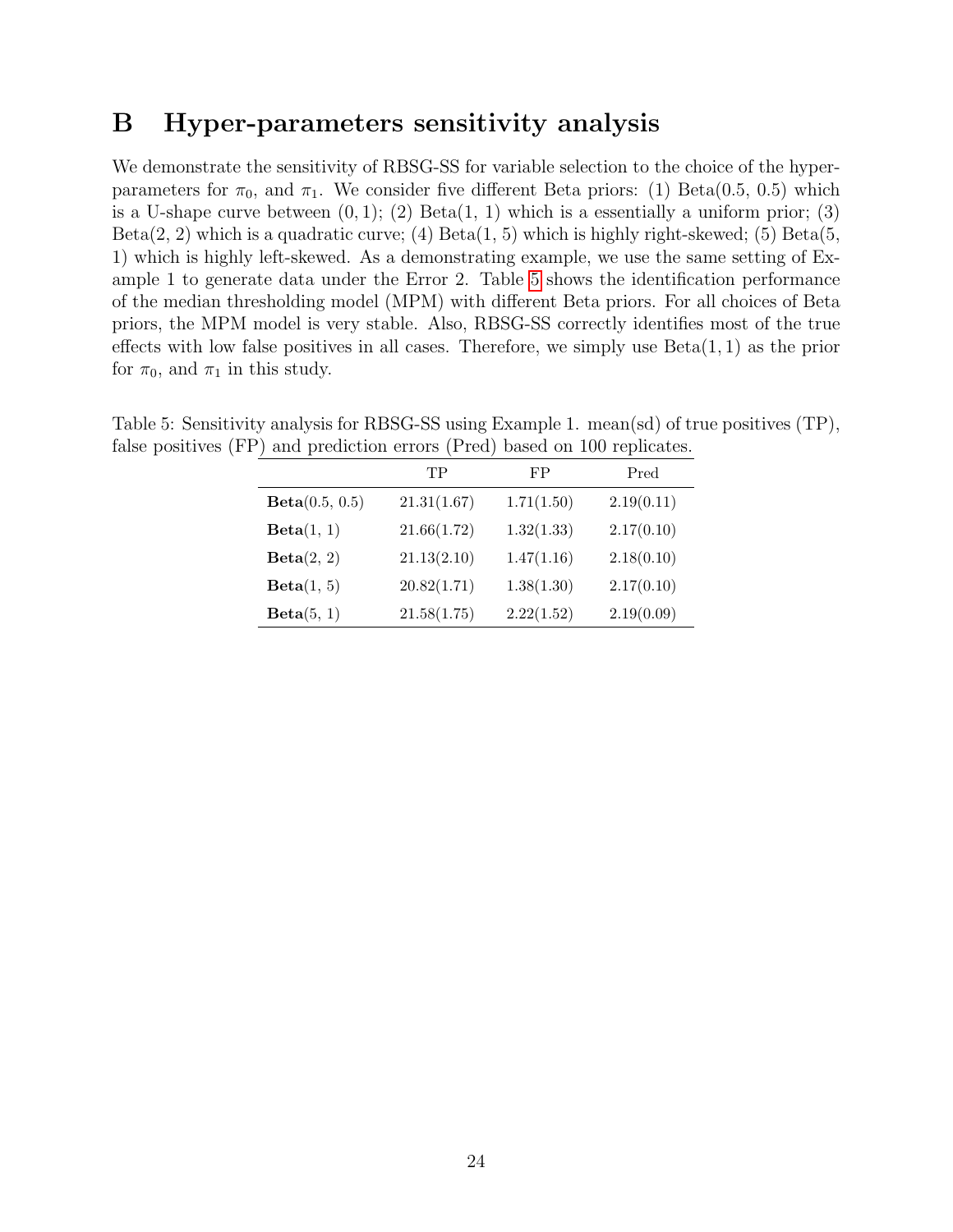# C Assessment of the convergence of MCMC chains



<span id="page-24-0"></span>Figure 2: Potential scale reduction factor (PSRF) against iterations for the first five groups of coefficients in Example 1. Black line: the PSRF. Red line: the threshold of 1.1. The  $\hat{\beta}_{j1}$ to  $\hat{\beta}_{j6}$  represent the six estimated coefficients for the main and interaction effects in the j<sup>th</sup> group,  $(j = 0, \ldots, 5)$ , respectively.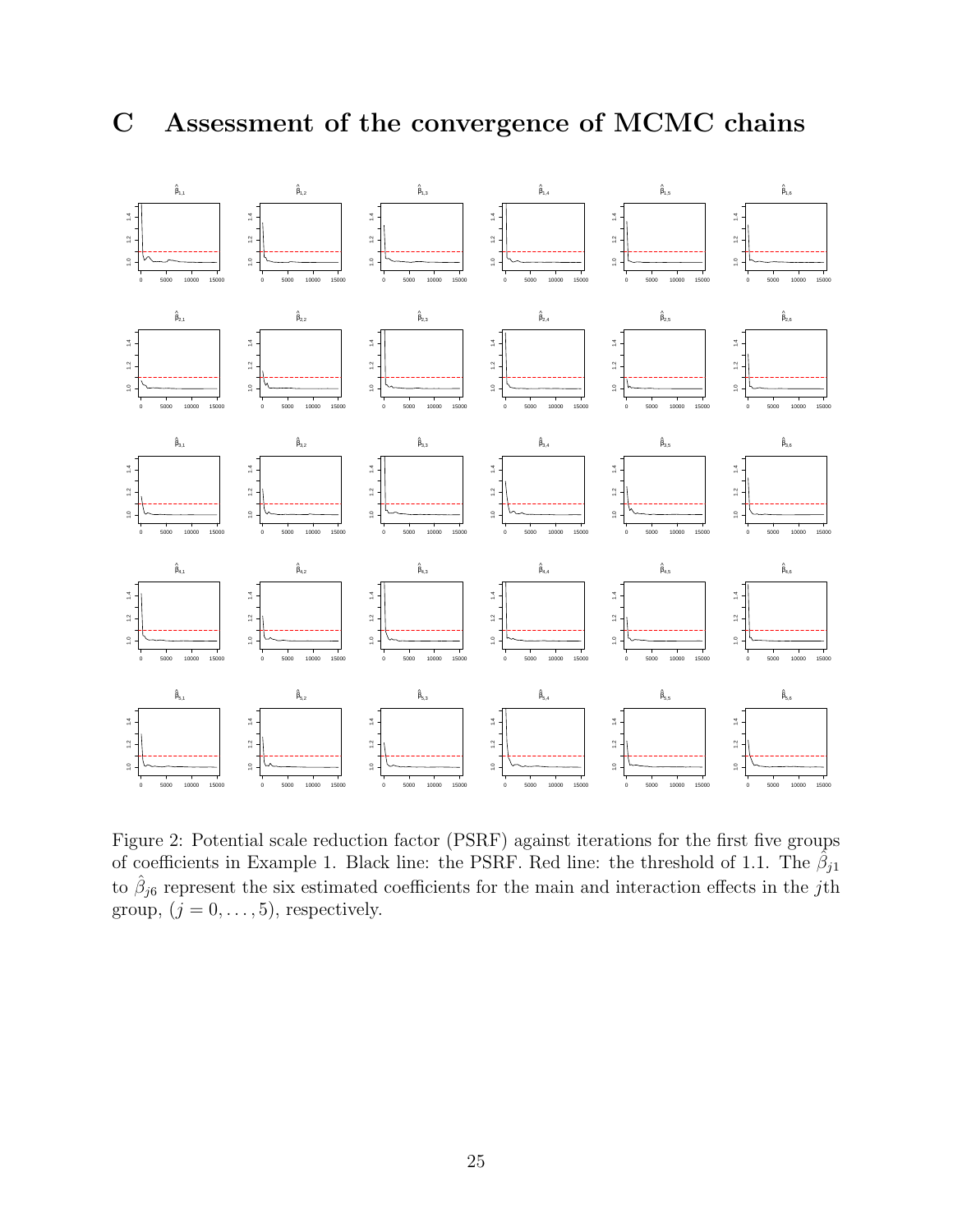# D Additional simulation results

|         |                  | RBSG-SS     | RBG-SS      | RBL-SS      | BSG-SS       | BG-SS        | BL-SS        |
|---------|------------------|-------------|-------------|-------------|--------------|--------------|--------------|
| Error 1 | ${\rm TP}$       | 24.87(0.35) | 25.00(0.00) | 24.53(0.51) | 24.83(0.38)  | 25.00(0.00)  | 24.53(0.51)  |
|         | ${\rm FP}$       | 1.63(1.16)  | 31.40(3.38) | 2.30(1.86)  | 1.13(1.04)   | 29.20(1.10)  | 0.60(0.85)   |
|         | Pred             | 0.85(0.03)  | 0.86(0.03)  | 0.86(0.03)  | 1.09(0.06)   | 1.13(0.06)   | 1.10(0.07)   |
| Error 2 | $_{\mathrm{TP}}$ | 22.23(1.76) | 24.67(0.76) | 19.23(1.72) | 19.97(1.63)  | 24.47(0.90)  | 15.27(1.91)  |
|         | ${\rm FP}$       | 1.90(1.30)  | 35.73(7.83) | 2.10(1.40)  | 2.33(1.42)   | 34.13(7.44)  | 1.73(1.39)   |
|         | Pred             | 2.24(0.14)  | 2.18(0.11)  | 2.38(0.16)  | 10.21(1.27)  | 9.13(0.94)   | 11.30(1.83)  |
| Error 3 | $_{\mathrm{TP}}$ | 21.50(1.48) | 25.00(0.00) | 17.43(2.13) | 18.73(2.02)  | 25.00(0.00)  | 13.10(1.54)  |
|         | ${\rm FP}$       | 2.13(1.14)  | 35.20(6.77) | 1.90(1.37)  | 2.90(1.71)   | 34.00(6.88)  | 1.37(0.96)   |
|         | Pred             | 2.39(0.18)  | 2.29(0.11)  | 2.52(0.22)  | 12.46(1.67)  | 10.40(0.94)  | 13.04(1.35)  |
| Error 4 | ${\rm TP}$       | 23.58(1.49) | 25.00(0.00) | 21.04(2.29) | 15.94(5.34)  | 23.18(3.50)  | 12.08(4.60)  |
|         | FP               | 0.80(0.93)  | 30.32(3.27) | 0.78(1.07)  | 7.46(27.02)  | 53.50(58.05) | 3.56(8.91)   |
|         | Pred             | 1.85(0.16)  | 1.82(0.13)  | 1.92(0.17)  | 25.65(55.13) | 25.63(67.60) | 30.67(87.77) |
| Error 5 | ${\rm TP}$       | 24.12(1.00) | 25.00(0.00) | 21.82(1.90) | 18.04(3.64)  | 24.24(1.88)  | 13.12(2.99)  |
|         | ${\rm FP}$       | 0.90(1.02)  | 29.48(1.64) | 0.82(0.90)  | 2.72(1.75)   | 36.12(12.21) | 1.48(1.25)   |
|         | Pred             | 1.81(0.13)  | 1.82(0.12)  | 1.89(0.15)  | 14.85(6.53)  | 12.87(5.94)  | 15.19(6.43)  |

<span id="page-25-0"></span>Table 6: Simulation results in Example 2.  $(n, q, k, p) = (500, 2, 5, 100)$ . mean(sd) of true positives (TP), false positives (FP)and prediction errors (Pred) based on 100 replicates.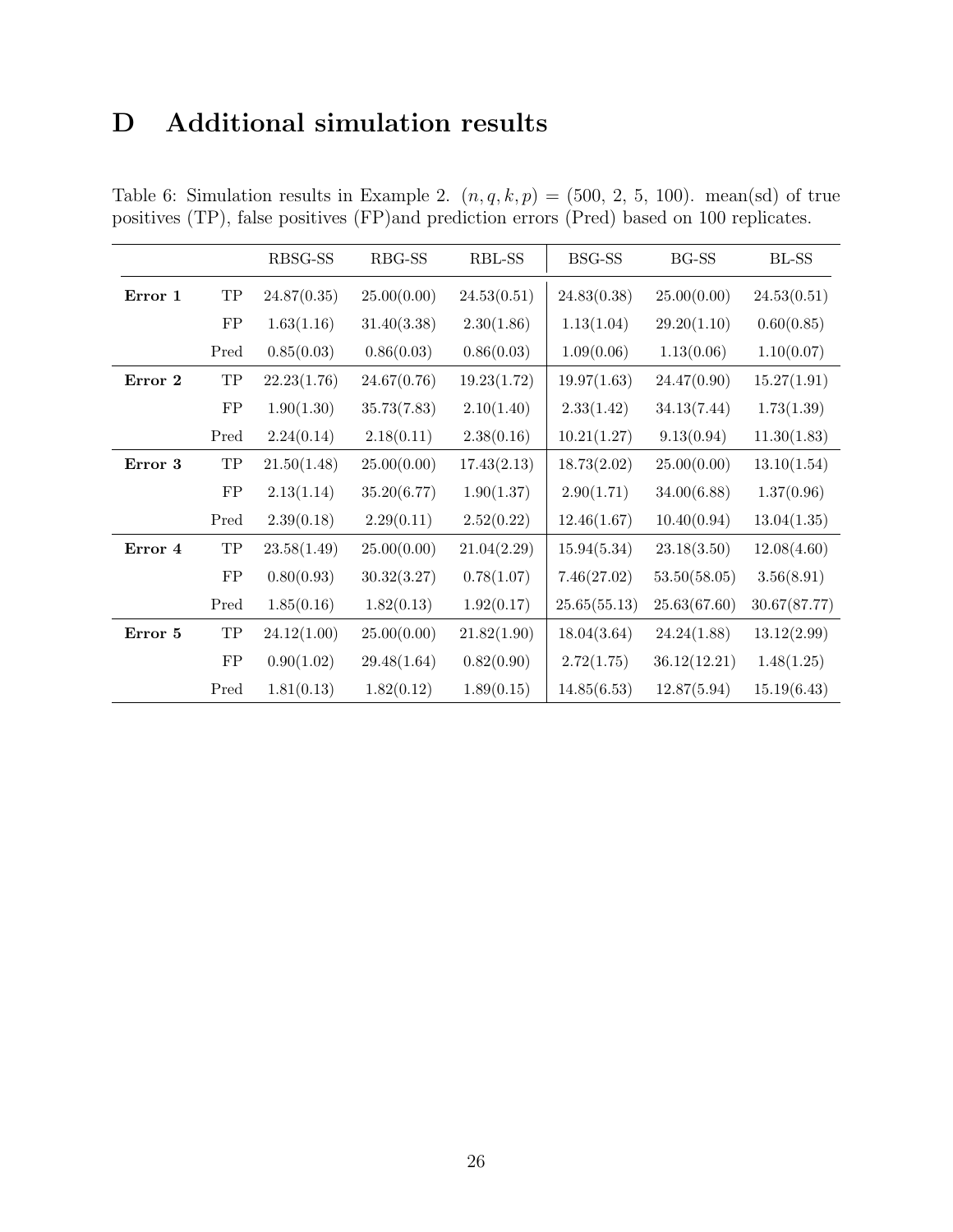|         |            | <b>RBSG</b> | RBG          | RBL         | <b>BSG</b>   | BG           | BL           |
|---------|------------|-------------|--------------|-------------|--------------|--------------|--------------|
| Error 1 | ${\rm TP}$ | 24.20(0.61) | 25.00(0.00)  | 24.23(0.57) | 24.33(0.61)  | 25.00(0.00)  | 24.30(0.60)  |
|         | FP         | 2.93(1.86)  | 54.80(17.34) | 3.30(1.97)  | 1.87(1.61)   | 56.20(10.30) | 5.77(2.56)   |
|         | Pred       | 1.14(0.05)  | 1.32(0.06)   | 1.15(0.05)  | 1.74(0.12)   | 2.13(0.14)   | 2.01(0.15)   |
| Error 2 | TP         | 14.00(2.27) | 22.20(2.33)  | 13.63(2.66) | 13.70(2.29)  | 23.63(1.61)  | 14.20(1.97)  |
|         | ${\rm FP}$ | 0.60(0.85)  | 31.40(12.07) | 0.83(1.05)  | 1.33(1.18)   | 62.77(24.90) | 8.80(4.54)   |
|         | Pred       | 2.57(0.13)  | 2.77(0.14)   | 2.58(0.14)  | 12.18(1.15)  | 14.42(1.40)  | 14.91(1.43)  |
| Error 3 | ${\rm TP}$ | 12.40(2.03) | 22.47(1.17)  | 12.27(1.87) | 12.43(1.77)  | 23.20(1.49)  | 13.37(2.13)  |
|         | ${\rm FP}$ | 0.57(0.77)  | 29.33(5.54)  | 0.60(0.93)  | 1.47(1.31)   | 59.80(13.17) | 8.17(3.04)   |
|         | Pred       | 2.69(0.11)  | 2.86(0.11)   | 2.69(0.10)  | 13.59(1.05)  | 16.32(1.46)  | 16.93(1.60)  |
| Error 4 | ${\rm TP}$ | 15.98(2.92) | 23.04(2.78)  | 16.10(3.12) | 10.20(5.31)  | 20.52(5.81)  | 11.08(5.00)  |
|         | ${\rm FP}$ | 0.26(0.53)  | 27.36(6.21)  | 0.30(0.65)  | 2.34(3.56)   | 65.04(30.70) | 9.38(6.26)   |
|         | Pred       | 2.19(0.16)  | 2.35(0.16)   | 2.21(0.17)  | 26.27(53.26) | 34.08(78.47) | 34.95(79.04) |
| Error 5 | ${\rm TP}$ | 16.48(2.69) | 23.48(1.58)  | 16.30(2.63) | 11.96(3.66)  | 22.26(3.70)  | 12.70(3.50)  |
|         | ${\rm FP}$ | 0.32(0.59)  | 28.72(5.89)  | 0.34(0.59)  | 1.40(1.21)   | 62.34(20.52) | 8.34(3.77)   |
|         | Pred       | 2.20(0.14)  | 2.41(0.14)   | 2.20(0.13)  | 15.79(5.97)  | 18.90(6.61)  | 19.53(6.65)  |

<span id="page-26-0"></span>Table 7: Simulation results in Example 2.  $(n, q, k, p) = (500, 2, 5, 100)$ . mean(sd) of true positives (TP), false positives (FP) and prediction errors (Pred) based on 100 replicates.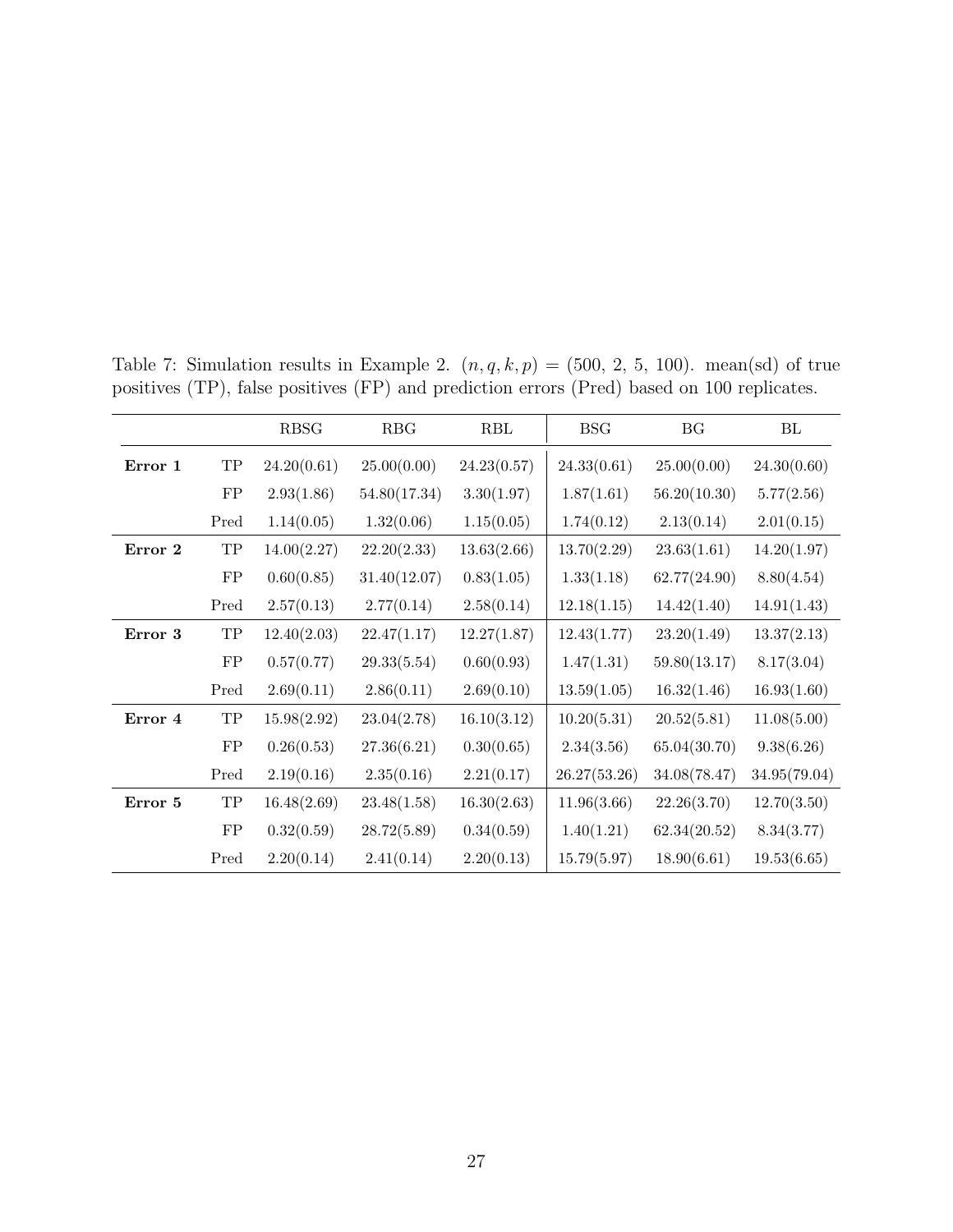|         |                     | RBSG-SS     | RBG-SS      | RBL-SS      | BSG-SS       | <b>BG-SS</b> | $BL-SS$      |
|---------|---------------------|-------------|-------------|-------------|--------------|--------------|--------------|
| Error 1 | ${\rm TP}$          | 24.00(0.91) | 25.00(0.00) | 22.13(1.57) | 24.33(0.66)  | 25.00(0.00)  | 22.83(1.37)  |
|         | FP                  | 1.85(1.46)  | 33.40(5.21) | 1.87(1.36)  | 1.27(1.34)   | 29.60(1.83)  | 0.77(1.04)   |
|         | Pred                | 0.86(0.03)  | 0.86(0.03)  | 0.89(0.03)  | 1.11(0.07)   | 1.13(0.07)   | 1.17(0.10)   |
| Error 2 | ${\rm TP}$          | 17.63(2.37) | 24.73(0.69) | 14.37(2.54) | 15.00(2.32)  | 23.73(1.46)  | 11.00(1.95)  |
|         | FP                  | 2.50(1.41)  | 33.27(5.14) | 2.67(1.99)  | 2.60(1.43)   | 30.67(6.69)  | 1.87(1.53)   |
|         | Pred                | 2.33(0.12)  | 2.15(0.10)  | 2.40(0.17)  | 10.37(1.01)  | 9.01(0.81)   | 10.71(0.94)  |
| Error 3 | $\operatorname{TP}$ | 17.23(1.77) | 24.80(0.61) | 14.47(2.21) | 15.10(2.29)  | 23.67(1.77)  | 11.03(1.38)  |
|         | ${\rm FP}$          | 2.27(1.78)  | 32.20(6.94) | 1.63(1.43)  | 2.13(1.70)   | 30.93(5.48)  | 1.17(1.34)   |
|         | Pred                | 2.39(0.13)  | 2.24(0.10)  | 2.45(0.13)  | 11.98(1.45)  | 10.32(1.04)  | 12.37(1.41)  |
| Error 4 | ${\rm TP}$          | 23.63(1.19) | 24.67(0.92) | 20.13(2.19) | 15.07(4.69)  | 22.67(3.68)  | 11.40(4.01)  |
|         | ${\rm FP}$          | 1.30(1.12)  | 29.13(2.67) | 1.17(0.95)  | 3.37(1.88)   | 29.93(9.48)  | 2.37(1.97)   |
|         | Pred                | 1.48(0.13)  | 1.45(0.11)  | 1.55(0.14)  | 12.66(12.40) | 10.10(8.77)  | 12.75(11.83) |
| Error 5 | ${\rm TP}$          | 24.80(0.48) | 25.00(0.00) | 23.57(1.43) | 20.30(2.83)  | 24.87(0.51)  | 15.87(2.32)  |
|         | ${\rm FP}$          | 0.33(0.55)  | 29.60(1.83) | 0.40(1.04)  | 3.00(1.66)   | 32.93(5.86)  | 2.33(1.63)   |
|         | Pred                | 1.19(0.10)  | 1.21(0.10)  | 1.21(0.11)  | 6.055(1.77)  | 5.47(1.73)   | 6.54(1.75)   |

<span id="page-27-0"></span>Table 8: Simulation results in Example 3.  $(n, q, k, p) = (500, 2, 5, 100)$ . mean(sd) of true positives (TP), false positives (FP)and prediction errors (Pred) based on 100 replicates.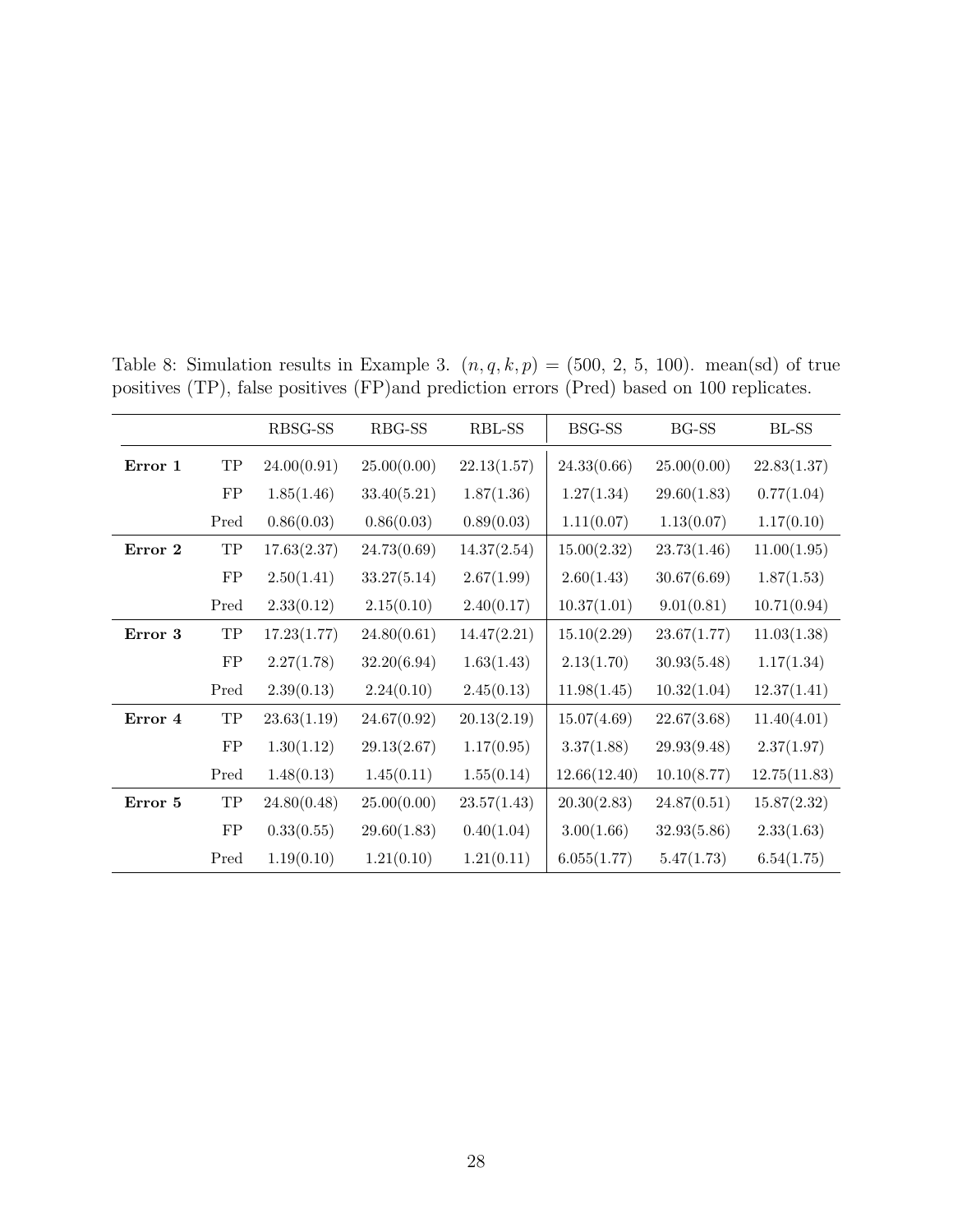|         |            | <b>RBSG</b> | RBG          | RBL         | <b>BSG</b>  | BG           | BL           |
|---------|------------|-------------|--------------|-------------|-------------|--------------|--------------|
| Error 1 | ${\rm TP}$ | 21.27(1.17) | 25.00(0.00)  | 21.30(1.06) | 22.23(0.94) | 25.00(0.00)  | 22.13(1.28)  |
|         | ${\rm FP}$ | 1.97(1.56)  | 45.40(11.68) | 2.03(1.56)  | 1.23(1.33)  | 43.60(10.41) | 3.37(2.03)   |
|         | Pred       | 1.08(0.04)  | 1.21(0.05)   | 1.07(0.04)  | 1.57(0.12)  | 1.87(0.13)   | 1.79(0.13)   |
| Error 2 | ${\rm TP}$ | 8.40(1.87)  | 18.67(2.68)  | 8.27(2.02)  | 8.07(1.57)  | 20.73(2.65)  | 8.73(2.15)   |
|         | FP         | 0.43(0.63)  | 20.73(4.93)  | 0.57(0.77)  | 0.67(0.66)  | 36.27(11.59) | 3.83(2.05)   |
|         | Pred       | 2.44(0.13)  | 2.58(0.13)   | 2.44(0.12)  | 10.97(1.05) | 12.78(1.31)  | 13.02(1.33)  |
| Error 3 | ${\rm TP}$ | 8.43(2.18)  | 16.70(3.29)  | 8.70(2.00)  | 7.97(2.04)  | 18.60(3.07)  | 8.27(1.78)   |
|         | ${\rm FP}$ | 0.33(0.71)  | 17.70(4.60)  | 0.43(0.73)  | 0.60(0.72)  | 33.60(10.63) | 3.70(2.34)   |
|         | Pred       | 2.54(0.11)  | 2.69(0.12)   | 2.55(0.11)  | 12.33(1.15) | 14.30(1.40)  | 14.55(1.40)  |
| Error 4 | ${\rm TP}$ | 13.77(2.18) | 21.20(2.06)  | 13.67(2.04) | 9.67(3.74)  | 20.60(4.79)  | 9.77(3.76)   |
|         | ${\rm FP}$ | 0.43(0.63)  | 22.80(3.98)  | 0.57(0.63)  | 1.03(1.13)  | 38.00(12.21) | 4.47(2.50)   |
|         | Pred       | 1.73(0.12)  | 1.85(0.13)   | 1.73(0.13)  | 11.78(9.05) | 13.94(11.84) | 14.22(12.41) |
| Error 5 | ${\rm TP}$ | 19.10(1.86) | 24.87(0.73)  | 19.10(1.60) | 15.27(2.94) | 24.07(1.70)  | 15.07(2.88)  |
|         | FP         | 0.20(0.48)  | 31.13(5.96)  | 0.23(0.57)  | 1.10(1.16)  | 43.93(11.82) | 3.83(2.21)   |
|         | Pred       | 1.45(0.08)  | 1.61(0.09)   | 1.46(0.08)  | 6.13(1.13)  | 7.19(1.24)   | 7.16(1.29)   |

<span id="page-28-0"></span>Table 9: Simulation results in Example 3.  $(n, q, k, p) = (500, 2, 5, 100)$ . mean(sd) of true positives (TP), false positives (FP) and prediction errors (Pred) based on 100 replicates.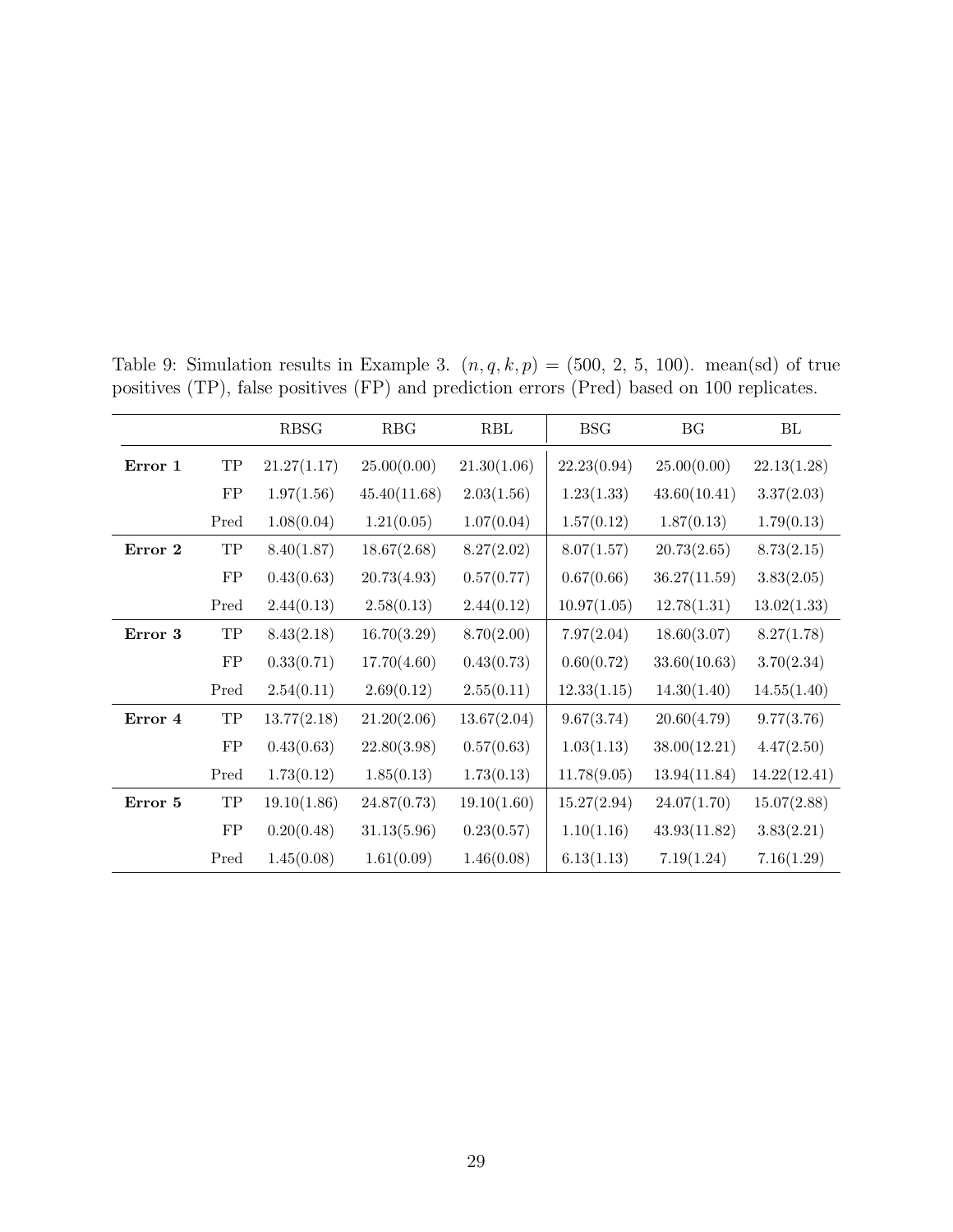|         |            | RBSG-SS     | RBG-SS      | RBL-SS      | BSG-SS      | BG-SS       | $BL-SS$     |
|---------|------------|-------------|-------------|-------------|-------------|-------------|-------------|
| Error 1 | ${\rm TP}$ | 24.93(0.37) | 25.00(0.00) | 24.93(0.25) | 25.00(0.00) | 25.00(0.00) | 24.90(0.31) |
|         | ${\rm FP}$ | 1.33(0.99)  | 30.60(3.84) | 1.47(1.25)  | 1.00(1.02)  | 29.20(1.10) | 0.33(0.61)  |
|         | Pred       | 0.84(0.02)  | 0.88(0.02)  | 0.85(0.03)  | 1.10(0.04)  | 1.20(0.06)  | 1.11(0.05)  |
| Error 2 | ${\rm TP}$ | 20.80(2.65) | 23.60(1.47) | 17.24(2.96) | 18.58(3.46) | 23.04(1.64) | 14.08(3.26) |
|         | FP         | 1.32(1.22)  | 30.76(4.93) | 1.66(1.29)  | 1.98(1.53)  | 27.72(5.49) | 1.42(1.25)  |
|         | Pred       | 2.25(0.11)  | 2.22(0.08)  | 2.37(0.12)  | 10.32(1.25) | 9.53(0.75)  | 11.43(1.20) |
| Error 3 | ${\rm TP}$ | 20.56(2.73) | 23.69(1.38) | 16.53(3.20) | 17.56(3.49) | 22.80(1.65) | 12.67(3.39) |
|         | ${\rm FP}$ | 1.40(1.30)  | 30.04(5.46) | 1.78(1.82)  | 1.76(1.28)  | 27.60(5.24) | 1.22(1.43)  |
|         | Pred       | 2.38(0.13)  | 2.35(0.10)  | 2.51(0.16)  | 12.04(1.40) | 11.12(0.96) | 13.32(1.44) |
| Error 4 | ${\rm TP}$ | 24.60(0.93) | 24.67(0.92) | 23.77(1.57) | 20.10(6.38) | 22.27(5.10) | 15.63(6.69) |
|         | ${\rm FP}$ | 0.40(0.56)  | 29.13(2.97) | 0.47(0.73)  | 1.83(1.90)  | 28.13(9.22) | 1.17(1.15)  |
|         | Pred       | 1.48(0.09)  | 1.52(0.09)  | 1.51(0.11)  | 11.54(6.94) | 11.33(6.95) | 12.64(6.74) |
| Error 5 | ${\rm TP}$ | 23.16(1.68) | 24.96(0.28) | 19.60(2.14) | 15.64(3.76) | 23.44(1.83) | 11.60(2.75) |
|         | ${\rm FP}$ | 1.08(1.16)  | 29.16(1.33) | 0.72(0.83)  | 2.20(1.83)  | 30.56(7.43) | 1.48(1.43)  |
|         | Pred       | 1.56(0.14)  | 1.53(0.13)  | 1.63(0.15)  | 10.98(5.80) | 9.45(5.38)  | 11.38(6.03) |

<span id="page-29-0"></span>Table 10: Simulation results in Example 4.  $(n, q, k, p) = (500, 2, 5, 100)$ . mean(sd) of true positives (TP), false positives (FP) and prediction errors (Pred) based on 100 replicates.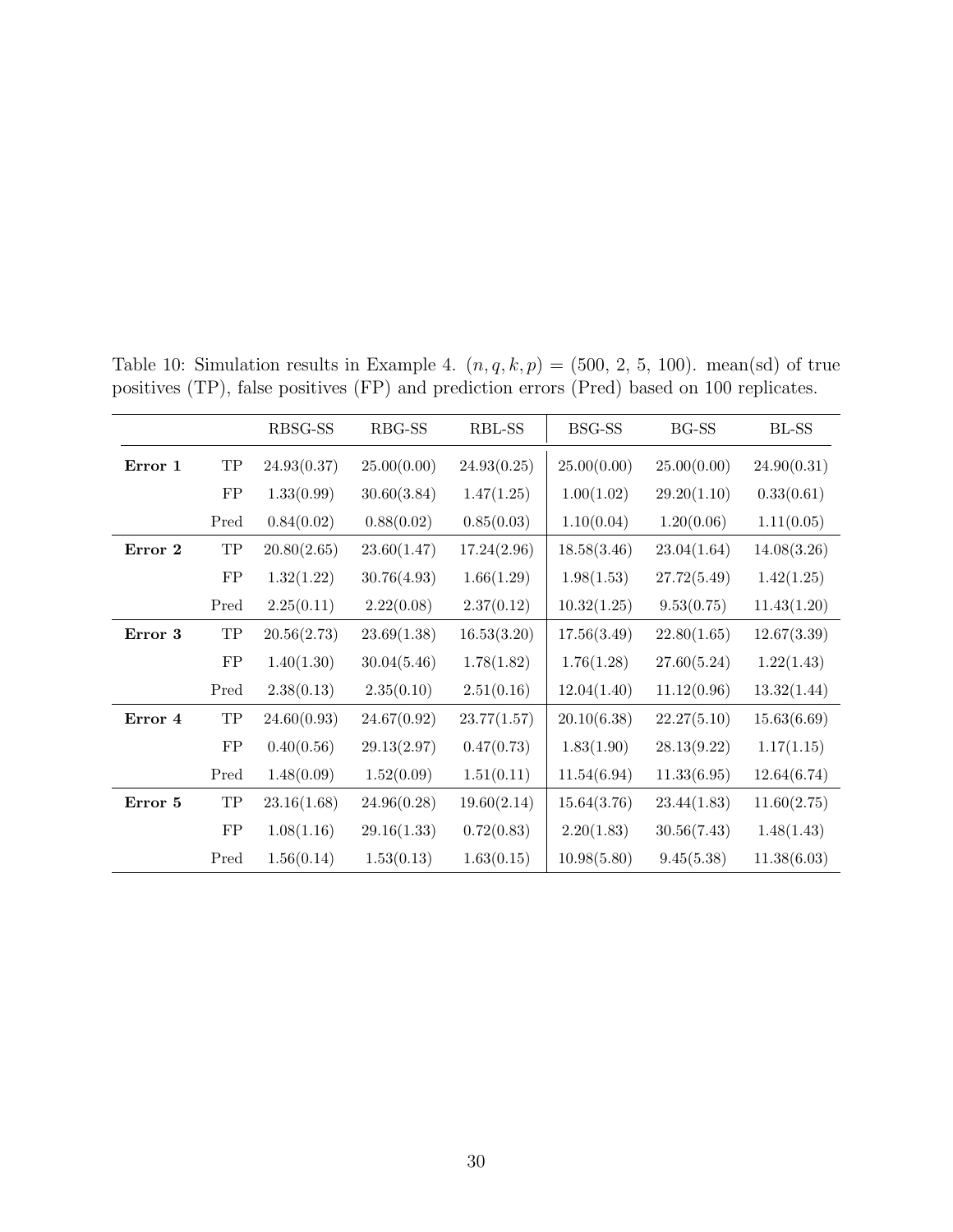|         |            | <b>RBSG</b> | RBG          | RBL         | <b>BSG</b>  | BG           | BL           |
|---------|------------|-------------|--------------|-------------|-------------|--------------|--------------|
| Error 1 | ${\rm TP}$ | 21.47(1.87) | 24.40(1.07)  | 21.67(1.81) | 22.70(1.64) | 24.87(0.51)  | 22.53(1.85)  |
|         | FP         | 3.17(2.51)  | 56.00(20.03) | 3.33(2.59)  | 2.30(1.66)  | 66.33(14.04) | 6.57(2.62)   |
|         | Pred       | 1.26(0.06)  | 1.44(0.07)   | 1.27(0.06)  | 2.40(0.27)  | 2.83(0.24)   | 2.75(0.30)   |
| Error 2 | TP         | 9.08(2.54)  | 19.38(3.12)  | 9.20(2.60)  | 9.68(2.41)  | 20.82(2.93)  | 10.80(2.65)  |
|         | ${\rm FP}$ | 0.78(0.86)  | 30.30(10.26) | 0.84(0.89)  | 2.18(1.48)  | 65.94(19.60) | 8.62(3.38)   |
|         | Pred       | 2.67(0.08)  | 2.89(0.09)   | 2.67(0.09)  | 13.54(0.87) | 16.38(1.19)  | 16.87(1.27)  |
| Error 3 | ${\rm TP}$ | 8.51(2.31)  | 18.71(3.37)  | 8.62(2.33)  | 9.02(2.33)  | 20.60(2.76)  | 10.58(2.50)  |
|         | FP         | 0.56(0.69)  | 25.29(7.94)  | 0.56(0.66)  | 1.87(1.36)  | 56.87(15.55) | 7.38(2.91)   |
|         | Pred       | 2.79(0.11)  | 3.00(0.12)   | 2.79(0.12)  | 15.34(1.29) | 18.66(1.69)  | 19.30(1.88)  |
| Error 4 | ${\rm TP}$ | 13.30(3.32) | 21.93(2.72)  | 13.47(3.33) | 10.93(4.30) | 20.97(4.76)  | 11.97(4.43)  |
|         | FP         | 0.50(0.57)  | 29.07(9.28)  | 0.40(0.50)  | 1.70(1.39)  | 60.03(20.56) | 7.90(3.92)   |
|         | Pred       | 2.03(0.12)  | 2.22(0.12)   | 2.03(0.12)  | 15.20(7.98) | 18.61(12.19) | 19.41(13.39) |
| Error 5 | ${\rm TP}$ | 14.38(2.64) | 22.36(2.22)  | 14.40(2.70) | 10.12(3.53) | 20.84(3.74)  | 10.56(3.39)  |
|         | ${\rm FP}$ | 0.30(0.58)  | 25.16(4.36)  | 0.22(0.46)  | 0.88(1.12)  | 36.52(12.60) | 3.70(2.57)   |
|         | Pred       | 1.84(0.15)  | 1.99(0.17)   | 1.84(0.15)  | 11.23(5.54) | 13.02(5.80)  | 13.18(5.90)  |

<span id="page-30-0"></span>Table 11: Simulation results in Example 4.  $(n, q, k, p) = (500, 2, 5, 100)$ . mean(sd) of true positives (TP), false positives (FP) and prediction errors (Pred) based on 100 replicates.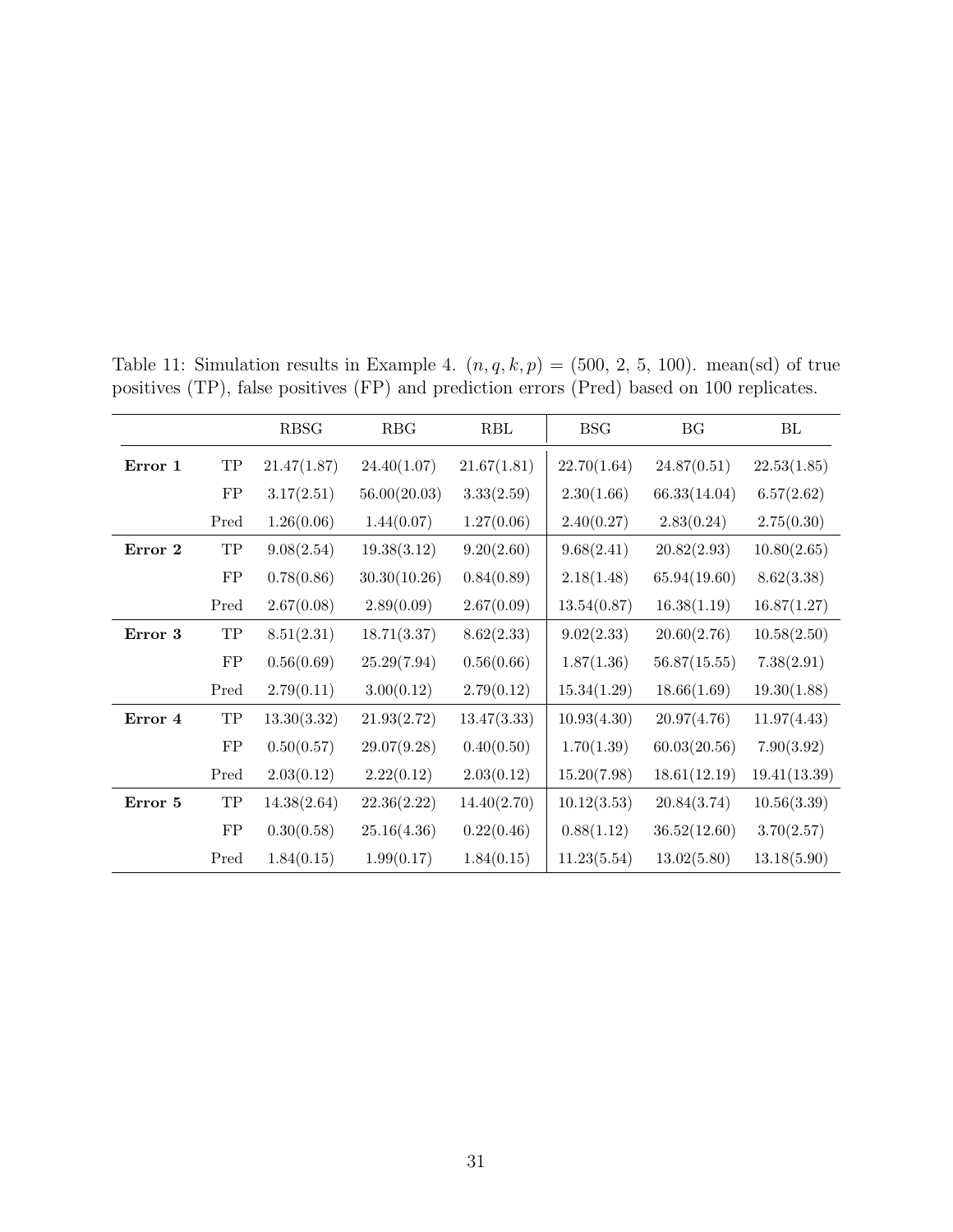# <span id="page-31-0"></span>E Estimation results for data analysis

| <b>SNP</b> | $Gene*$           |          | chol     | act      | gl       | ceraf    | alcohol  |
|------------|-------------------|----------|----------|----------|----------|----------|----------|
|            |                   |          | 3.503    | $-3.447$ | 0.752    | $-3.364$ | $-2.639$ |
| rs10741150 | DOCK1             |          | $-0.948$ |          |          |          |          |
| rs10765059 | TCERG1L           | $-0.531$ |          |          |          |          | 0.877    |
| rs10786611 | RF00019           | 0.668    | 0.723    |          | 0.530    |          |          |
| rs10884466 | RNA5SP326         | $-0.466$ |          | 0.643    |          |          |          |
| rs10885423 | NRG3              |          |          |          | $-0.715$ |          |          |
| rs10886442 | GRK5              |          | 0.805    |          |          |          |          |
| rs11196539 | NRG3              |          |          |          | $-0.608$ |          | $-0.801$ |
| rs11198590 | CACUL1            | $-0.494$ |          |          |          | 0.994    | $-0.687$ |
| rs11259039 | FRMD4A            | 1.016    |          |          |          |          |          |
| rs1194657  | THAP12P3          |          |          |          | 0.798    |          |          |
| rs1219508  | RPS15AP5          | $-0.742$ |          |          |          |          |          |
| rs12265854 | SLC16A12          | 0.397    |          |          |          |          |          |
| rs12414552 | <b>TCERG1L</b>    | 0.667    |          | 0.470    | 0.585    |          | $-0.690$ |
| rs12767723 | SLC25A18P1        | 0.820    |          |          |          | $-0.515$ |          |
| rs12772559 | TACR2             |          |          |          | 0.938    | 0.510    |          |
| rs12774333 | <b>LRMDA</b>      | $-0.599$ |          |          |          |          |          |
| rs12775160 | FOXI2             | $-0.651$ | $-0.501$ |          |          |          | 0.647    |
| rs16916794 | SLC39A12          | $-0.552$ | 0.511    | 0.455    |          |          |          |
| rs16920092 | PLXDC2            |          |          |          |          |          | $-0.843$ |
| rs17094114 | GFRA1             | $-0.615$ |          |          |          |          |          |
| rs2492664  | OR6L1P            | 0.695    |          |          | $-0.737$ |          |          |
| rs2784767  | PLAC <sub>9</sub> | $-0.540$ |          |          |          |          |          |
| rs2814322  | GRID1             |          |          |          | $-0.830$ |          |          |
| rs3740063  | ABCC <sub>2</sub> |          |          |          | $-0.966$ |          |          |
| rs3763722  | LARP4B            | 0.332    | $-1.156$ |          |          |          | 0.866    |
| rs4411238  | PRKG1             | 0.537    |          |          |          |          |          |
| rs4578341  | CHST15            |          | $-0.822$ |          |          | 0.602    |          |
| rs4747517  | ITIH <sub>5</sub> |          | $-1.468$ |          |          | 0.920    |          |
| rs4749926  | IL2RA             | $-0.840$ | $-0.815$ |          |          |          |          |
| rs4917817  | PYROXD2           | $-0.624$ |          | 0.594    |          |          |          |
| rs4918904  | XRCC6P1           |          |          |          |          | 0.997    |          |
| rs6482836  | DOCK1             | $-0.957$ |          | 1.067    |          |          |          |
| rs7070789  | <b>GPAM</b>       |          |          |          | $-1.245$ |          | $-0.791$ |
| rs7072255  | ANTXRLP1          |          | 0.800    |          |          |          |          |
| rs7077721  | SNRPD2P1          | 0.858    |          | 0.774    |          |          |          |
| rs7896554  | NACAP2            | 0.840    |          | $-0.630$ | $-0.565$ |          |          |
| rs7897847  | LGI1              |          |          |          |          |          | 0.962    |
| rs870753   | CFAP58            |          |          |          | $-0.783$ |          |          |

Table 12: Analysis of the NHS T2D data using RBSG-SS.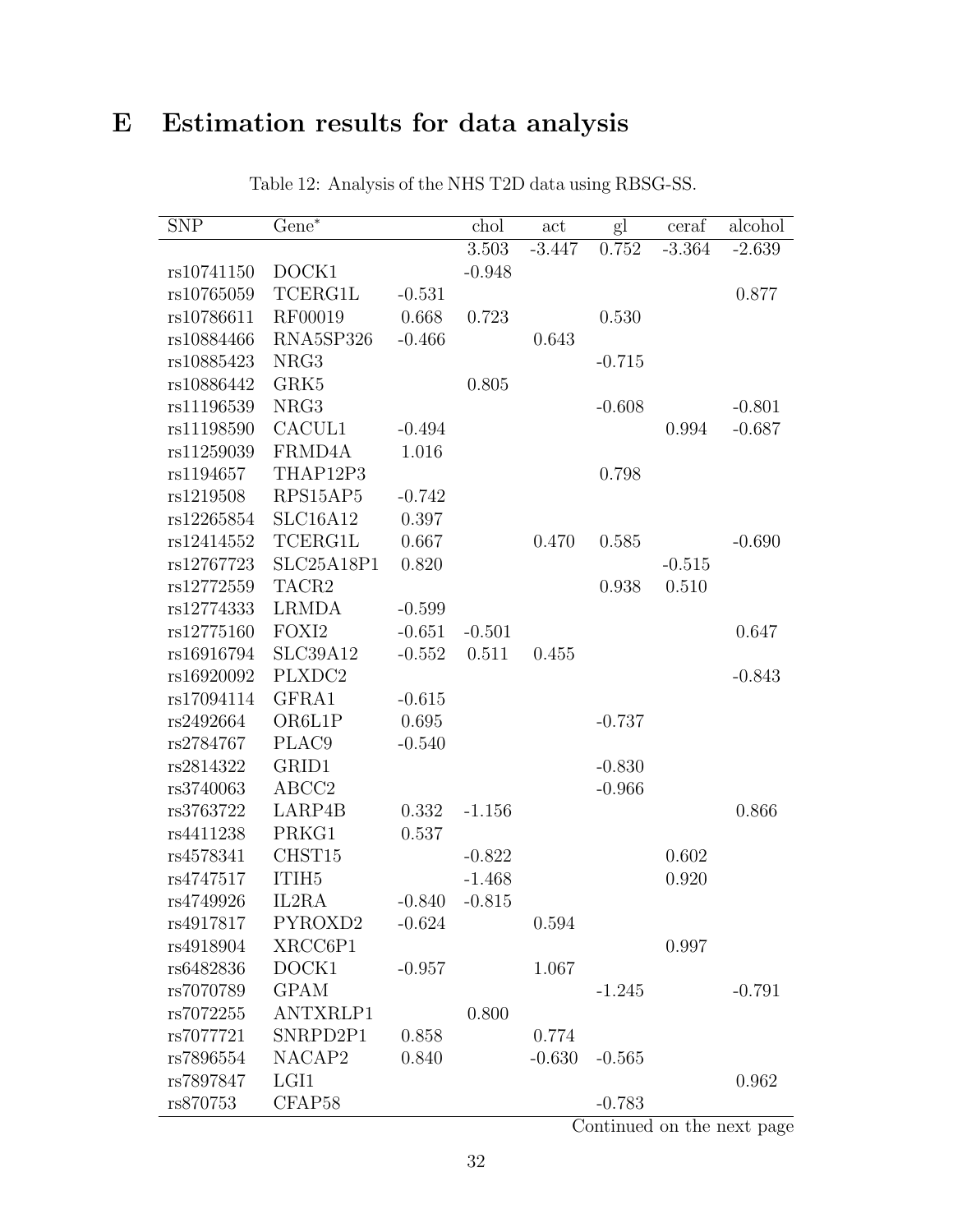| Table 12: Continued from the previous page. |
|---------------------------------------------|
|---------------------------------------------|

| <b>SNP</b><br><b>NTAT</b> | ste.<br>Fene                  | chol | $\operatorname{act}$ | gl | cerat | alcohol |
|---------------------------|-------------------------------|------|----------------------|----|-------|---------|
| rs881726                  | А<br><b>T</b><br>$\mathbf{L}$ |      |                      |    |       | 1.001   |

<span id="page-32-0"></span>∗ Genes that SNPs belong to or are the closest to.

| <b>SNP</b> | $Gene^*$          |          | chol     | act      | gl       | ceraf    | alcohol  |
|------------|-------------------|----------|----------|----------|----------|----------|----------|
|            |                   |          | 1.354    | $-0.430$ | $-0.778$ | $-2.424$ | $-4.000$ |
| rs1041168  | PLPP4             | 0.463    |          |          |          |          |          |
| rs10741150 | DOCK1             |          | $-1.126$ |          |          |          |          |
| rs10786611 | RF00019           | 0.632    |          |          |          |          |          |
| rs10794069 | ADAM12            | 0.524    |          |          |          |          |          |
| rs10824802 | MBL <sub>2</sub>  | 0.553    |          |          |          |          |          |
| rs10884466 | RNA5SP326         | $-0.439$ |          | 0.503    |          |          |          |
| rs10885423 | NRG3              |          |          |          | $-1.060$ |          |          |
| rs10886047 | MIR3663HG         |          |          |          |          |          | $-0.410$ |
| rs10886442 | GRK5              |          | 1.087    |          |          |          |          |
| rs10998780 | ATP5MC1P7         |          |          |          | 0.150    |          |          |
| rs11003665 | RNA5SP318         |          | 0.632    |          |          |          |          |
| rs11013740 | <b>KIAA1217</b>   |          |          |          |          |          | 0.852    |
| rs11196539 | NRG3              |          |          |          |          |          | $-0.624$ |
| rs11198590 | CACUL1            | $-0.628$ |          |          |          |          |          |
| rs11202221 | BMPR1A            |          |          |          | 0.815    |          |          |
| rs11259039 | FRMD4A            | 1.021    |          |          |          |          |          |
| rs11595123 | AKR1E2            |          |          | 1.079    |          |          |          |
| rs11813505 | <b>KIAA1217</b>   |          |          |          |          | 1.301    |          |
| rs1194657  | THAP12P3          |          |          |          | 0.663    |          |          |
| rs1219508  | RPS15AP5          | $-0.886$ |          |          |          |          |          |
| rs12265854 | SLC16A12          | 0.596    |          |          |          |          |          |
| rs12269237 | RF00017           |          |          |          |          | 0.884    |          |
| rs12414552 | TCERG1L           | 0.594    |          |          |          |          |          |
| rs12414627 | PNLIPRP1          |          |          |          | $-0.551$ |          |          |
| rs12767723 | SLC25A18P1        | 0.962    |          |          |          |          |          |
| rs12772559 | TACR2             |          |          |          | 0.906    |          |          |
| rs12774333 | <b>LRMDA</b>      | $-0.449$ |          |          |          |          |          |
| rs12775160 | FOXI2             | $-0.560$ |          |          |          |          |          |
| rs1573137  | SORCS3            |          |          |          | 0.615    |          |          |
| rs16916794 | SLC39A12          | $-0.803$ | 0.528    |          |          |          |          |
| rs16920092 | PLXDC2            |          |          |          |          |          | $-0.655$ |
| rs17094114 | GFRA1             | $-0.563$ |          |          |          |          |          |
| rs2291314  | PLPP4             | 0.536    |          |          |          |          |          |
| rs2420979  | TACC <sub>2</sub> |          |          |          |          | $-1.091$ |          |

Table 13: Analysis of the NHS T2D data using RBL-SS.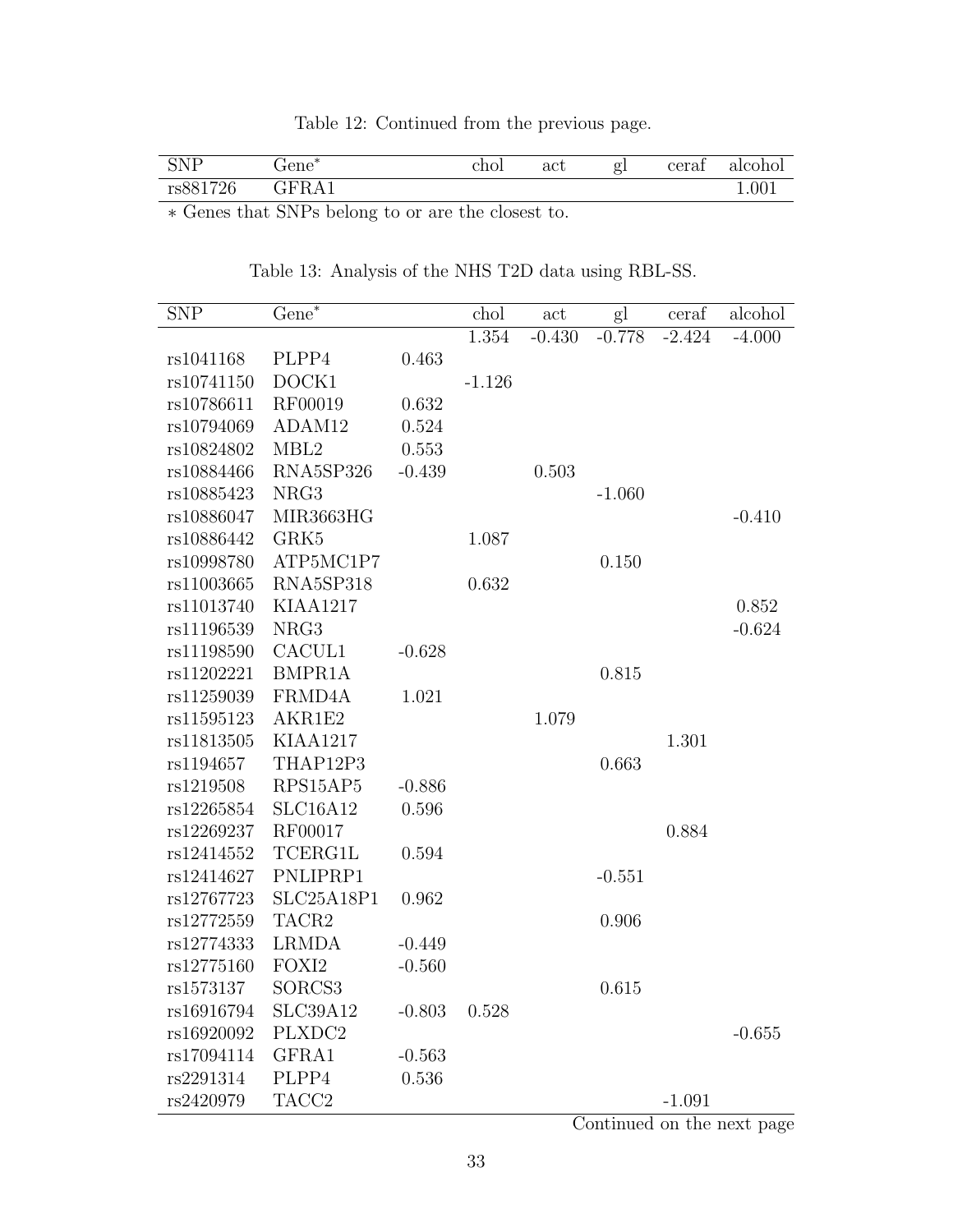| <b>SNP</b> | $Gene^*$           |          | chol     | act      | gl       | ceraf | alcohol |
|------------|--------------------|----------|----------|----------|----------|-------|---------|
| rs2492664  | OR6L1P             | 0.655    |          |          | $-0.363$ |       |         |
| rs2664339  | <b>RNU6-543P</b>   | $-0.501$ |          |          |          |       |         |
| rs2666236  | <b>IATPR</b>       |          |          |          |          | 0.689 |         |
| rs2784767  | PLAC9              | $-0.452$ | 0.730    |          |          |       |         |
| rs2814322  | GRID1              |          |          |          | $-0.806$ |       |         |
| rs2842129  | DYNC1I2P1          | $-0.662$ |          |          |          |       |         |
| rs2900814  | SNRPD2P1           | $-0.643$ |          |          |          |       |         |
| rs3740063  | ABCC2              |          |          |          | $-0.885$ |       |         |
| rs3763722  | LARP4B             |          |          |          |          |       | 1.036   |
| rs4411238  | PRKG1              | 0.399    |          |          |          |       |         |
| rs4578341  | CHST15             |          | $-0.582$ |          |          | 0.479 |         |
| rs4747009  | LRRC <sub>20</sub> |          |          |          |          |       | 0.710   |
| rs4747517  | ITIH <sub>5</sub>  |          | $-0.905$ |          |          |       |         |
| rs4749926  | IL2RA              | $-0.607$ |          |          |          |       |         |
| rs4752432  | PLPP4              |          | 0.725    |          |          |       |         |
| rs4917817  | PYROXD2            | $-0.506$ |          |          |          |       |         |
| rs4934762  | PCAT <sub>5</sub>  | $-0.560$ |          |          |          |       |         |
| rs6482836  | DOCK1              | $-0.709$ |          |          |          |       |         |
| rs7070789  | <b>GPAM</b>        |          |          |          | $-0.820$ |       |         |
| rs7072255  | ANTXRLP1           |          | 0.811    |          |          |       |         |
| rs7077721  | SNRPD2P1           | 0.702    |          |          |          |       |         |
| rs7894809  | PCGF <sub>5</sub>  | 0.501    |          |          |          |       |         |
| rs7896554  | NACAP2             | 0.850    |          | $-0.953$ |          |       |         |
| rs7897847  | LGI1               |          |          |          |          |       | 0.929   |
| rs7903853  | FRMD4A             |          | $-1.185$ |          |          |       |         |
| rs7920351  | <b>TCERG1L</b>     |          |          | $-0.713$ |          |       |         |
| rs881726   | GFRA1              |          |          |          |          |       | 0.675   |
| rs943213   | DOCK1              |          |          | $-0.939$ |          |       |         |

Table 13: Continued from the previous page.

<span id="page-33-0"></span>∗ Genes that SNPs belong to or are the closest to.

|  | Table 14: Analysis of the NHS T2D data using BSG-SS. |  |  |  |  |
|--|------------------------------------------------------|--|--|--|--|
|  |                                                      |  |  |  |  |

| <b>SNP</b> | $Gene^*$  |          | chol  | act      | gl                            | ceraf    | alcohol  |
|------------|-----------|----------|-------|----------|-------------------------------|----------|----------|
|            |           |          | 2.045 | $-2.049$ | $-2.204$                      | $-1.796$ | $-4.436$ |
| rs1041168  | PLPP4     | 0.638    |       |          |                               |          |          |
| rs10765059 | TCERG1L   |          |       | 0.709    |                               |          |          |
| rs10786611 | RF00019   | 0.773    | 0.556 |          |                               |          |          |
| rs10829671 | EBF3      | $-0.505$ |       |          |                               |          |          |
| rs10884466 | RNA5SP326 | $-0.563$ |       | 0.625    |                               |          |          |
| rs10886442 | GRK5      |          | 1.038 |          |                               |          |          |
| rs10998780 | ATP5MC1P7 |          |       |          | 0.704                         |          |          |
|            |           |          |       |          | $\sim$ $\sim$<br>$\mathbf{1}$ | - 1      |          |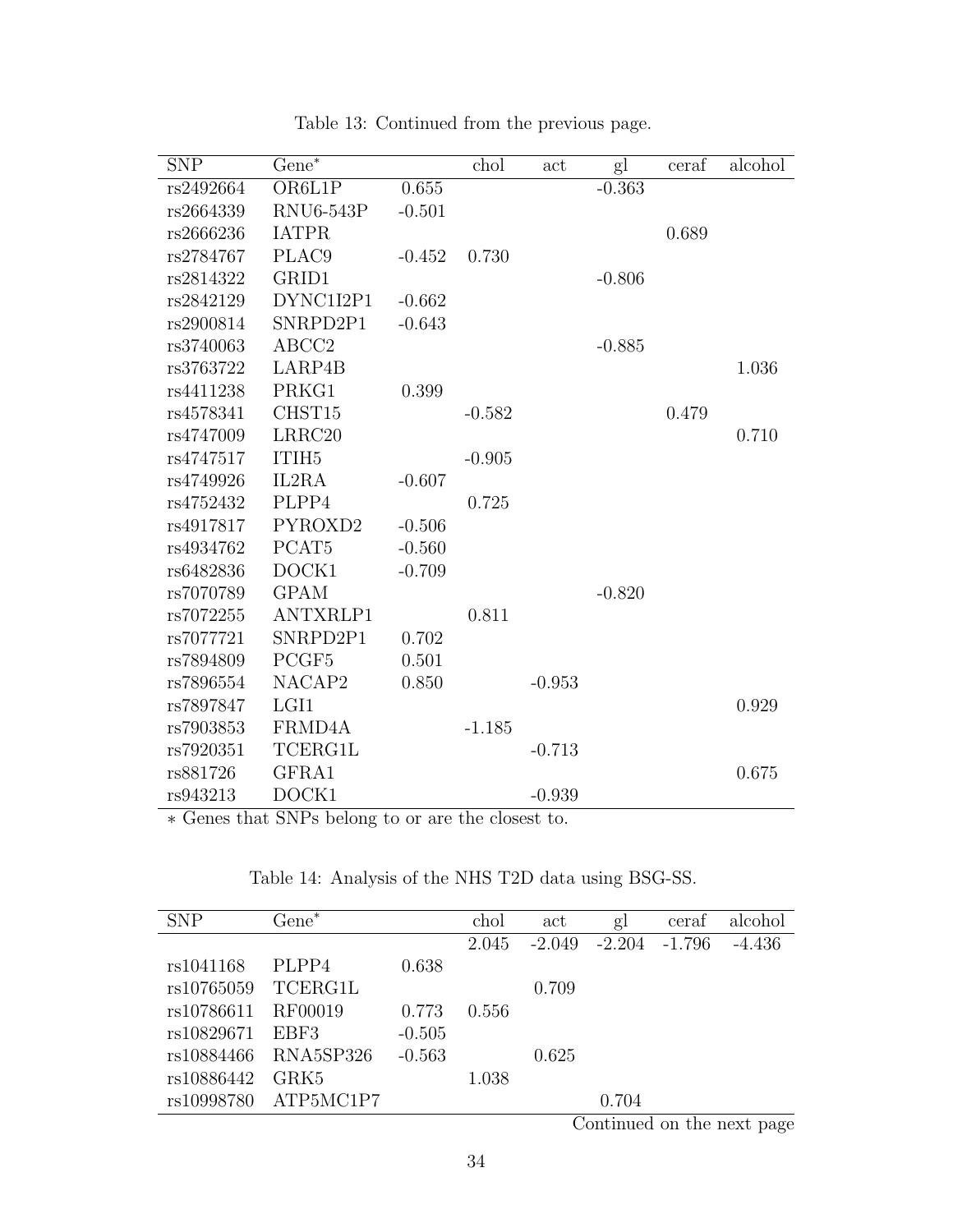| <b>SNP</b> | $Gene^*$            |          | chol     | act      | gl       | ceraf    | alcohol  |
|------------|---------------------|----------|----------|----------|----------|----------|----------|
| rs11017821 | TCERG1L             |          |          |          |          |          | 0.665    |
| rs11198590 | CACUL1              | $-0.698$ |          |          | 0.905    | 0.568    |          |
| rs11200996 | CCSER2              |          |          |          |          | 0.508    |          |
| rs11259039 | FRMD4A              | 1.174    |          |          |          |          |          |
| rs1219508  | RPS15AP5            | $-0.787$ |          |          |          |          |          |
| rs12265854 | SLC16A12            | 0.681    |          |          | $-0.494$ |          |          |
| rs12269237 | RF00017             |          |          |          |          | 0.684    |          |
| rs12414552 | <b>TCERG1L</b>      | 0.480    |          |          |          |          |          |
| rs12764378 | ARID <sub>5</sub> B | $-0.420$ |          |          |          |          |          |
| rs12767723 | SLC25A18P1          | 0.638    |          |          |          | $-0.559$ |          |
| rs12775160 | FOXI <sub>2</sub>   | $-0.762$ |          |          |          |          | 0.893    |
| rs1361709  | PCDH15              |          |          | $-0.852$ |          |          |          |
| rs1395465  | RN7SL63P            | 0.292    |          |          |          |          |          |
| rs16916794 | <b>SLC39A12</b>     | $-0.614$ | 0.580    | 0.622    |          |          |          |
| rs16920092 | PLXDC2              |          |          |          |          |          | $-0.692$ |
| rs17094114 | GFRA1               | $-0.676$ |          |          |          |          |          |
| rs17469499 | <b>KIAA1217</b>     |          |          |          |          | $-0.527$ |          |
| rs2472737  | <b>RET</b>          | 0.629    |          |          |          |          |          |
| rs2577356  | GFRA1               |          |          |          |          | 0.875    |          |
| rs2784767  | PLAC <sub>9</sub>   | $-0.569$ | 0.537    |          |          |          |          |
| rs2792708  | <b>GPAM</b>         | 0.488    |          |          |          |          |          |
| rs2900814  | SNRPD2P1            | $-0.460$ |          |          |          |          |          |
| rs2926458  | <b>RNU6-463P</b>    | $-0.680$ |          |          |          |          |          |
| rs3763722  | LARP4B              |          | $-1.251$ |          |          |          | 1.186    |
| rs4411238  | PRKG1               | 0.619    |          |          |          |          |          |
| rs4747517  | ITIH <sub>5</sub>   |          | $-1.257$ |          |          |          |          |
| rs4752432  | PLPP4               |          | 0.956    |          |          |          |          |
| rs4917817  | PYROXD2             | $-0.626$ |          | 0.630    |          |          |          |
| rs4922535  | GDF10               |          |          | $-0.601$ |          | $-0.649$ |          |
| rs4934762  | PCAT <sub>5</sub>   | $-0.640$ |          |          |          |          |          |
| rs4934858  | NRP1                | 0.281    |          |          |          |          |          |
| rs6482836  | DOCK1               | $-0.773$ |          |          |          |          |          |
| rs7070789  | <b>GPAM</b>         |          |          |          | $-0.642$ |          |          |
| rs7072255  | ANTXRLP1            |          | 0.723    |          |          |          |          |
| rs7085788  | RHOBTB1             | $-0.720$ |          |          |          |          |          |
| rs7086058  | RN7SKP143           | $-0.507$ |          |          |          |          |          |
| rs716168   | VTI1A               |          | $-0.570$ |          |          |          |          |
| rs7894809  | PCGF <sub>5</sub>   | 0.642    |          |          |          |          |          |
| rs7895870  | RN7SKP167           |          | $-0.867$ |          |          |          |          |
| rs7896554  | NACAP2              | 1.097    |          | $-0.477$ |          |          |          |
| rs7917422  | HTR7                |          |          |          |          |          | 0.794    |

Table 14: Continued from the previous page.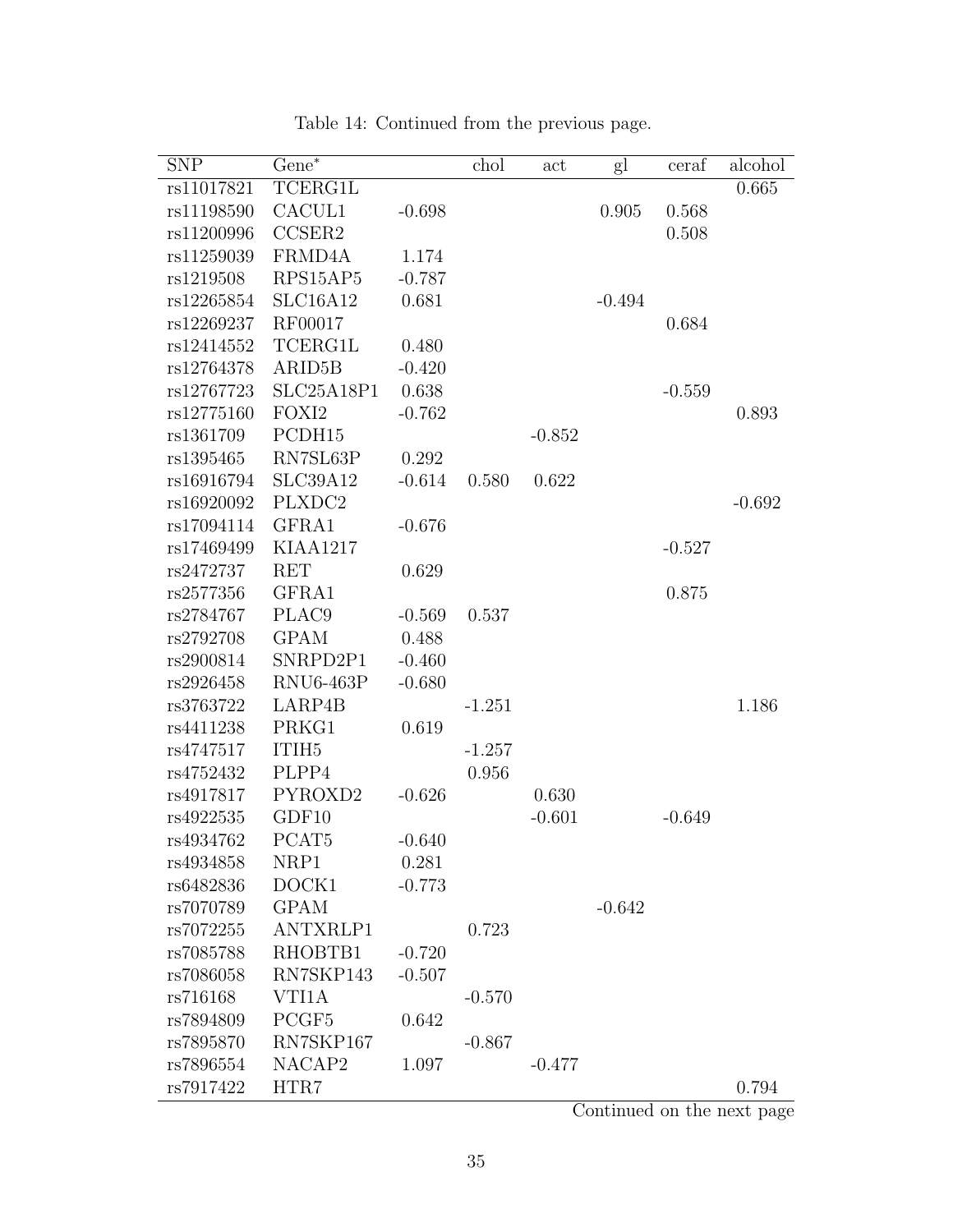Table 14: Continued from the previous page.

| SND<br><b>DIAT</b> | -sta<br>Fene                                   | chol | $\operatorname{act}$ | σ<br>51 | cerat | alcohol |
|--------------------|------------------------------------------------|------|----------------------|---------|-------|---------|
| rs881726           | -<br>Д<br>ш.<br>$\mathbf{r}$ is<br><b>ULLL</b> |      |                      |         |       | 0.933   |

<span id="page-35-0"></span>∗ Genes that SNPs belong to or are the closest to.

| <b>SNP</b> | $Gene^*$            |          | chol  | act      | gl       | ceraf    | alcohol  |
|------------|---------------------|----------|-------|----------|----------|----------|----------|
|            |                     |          | 3.095 | $-2.406$ | $-2.373$ | $-1.716$ | $-3.721$ |
| rs1041168  | PLPP4               | 0.670    |       |          |          |          |          |
| rs10508670 | <b>KIAA1217</b>     |          | 0.773 |          |          |          |          |
| rs10765059 | <b>TCERG1L</b>      |          |       | 0.445    |          |          |          |
| rs10829671 | EBF3                | $-0.717$ |       |          |          |          |          |
| rs10884466 | RNA5SP326           | $-0.528$ |       |          |          |          |          |
| rs10998780 | ATP5MC1P7           |          |       |          | 1.195    |          |          |
| rs11017821 | TCERG1L             |          |       |          |          |          | 0.307    |
| rs11198590 | CACUL1              |          |       |          | 1.273    |          |          |
| rs11200996 | CCSER2              |          |       |          |          | 0.509    |          |
| rs11202221 | BMPR1A              |          |       |          | 0.954    |          |          |
| rs11259039 | FRMD4A              | 1.020    |       |          |          |          |          |
| rs11594070 | ATE1-AS1            |          |       |          | $-0.401$ |          |          |
| rs1194657  | THAP12P3            |          |       |          | 0.681    |          |          |
| rs12248205 | CDH23               |          |       |          | $-0.938$ |          |          |
| rs12256982 | ZMIZ1               |          |       |          | 0.152    |          |          |
| rs12265854 | SLC16A12            | 0.661    |       |          | $-0.830$ |          |          |
| rs12269237 | RF00017             |          |       |          |          | 0.864    |          |
| rs12412976 | RPLP1P10            |          |       | 0.592    | $-0.590$ |          |          |
| rs12414552 | TCERG1L             | 0.549    |       |          |          |          |          |
| rs12414627 | PNLIPRP1            |          |       |          | $-0.572$ |          |          |
| rs12764378 | ARID <sub>5</sub> B | $-0.564$ |       |          |          |          |          |
| rs12767723 | SLC25A18P1          | 1.062    |       |          |          |          |          |
| rs12775160 | FOXI2               | $-0.636$ |       |          |          |          |          |
| rs1361709  | PCDH15              |          |       | $-0.729$ |          |          |          |
| rs1395465  | RN7SL63P            | 0.562    |       |          |          |          |          |
| rs1573137  | SORCS3              |          |       |          | 0.869    |          |          |
| rs16916794 | <b>SLC39A12</b>     | $-0.430$ | 0.862 |          |          |          |          |
| rs16920092 | PLXDC2              |          |       |          |          |          | $-0.508$ |
| rs17094114 | GFRA1               | $-0.734$ |       |          |          |          |          |
| rs17469499 | <b>KIAA1217</b>     |          |       |          |          | $-0.680$ |          |
| rs2384105  | SNRPEP8             |          |       |          |          |          | $-0.738$ |
| rs2420979  | TACC <sub>2</sub>   | $-0.629$ |       |          |          |          |          |
| rs2472737  | <b>RET</b>          | 0.553    |       |          |          |          |          |
| rs2577356  | GFRA1               |          |       |          |          | 0.739    |          |

Table 15: Analysis of the NHS T2D data using BL-SS.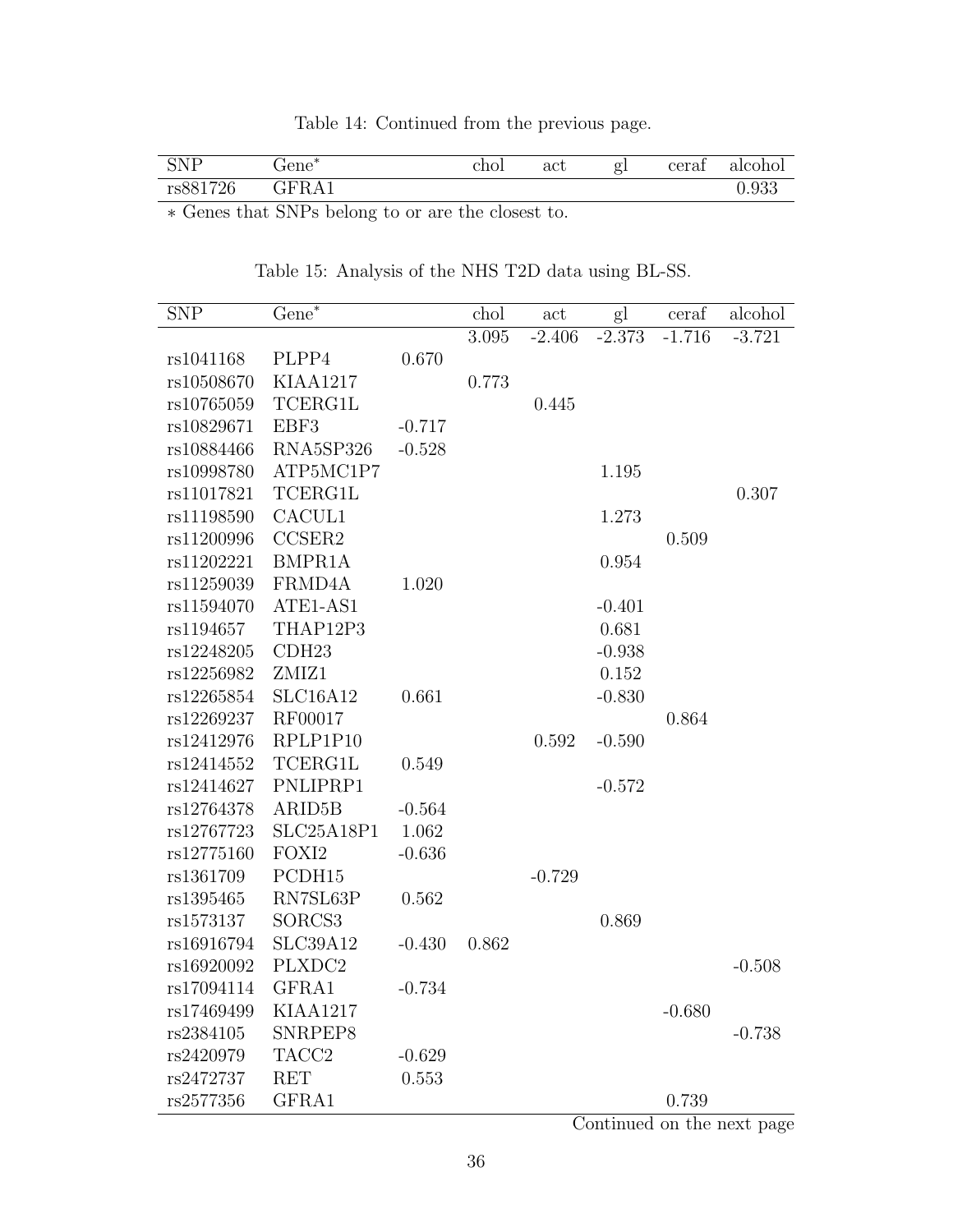| <b>SNP</b> | $Gene^*$          |          | chol     | act   | gl       | ceraf    | alcohol  |
|------------|-------------------|----------|----------|-------|----------|----------|----------|
| rs2784767  | PLAC9             | $-0.593$ | 0.576    |       |          |          |          |
| rs2792708  | <b>GPAM</b>       | 0.568    |          |       |          |          |          |
| rs2900814  | SNRPD2P1          |          |          |       |          | $-0.157$ |          |
| rs2926458  | RNU6-463P         | $-0.527$ |          |       |          |          |          |
| rs3763722  | LARP4B            |          | $-1.002$ |       |          |          | 1.151    |
| rs4411238  | PRKG1             | 0.461    |          |       |          |          |          |
| rs4747009  | LRRC20            |          |          |       |          |          | 1.016    |
| rs4747517  | ITIH <sub>5</sub> |          | $-1.695$ |       |          |          |          |
| rs4752432  | PLPP4             |          |          |       |          |          | 0.787    |
| rs4917817  | PYROXD2           | $-0.637$ |          | 0.751 |          |          |          |
| rs4934762  | PCAT <sub>5</sub> | $-0.771$ |          |       |          |          |          |
| rs4934858  | NRP1              | 0.496    |          |       |          |          |          |
| rs6482836  | DOCK1             | $-0.899$ |          |       |          |          |          |
| rs7069001  | WDFY4             |          | $-0.942$ |       |          |          |          |
| rs7070789  | <b>GPAM</b>       |          |          |       | $-1.154$ |          | $-0.771$ |
| rs7077718  | <b>DNMBP</b>      | $-0.661$ |          |       |          |          |          |
| rs7085788  | RHOBTB1           | $-0.721$ |          |       |          |          |          |
| rs7086058  | RN7SKP143         | $-0.872$ |          |       |          |          |          |
| rs716168   | VTI1A             |          | $-0.662$ |       |          |          |          |
| rs7894809  | PCGF5             | 0.828    |          |       |          |          |          |
| rs7895870  | RN7SKP167         |          | $-1.295$ |       |          |          |          |
| rs7896554  | NACAP2            | 0.989    |          |       |          |          |          |
| rs7917422  | HTR7              |          |          |       | 0.663    |          | 1.306    |
| rs7920351  | TCERG1L           |          |          |       | $-1.059$ |          |          |
| rs809836   | LYZL1             |          |          |       | 1.109    |          |          |
| rs881726   | GFRA1             |          |          |       |          |          | 0.922    |
| rs915216   | DUSP <sub>5</sub> |          | 1.102    |       |          |          |          |

Table 15: Continued from the previous page.

<span id="page-36-0"></span>∗ Genes that SNPs belong to or are the closest to.

| Fene            |          | clark    | stage    | age      | gender                                                                                        |
|-----------------|----------|----------|----------|----------|-----------------------------------------------------------------------------------------------|
|                 |          | 0.834    | 0.228    | $-0.116$ | $-0.183$                                                                                      |
| <b>AHNAKRS</b>  | 0.107    |          |          |          |                                                                                               |
| ANKRD28         | 0.134    |          | 0.138    |          |                                                                                               |
| ASH2L           |          | $-0.297$ |          |          |                                                                                               |
| <b>BTD</b>      |          | $-0.312$ |          |          |                                                                                               |
| <b>C1ORF140</b> | $-0.002$ | 0.246    | $-0.083$ | $-0.022$ | 0.092                                                                                         |
| CD44            |          |          |          |          | 0.070                                                                                         |
| CHP1            | 0.107    | 0.045    |          |          |                                                                                               |
|                 |          |          |          |          | $O2$ at $\frac{1}{2}$ and $\frac{1}{2}$ are $\frac{1}{2}$ and $\frac{1}{2}$ are $\frac{1}{2}$ |

Table 16: Analysis of the TCGA SKCM data using RBSG-SS.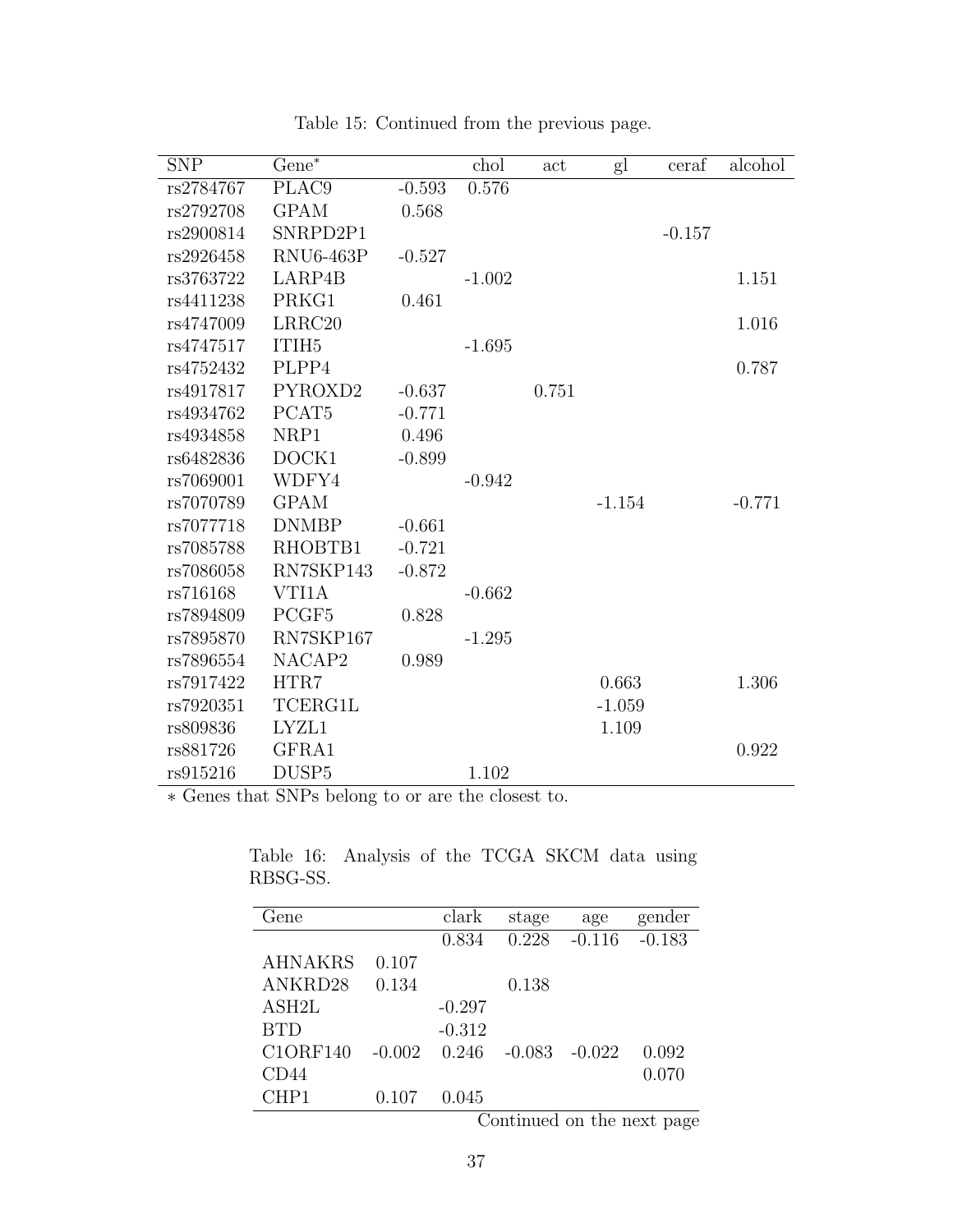| Gene              |          | clark    | stage    | age      | gender   |
|-------------------|----------|----------|----------|----------|----------|
| CXCL <sub>6</sub> | 0.126    | $-0.120$ | $-0.095$ |          |          |
| DLG6              | 0.113    | $-0.015$ | 0.067    | 0.185    | $-0.142$ |
| DOK <sub>5</sub>  |          |          |          | $-0.066$ |          |
| ETNK2             | 0.152    |          |          |          |          |
| FILIP1            | $-0.030$ |          |          |          |          |
| JADE1             | -0.147   |          |          |          |          |
| JPH4              |          | 0.115    |          |          |          |
| KBF2              | $-0.032$ | 0.182    |          | 0.034    | $-0.026$ |
| LRRN2             | $-0.061$ |          |          |          |          |
| MAGED4            | $-0.098$ |          | $-0.020$ |          |          |
| NHSL2             | $-0.088$ |          |          |          |          |
| <b>PITPNA</b>     | 0.151    | $-0.051$ | $-0.012$ | $-0.033$ | 0.008    |
| SOX <sub>8</sub>  | 0.088    |          | $-0.212$ |          |          |
| TMEM145           |          |          |          |          | 0.048    |
| TMEM159           | 0.160    | $-0.121$ | $-0.042$ |          | 0.189    |
| WBSCR27           |          | 0.070    |          | 0.126    |          |

Table 16: Continued from the previous page.

<span id="page-37-0"></span>Table 17: Analysis of the TCGA SKCM data using RBL-SS.

|          | clark    | stage    | age                | gender                                                                                               |
|----------|----------|----------|--------------------|------------------------------------------------------------------------------------------------------|
|          | 0.926    | $-0.062$ | $-0.011$           | 0.388                                                                                                |
| 0.084    |          |          |                    |                                                                                                      |
| 0.191    |          | 0.207    |                    |                                                                                                      |
|          | $-0.258$ |          |                    |                                                                                                      |
| 0.043    |          |          |                    |                                                                                                      |
|          | $-0.309$ |          | $-0.255$           |                                                                                                      |
|          | 0.129    |          |                    |                                                                                                      |
|          |          |          |                    | $-0.102$                                                                                             |
| 0.081    |          |          |                    | $-0.111$                                                                                             |
|          |          |          | 0.005              |                                                                                                      |
| $-0.003$ |          |          |                    |                                                                                                      |
|          |          | 0.104    |                    |                                                                                                      |
| 0.036    |          |          | $-0.116$           |                                                                                                      |
|          |          |          | 0.242              |                                                                                                      |
| 0.109    |          |          |                    |                                                                                                      |
|          | 0.220    |          |                    |                                                                                                      |
|          |          | $-0.016$ |                    |                                                                                                      |
|          |          |          | 0.082              |                                                                                                      |
| $-0.087$ |          |          |                    |                                                                                                      |
|          |          |          |                    | $-0.090$                                                                                             |
|          |          |          | $\bigcap$ $\bot$ : | المعالم من المعاملة المعاملة المعاملة المعاملة المعاملة المعاملة المعاملة المعاملة المعاملة المعاملة |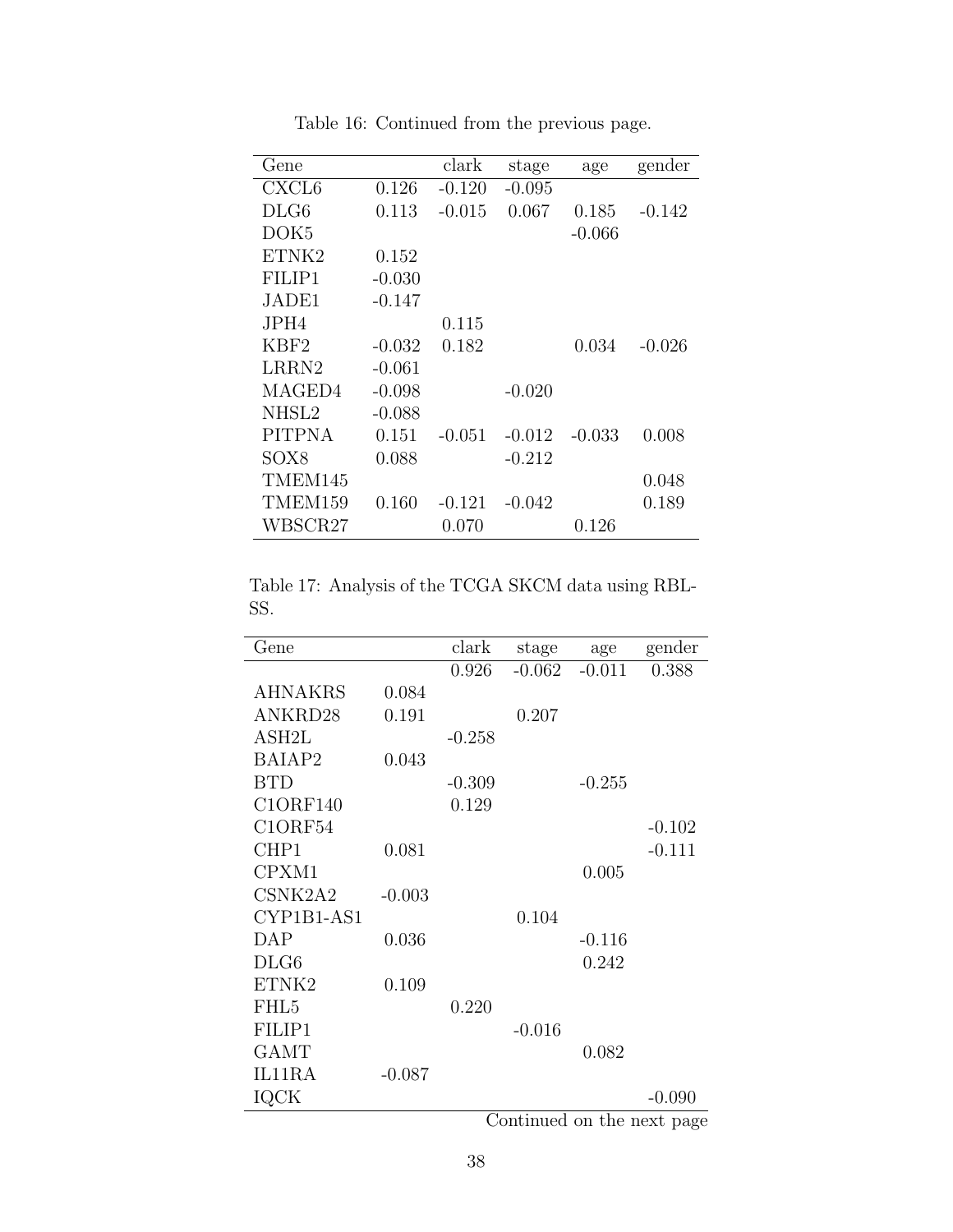| Gene             |          | clark    | stage    | age      | gender   |
|------------------|----------|----------|----------|----------|----------|
| JADE1            | $-0.161$ |          |          |          |          |
| JPH4             |          | 0.159    |          |          |          |
| KDM6B            |          |          | $-0.142$ |          |          |
| LRFN2            |          | 0.096    |          |          |          |
| MAGED4           | $-0.130$ |          |          |          |          |
| <b>MAPE</b>      |          |          |          |          | $-0.191$ |
| MPD1             | $-0.078$ |          |          |          |          |
| NHSL2            | $-0.144$ | $-0.306$ |          |          |          |
| PAX <sub>1</sub> | 0.171    |          | 0.217    |          |          |
| PBX <sub>2</sub> | 0.141    |          |          | 0.130    |          |
| <b>PITPNA</b>    | 0.161    |          |          | $-0.056$ |          |
| RNPEPL1          |          |          | 0.052    |          |          |
| SLC12A5          |          |          |          |          | $-0.081$ |
| SOX8             | 0.140    |          | $-0.091$ |          |          |
| STPG1            |          |          | 0.184    |          |          |
| TMEM145          |          |          |          |          | 0.222    |
| TMEM159          | 0.123    |          |          |          |          |
| TNFAIP1          |          |          |          | 0.283    |          |
| TP53TG1          |          | 0.102    |          |          | $-0.063$ |
| WBSCR27          |          | 0.090    |          | 0.126    |          |

Table 17: Continued from the previous page.

<span id="page-38-0"></span>Table 18: Analysis of the TCGA SKCM data using BSG-SS.

| Gene              |          | clark    | stage                   | age            | gender   |
|-------------------|----------|----------|-------------------------|----------------|----------|
|                   |          | 0.487    | 0.163                   | 0.048          | 0.087    |
| <b>AHNAKRS</b>    | 0.120    |          |                         |                |          |
| ANKRD28           | 0.138    |          |                         |                |          |
| ARMC9             | 0.008    |          |                         |                |          |
| ASH2L             | 0.019    | $-0.194$ |                         | $-0.107$       |          |
| <b>BTD</b>        |          | $-0.303$ |                         | $-0.138$       |          |
| C14ORF2           |          | 0.251    |                         |                |          |
| <b>C1ORF140</b>   |          | 0.100    | 0.024                   |                | 0.029    |
| CD44              |          |          |                         |                | 0.125    |
| CHP1              | 0.123    |          |                         |                |          |
| CPXM1             | $-0.047$ |          |                         |                |          |
| CXCL <sub>6</sub> | 0.032    |          |                         |                |          |
| DLG6              |          | 0.093    |                         | 0.204          | $-0.061$ |
| DOK5              |          |          | $-0.052$                |                |          |
| ETNK2             | 0.094    |          |                         |                |          |
| FILIP1            | $-0.049$ |          |                         |                |          |
|                   |          | $\sim$   | $\cdot$<br>$\mathbf{L}$ | $\blacksquare$ | $\sim$   |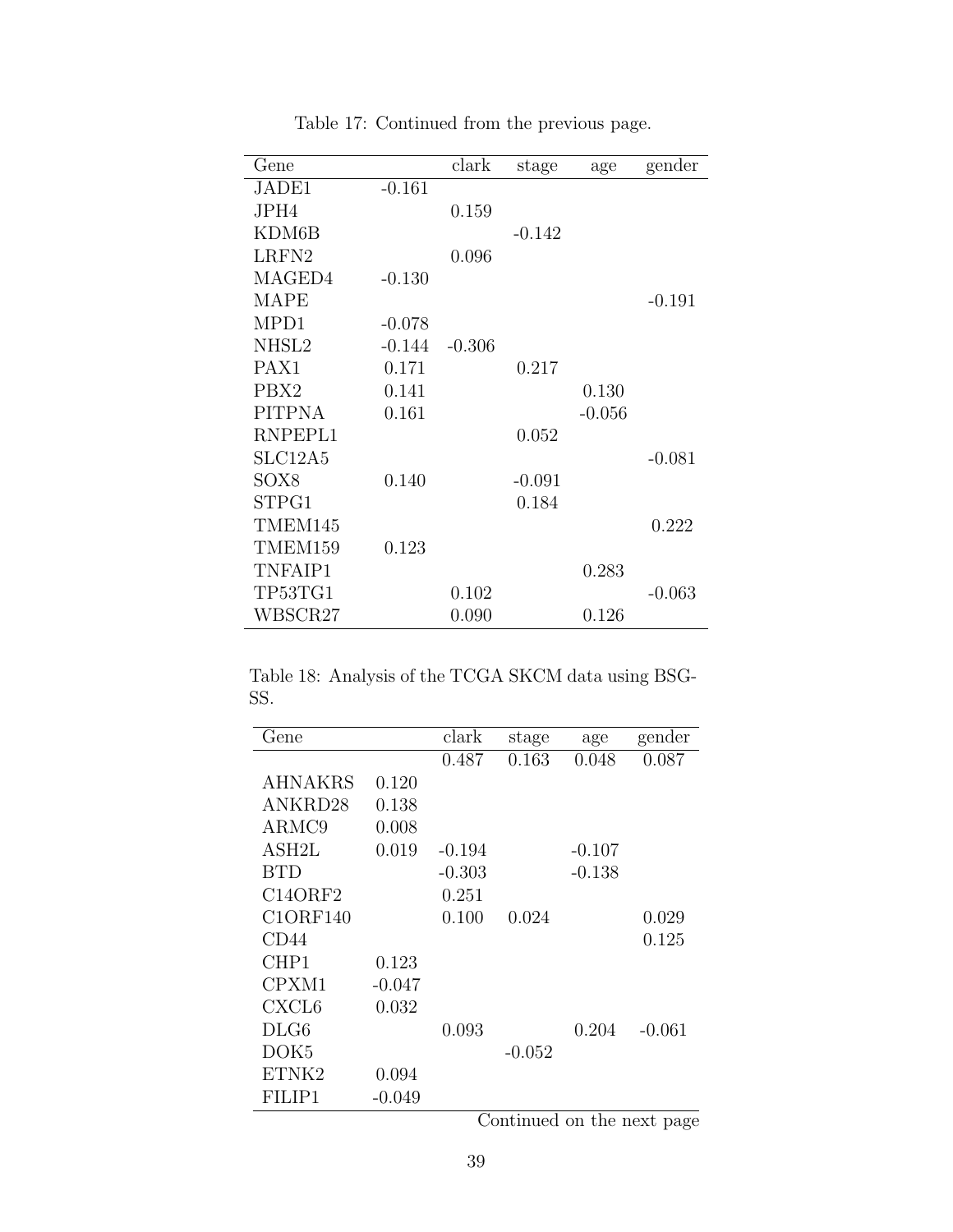| Gene             |          | clark    | stage    | age   | gender   |
|------------------|----------|----------|----------|-------|----------|
| <b>GAMT</b>      |          | $-0.004$ |          |       |          |
| IL11RA           | $-0.045$ |          |          |       |          |
| JADE1            | $-0.149$ |          |          |       |          |
| JPH4             |          | 0.110    |          |       |          |
| KBF <sub>2</sub> | $-0.077$ |          |          |       |          |
| $\rm LRRN2$      | $-0.073$ |          |          |       |          |
| MAGED4           | $-0.122$ |          |          |       |          |
| <b>MAPE</b>      |          |          |          |       | $-0.217$ |
| NHSL2            | $-0.026$ |          |          |       |          |
| PBX2             | 0.133    |          |          | 0.155 |          |
| PHP1B            | $-0.076$ |          |          |       |          |
| <b>PITPNA</b>    | 0.150    | 0.077    |          | 0.038 | $-0.039$ |
| SOX8             | 0.103    |          | $-0.148$ |       |          |
| STPG1            |          |          | 0.197    |       |          |
| TMEM145          | 0.015    | $-0.045$ |          |       | 0.147    |
| TMEM159          | 0.140    |          |          |       | 0.113    |
| TNFRSF4          |          | 0.077    |          |       |          |
| TP53TG1          |          | 0.072    |          |       |          |
| WBSCR27          |          | 0.015    |          | 0.092 |          |
| ZFP62            | $-0.010$ |          |          |       |          |

Table 18: Continued from the previous page.

<span id="page-39-0"></span>Table 19: Analysis of the TCGA SKCM data using BL-SS.

| Gene               |          | clark    | stage | age      | gender                     |
|--------------------|----------|----------|-------|----------|----------------------------|
|                    |          | 0.545    | 0.308 | 0.080    | 0.047                      |
| <b>AHNAKRS</b>     | 0.102    |          |       |          |                            |
| ANKRD28            | 0.180    |          | 0.134 |          |                            |
| ASH <sub>2</sub> L |          |          |       | $-0.185$ |                            |
| <b>BTD</b>         |          | $-0.386$ |       |          |                            |
| C14ORF2            |          | 0.126    |       |          |                            |
| C1ORF140           |          | 0.199    |       |          |                            |
| CELSR2             |          |          | 0.112 |          |                            |
| CHP1               | 0.080    |          |       |          |                            |
| CPXM1              | $-0.067$ |          |       |          |                            |
| CSNK2A2            | $-0.026$ |          |       |          |                            |
| CYP1B1-AS1         |          |          | 0.104 |          |                            |
| DAP                |          |          |       | $-0.139$ |                            |
| DLG6               | 0.088    |          |       | 0.236    |                            |
| ETNK2              | 0.206    |          |       |          | $-0.089$                   |
| FHL <sub>5</sub>   |          | 0.076    |       |          |                            |
|                    |          |          |       |          | Continued on the next page |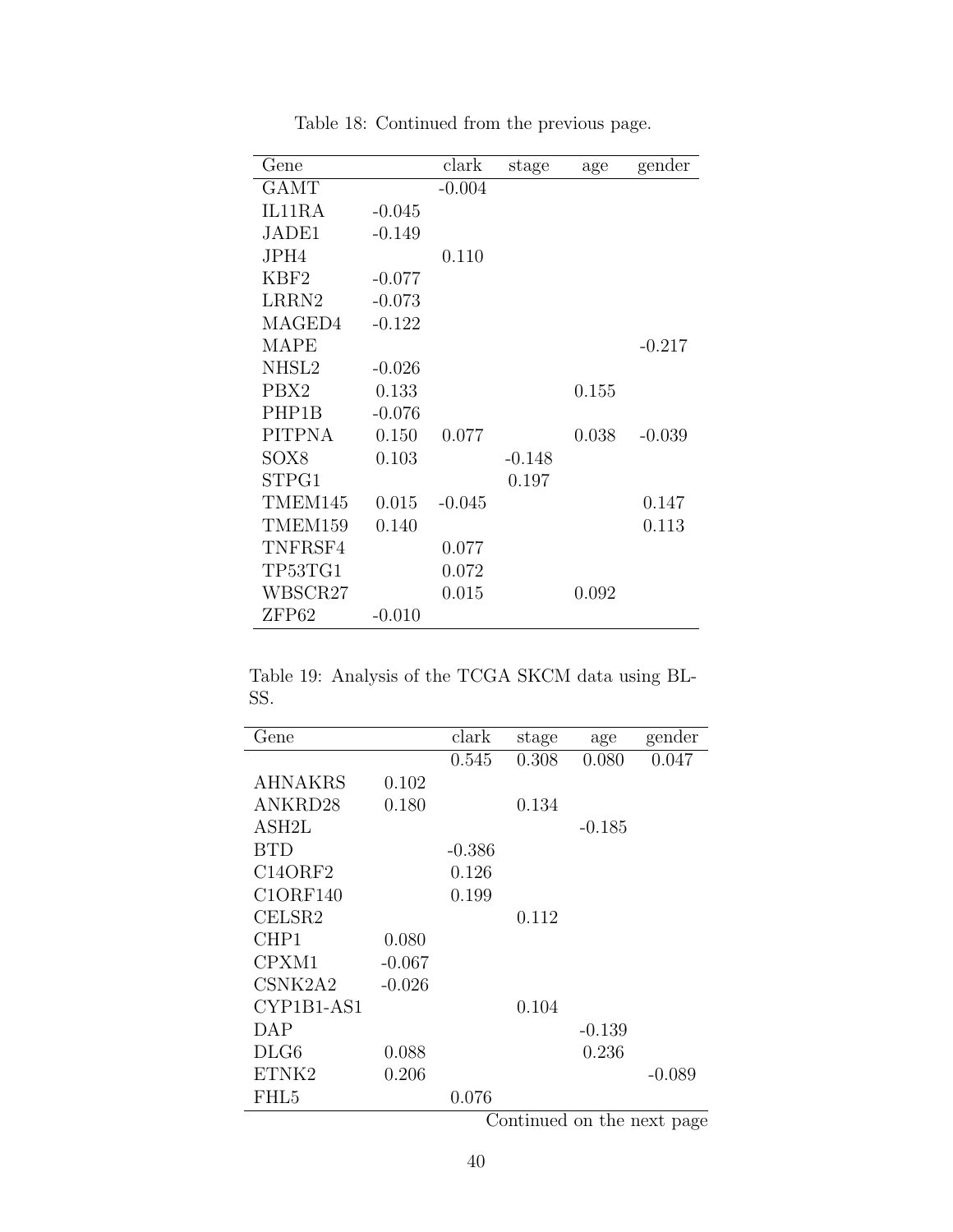| Gene             |          | clark | stage    | age      | gender   |
|------------------|----------|-------|----------|----------|----------|
| FILIP1           |          |       | $-0.062$ |          |          |
| <b>GAMT</b>      |          |       |          | 0.058    |          |
| IL11RA           | $-0.056$ |       |          |          |          |
| <b>IQCK</b>      |          |       |          |          | $-0.098$ |
| JADE1            | $-0.203$ |       |          |          |          |
| JPH4             |          | 0.101 |          |          |          |
| KBF <sub>2</sub> | $-0.089$ |       |          |          |          |
| KDM6B            |          |       | $-0.173$ |          |          |
| LRFN2            |          | 0.109 |          |          |          |
| LRRN2            | $-0.091$ |       |          |          |          |
| MAGED4           | $-0.113$ |       |          |          |          |
| <b>MAPE</b>      |          |       |          |          | $-0.114$ |
| MPD1             | $-0.100$ |       |          |          |          |
| NHSL2            | $-0.035$ |       |          |          |          |
| PAX1             |          |       | 0.050    |          |          |
| PBX2             | 0.126    |       |          | 0.072    |          |
| PHP1B            |          |       |          |          | $-0.054$ |
| PIP4K2C          |          |       | $-0.101$ |          |          |
| <b>PITPNA</b>    | 0.193    |       |          |          |          |
| PTP4A3           |          |       | $-0.138$ |          |          |
| RNPEPL1          |          |       | 0.171    |          |          |
| SAA2             | 0.021    |       |          | $-0.058$ |          |
| SLC12A5          |          |       |          |          | $-0.112$ |
| SOX8             | 0.132    |       | $-0.084$ |          |          |
| TIE1             | $-0.093$ |       |          |          |          |
| TMEM145          |          |       |          |          | 0.188    |
| TMEM159          | 0.174    |       |          |          | 0.181    |
| TP53TG1          |          | 0.156 |          |          | $-0.030$ |
| WBSCR27          |          | 0.048 |          | 0.105    |          |

Table 19: Continued from the previous page.

## F Biological similarity analysis

We carried out an examination of the Gene Ontology (GO) biological processes which provide us with a deeper insight on the differences of the markers identified by different methods. We totally identified 77 unique genes using our proposed method along with three other methods for the NHS data. We conducted the GO enrichment analysis using the R package GOSim and found these genes involve in a total of 158 GO biological processes, the p-values of which are smaller than 0.1 in the GO enrichment analysis. Then we divided the 158 processes into four categories: positive regulation (P), negative regulation (N), regulation (R, without a well-defined "direction") and other (O). We computed the proportions of genes that involve in the four categories of processes for each of the four methods. Similarly, for the TCGA SKCM data, 109 genes were identified by our method along with three other alternative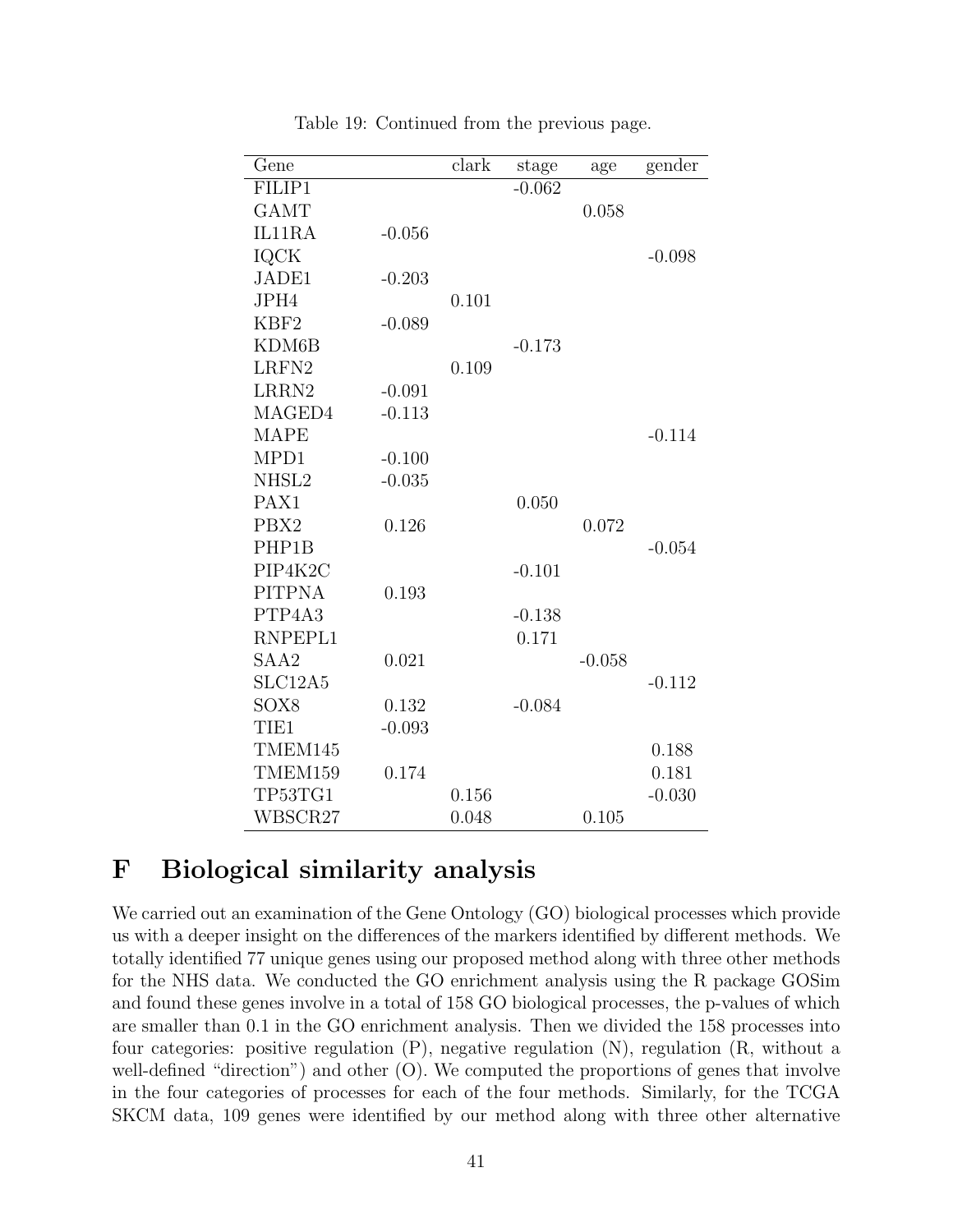methods. GO enrichment analysis showed that they involve in 183 biological processes, with p-values smaller than 0.1. The results for NHS and TCGA SKCM are provided in Figure [3,](#page-41-0) which shows an obvious difference between our proposed method and the three alternatives in both datasets.



<span id="page-41-0"></span>Figure 3: Gene Ontology (GO) analysis: proportions of genes that have the four categories of processes with different approaches. Left: NHS data. Right: TCGA SKCM data.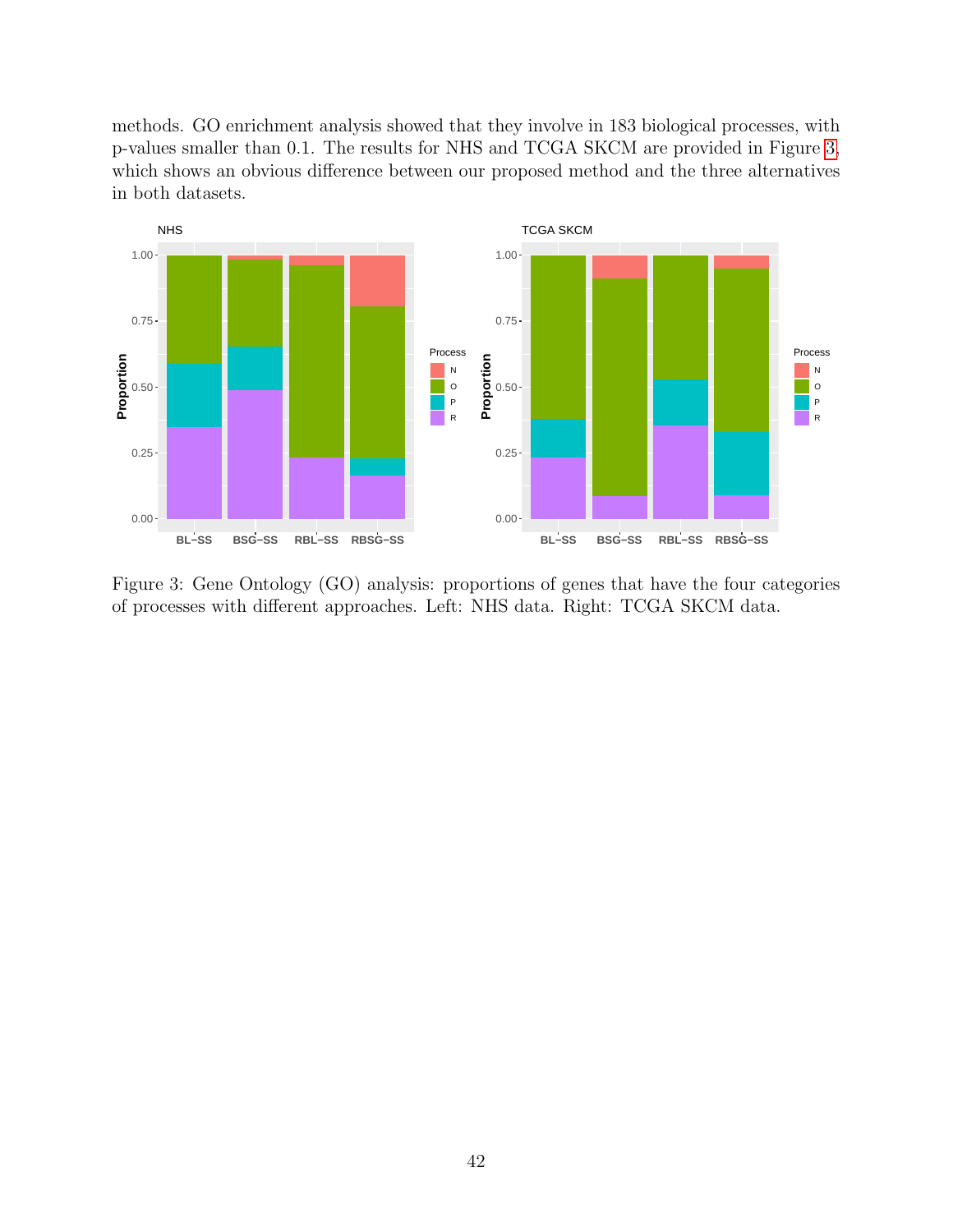## G Posterior inference

### G.1 RBG-SS

#### G.1.1 Hierarchical model specification

$$
y_i = W_i^{\top} \alpha + E_i^{\top} \theta + U_i^{\top} \beta + \nu^{-\frac{1}{2}} \kappa \sqrt{u_i} z_i \quad i = 1, ..., n
$$
  
\n
$$
u_i | \nu \stackrel{ind}{\sim} \nu \exp(-\nu u_i) \quad i = 1, ..., n
$$
  
\n
$$
z_i \stackrel{ind}{\sim} N(0, 1) \quad i = 1, ..., n
$$
  
\n
$$
\nu \sim \text{Gamma}(c_1, c_2)
$$
  
\n
$$
\alpha \sim N_q(0, \Sigma_{\alpha 0})
$$
  
\n
$$
\theta \sim N_k(0, \Sigma_{\theta 0})
$$
  
\n
$$
\beta_j | \phi_j, s_j \stackrel{ind}{\sim} \phi_j N_L(0, s_j \mathbf{I}_L) + (1 - \phi_j) \delta_0(\beta_j) \quad j = 1, ..., p
$$
  
\n
$$
\phi_j | \pi_0 \stackrel{ind}{\sim} \text{Bernoulli}(\pi_0) \quad j = 1, ..., p
$$
  
\n
$$
\pi_0 \sim \text{Beta}(a_0, b_0)
$$
  
\n
$$
s_j | \eta \sim \text{Gamma}(d_1, d_2)
$$

#### G.1.2 Gibbs Sampler

- $u_i$ |rest ~ Inverse-Gaussian $(\mu_{u_i}, \lambda_{u_i})$ , where the shape parameter  $\lambda_{u_i} = 2\nu$ , mean parameter  $\mu_{u_i} = \sqrt{\frac{2\kappa^2}{(u_i - \tilde{u}_i)^2}}$  $\frac{2\kappa^2}{(y_i-\tilde{y}_i)^2}$  and  $\tilde{y}_i = y_i - W_i^{\top} \alpha - E_i^{\top} \theta - U_i^{\top} \beta$ .
- $\nu$ |rest ~ Gamma  $(s_{\nu}, r_{\nu})$ , where the shape parameter  $s_{\nu} = c_1 + \frac{3n}{2}$  $\frac{3n}{2}$  and the rate parameter  $r_{\nu} = c_2 + \sum_{i=1}^{n} u_i + (2\kappa^2)^{-1} \sum_{i=1}^{n} u_i^{-1}$  $^{-1}_{i}\tilde{y}_{i}^{2}.$
- $\alpha$ |rest ~ N( $\mu_{\alpha}$ ,  $\Sigma_{\alpha}$ ), where

$$
\mu_{\alpha} = \sum_{\alpha} \nu \kappa^{-2} \sum_{i=1}^{n} u_i^{-1} W_i (y_i - E_i^{\top} \theta - U_i^{\top} \beta)
$$

$$
\Sigma_{\alpha} = \left(\nu \kappa^{-2} \sum_{i=1}^{n} u_i^{-1} W_i W_i^{\top} + \Sigma_{\alpha 0}^{-1}\right)^{-1}
$$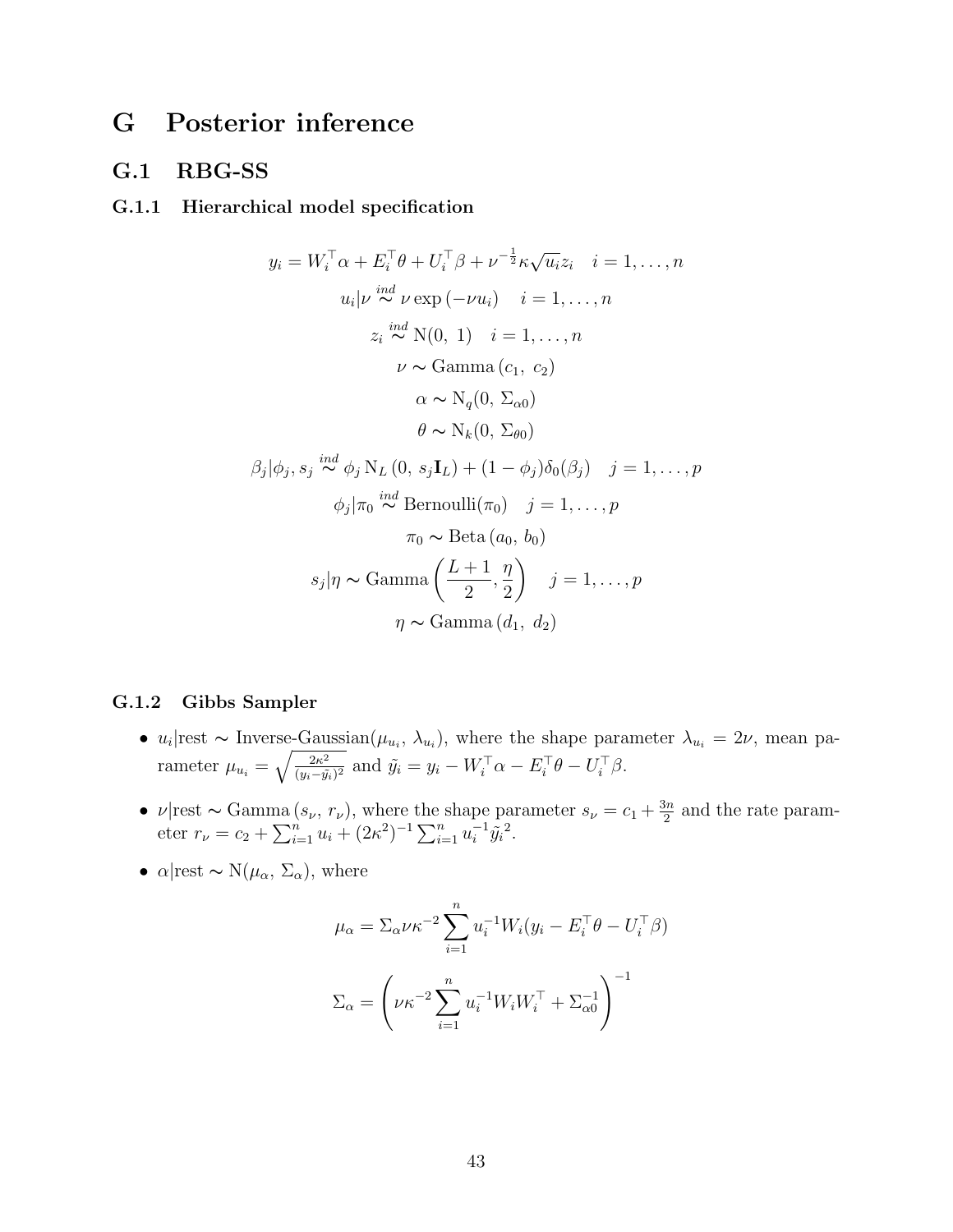•  $\theta$ |rest ~ N( $\mu_{\theta}$ ,  $\Sigma_{\theta}$ ), where

$$
\mu_{\theta} = \sum_{\theta} \nu \kappa^{-2} \sum_{i=1}^{n} u_i^{-1} E_i (y_i - W_i^{\top} \alpha - U_i^{\top} \beta)
$$

$$
\Sigma_{\theta} = \left( \nu \kappa^{-2} \sum_{i=1}^{n} u_i^{-1} E_i E_i^{\top} + \Sigma_{\theta 0}^{-1} \right)^{-1}
$$

•  $\beta_j$ |rest ~  $l_j N(\mu_{\beta_j}, \Sigma_{\beta_j}) + (1 - l_j) \delta_0(\beta_j)$  where

$$
\mu_{\beta_j} = \sum_{\beta_j} \nu \kappa^{-2} \sum_{i=1}^n u_i^{-1} U_{ij} \tilde{y}_{ij}
$$
  
\n
$$
\Sigma_{\beta_j} = \left( \nu \kappa^{-2} \sum_{i=1}^n u_i^{-1} U_{ij} U_{ij}^\top + \frac{1}{s_j} \mathbf{I}_L \right)^{-1}
$$
  
\n
$$
l_j = \frac{\pi_0}{\pi_0 + (1 - \pi_0) s_j^{\frac{L}{2}} |\Sigma_{\beta_j}|^{-\frac{1}{2}} \exp \left\{ -\frac{1}{2} ||\Sigma_{\beta_j}^{\frac{1}{2}} \nu \kappa^{-2} \sum_{i=1}^n u_i^{-1} U_{ij} \tilde{y}_{ij} ||_2^2 \right\}}
$$

and  $\tilde{y}_{ij}$  is defined as  $\tilde{y}_{ij} = y_i - W_i^{\top} \alpha - E_i^{\top} \theta - U_{(j)}^{\top} \beta_{(j)}$ .

• The posterior of  $s_j$  is

$$
s_j^{-1}|\text{rest} \sim \begin{cases} \text{Inverse-Gamma}(\frac{L+1}{2}, \frac{\eta}{2}) & \text{if } \beta_j = 0\\ \text{Inverse-Gaussian}(\eta, \sqrt{\frac{\eta}{\|\beta_j\|_2^2}}) & \text{if } \beta_j \neq 0 \end{cases}
$$

- $\pi_0$ |rest ~ Beta  $\left(a_0 + \sum_{j=1}^p \mathbf{I}_{\{\beta_j \neq 0\}}, b_0 + \sum_{j=1}^p \mathbf{I}_{\{\beta_j = 0\}}\right)$
- $\eta$ |rest ~ Gamma  $(s_{\eta}, r_{\eta})$ , where  $s_{\eta} = \frac{p+p\times L}{2} + d_1$  and the rate parameter  $r_{\eta} = \frac{\sum_{j=1}^{p} s_j}{2} + d_1$  $d_2$ .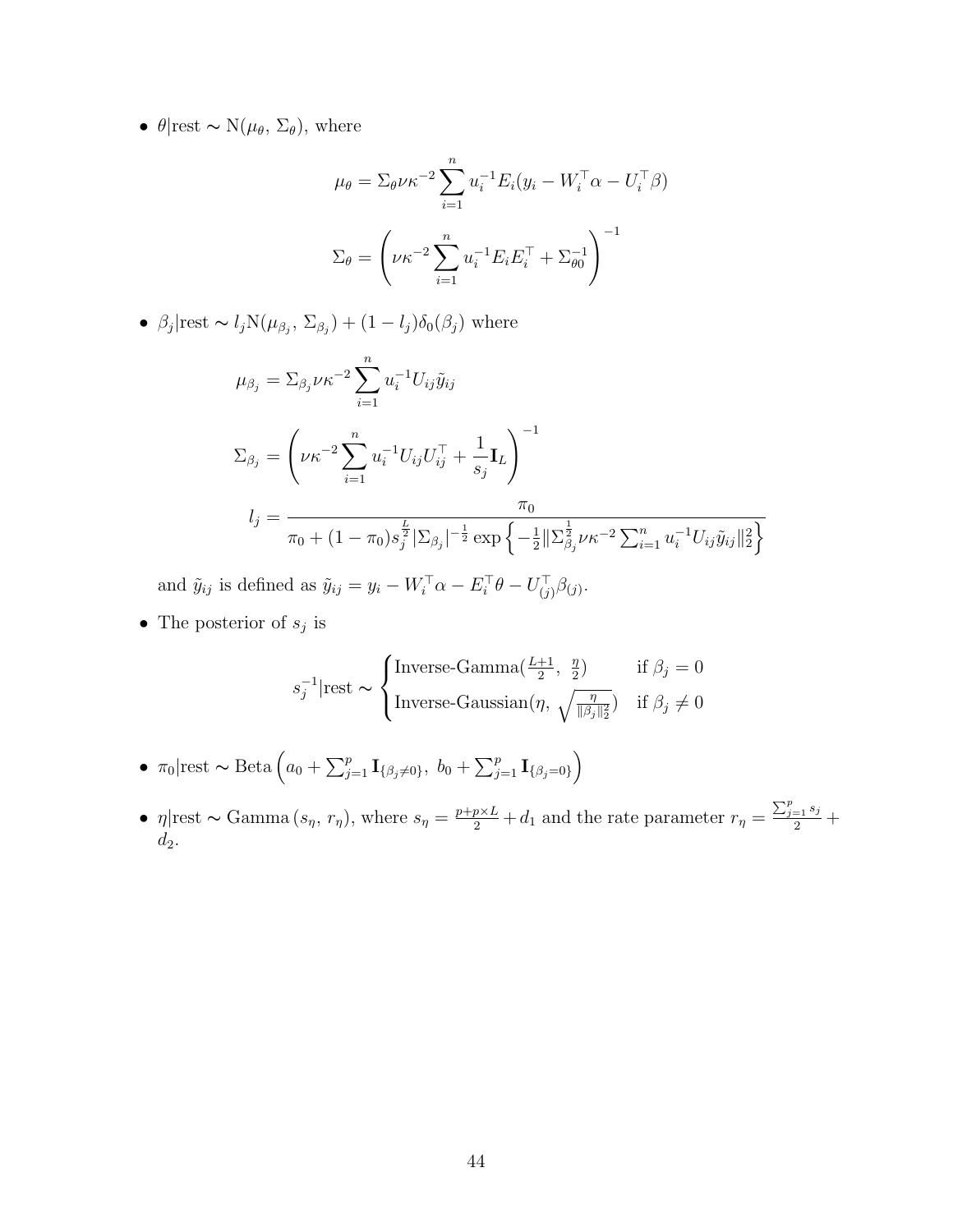### G.2 RBL-SS

#### G.2.1 Hierarchical model specification

$$
y_i = W_i^{\top} \alpha + E_i^{\top} \theta + U_i^{\top} \beta + \nu^{-\frac{1}{2}} \kappa \sqrt{u_i} z_i
$$
  
\n
$$
u_i | \nu \stackrel{ind}{\sim} \nu \exp(-\nu u_i)
$$
  
\n
$$
z_i \stackrel{ind}{\sim} \mathcal{N}(0, 1)
$$
  
\n
$$
\nu \sim \text{Gamma}(c_1, c_2)
$$
  
\n
$$
\alpha \sim \mathcal{N}_q(0, \Sigma_{\alpha 0})
$$
  
\n
$$
\theta \sim \mathcal{N}_k(0, \Sigma_{\theta 0})
$$
  
\n
$$
\beta_{jl} |\phi_{jl}, s_{jl} \stackrel{ind}{\sim} \phi_{jl} \mathcal{N}(0, s_{jl}) + (1 - \phi_{jl}) \delta_0(\beta_{jl}) \quad j = 1, ..., p; \quad l = 1, ..., L
$$
  
\n
$$
\phi_{jl} |\pi_1 \stackrel{ind}{\sim} \text{Bernoulli}(\pi_1) \quad j = 1, ..., p; \quad l = 1, ..., L
$$
  
\n
$$
s_{jl} |\eta \sim \text{Gamma}\left(1, \frac{\eta}{2}\right) \quad j = 1, ..., p; \quad l = 1, ..., L
$$
  
\n
$$
\pi_1 \sim \text{Beta}(a_1, b_1)
$$

#### G.2.2 Gibbs Sampler

•  $u_i$ |rest ~ Inverse-Gaussian $(\mu_{u_i}, \lambda_{u_i})$ , where the shape parameter  $\lambda_{u_i} = 2\nu$ , mean parameter  $\mu_{u_i} = \sqrt{\frac{2\kappa^2}{(Y_i - \hat{u})^2}}$  $\frac{2\kappa^2}{(Y_i-\tilde{y_i})^2}$  and  $\tilde{y_i} = y_i - W_i^{\top} \alpha - E_i^{\top} \theta - U_i^{\top} \beta$ .

 $\eta \sim \text{Gamma}(d_1, d_2)$ 

- $\nu$ |rest ~ Gamma  $(s_{\nu}, r_{\nu})$ , where the shape parameter  $s_{\nu} = c_1 + \frac{3n}{2}$  $\frac{3n}{2}$  and the rate parameter  $r_{\nu} = c_2 + \sum_{i=1}^{n} u_i + (2\kappa^2)^{-1} \sum_{i=1}^{n} u_i^{-1}$  $^{-1}_{i}\tilde{y}_{i}^{2}.$
- $\alpha$ |rest ~ N( $\mu_{\alpha}$ ,  $\Sigma_{\alpha}$ ), where

$$
\mu_{\alpha} = \sum_{\alpha} \nu \kappa^{-2} \sum_{i=1}^{n} u_i^{-1} W_i (Y_i - E_i^{\top} \theta - U_i^{\top} \beta)
$$

$$
\Sigma_{\alpha} = \left(\nu \kappa^{-2} \sum_{i=1}^{n} u_i^{-1} W_i W_i^{\top} + \Sigma_{\alpha 0}^{-1}\right)^{-1}
$$

•  $\theta$ |rest ~ N( $\mu_{\theta}$ ,  $\Sigma_{\theta}$ ), where

$$
\mu_{\theta} = \sum_{\theta} \nu \kappa^{-2} \sum_{i=1}^{n} u_i^{-1} E_i (Y_i - W_i^{\top} \alpha - U_i^{\top} \beta)
$$

$$
\Sigma_{\theta} = \left(\nu \kappa^{-2} \sum_{i=1}^{n} u_i^{-1} E_i E_i^{\top} + \Sigma_{\theta 0}^{-1}\right)^{-1}
$$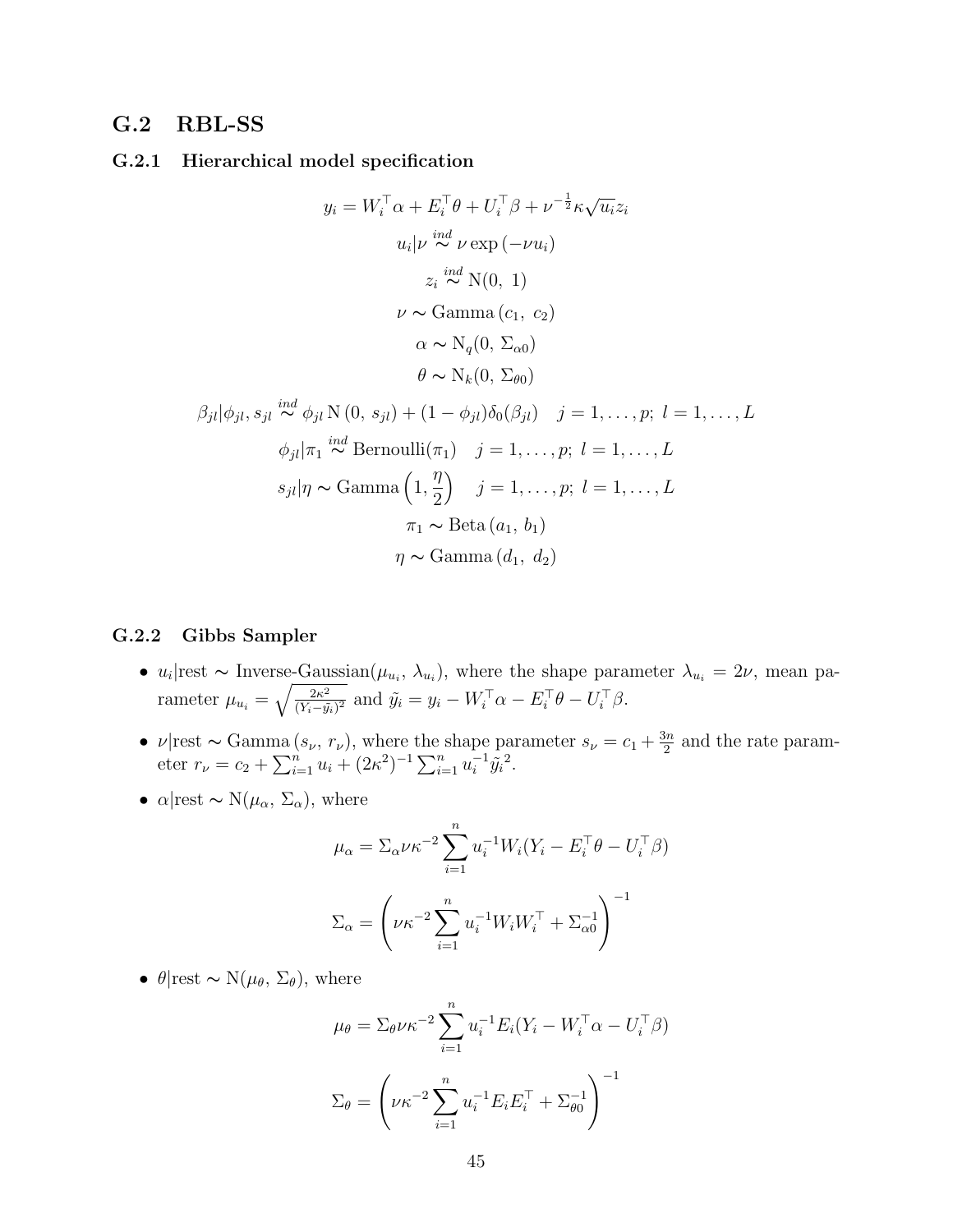•  $\beta_{jl}$ |rest ~  $l_{jl}N(\mu_{\beta_{jl}}, \sigma_{\beta_{jl}}^2) + (1 - l_{jl})\delta_0(\beta_{jl})$  where

$$
\mu_{\beta_{jl}} = \sigma_{\beta_{jl}}^2 \nu \kappa^{-2} \sum_{i=1}^n u_i^{-1} U_{ijl} \tilde{y}_{ijl}
$$
\n
$$
\sigma_{\beta_{jl}}^2 = \left( \nu \kappa^{-2} \sum_{i=1}^n u_i^{-1} U_{ijl}^2 + \frac{1}{s_{jl}} \right)^{-1}
$$
\n
$$
l_{jl} = \frac{\pi_1}{\pi_1 + (1 - \pi_1) s_{jl}^{\frac{1}{2}} (\sigma_{\beta_{jl}}^2)^{-\frac{1}{2}} \exp\left\{-\frac{1}{2} \sigma_{\beta_{jl}}^2 (\nu \kappa^{-2} \sum_{i=1}^n u_i^{-1} U_{ijl} \tilde{y}_{ijl})^2\right\}}
$$
\n
$$
l \approx 1 - l \mathcal{L} = \mathcal{L} = \mathbf{V} \mathbf{V} \mathbf{V} \mathbf{V} \mathbf{V} \mathbf{V} \mathbf{V} \mathbf{V} \mathbf{V} \mathbf{V} \mathbf{V} \mathbf{V} \mathbf{V} \mathbf{V} \mathbf{V} \mathbf{V} \mathbf{V} \mathbf{V} \mathbf{V} \mathbf{V} \mathbf{V} \mathbf{V} \mathbf{V} \mathbf{V} \mathbf{V} \mathbf{V} \mathbf{V} \mathbf{V} \mathbf{V} \mathbf{V} \mathbf{V} \mathbf{V} \mathbf{V} \mathbf{V} \mathbf{V} \mathbf{V} \mathbf{V} \mathbf{V} \mathbf{V} \mathbf{V} \mathbf{V} \mathbf{V} \mathbf{V} \mathbf{V} \mathbf{V} \mathbf{V} \mathbf{V} \mathbf{V} \mathbf{V} \mathbf{V} \mathbf{V} \mathbf{V} \mathbf{V} \mathbf{V} \mathbf{V} \mathbf{V} \mathbf{V} \mathbf{V} \mathbf{V} \mathbf{V} \mathbf{V} \mathbf{V} \mathbf{V} \mathbf{V} \mathbf{V} \mathbf{V} \mathbf{V} \mathbf{V} \mathbf{V} \mathbf{V} \mathbf{V} \mathbf{V} \mathbf{V} \mathbf{V} \mathbf{V} \mathbf{V} \mathbf{V} \mathbf{V} \mathbf{V} \mathbf{
$$

and  $\tilde{y}_{ijl}$  is defined as  $\tilde{y}_{ijl} = y_i - W_i^{\top} \alpha - E_i^{\top} \theta - U_{(jl)}^{\top} \beta_{(jl)}$ .

• The posterior of  $s_{jl}$  is

$$
s_{jl}^{-1}|\text{rest} \sim \begin{cases} \text{Inverse-Gamma}(1, \frac{\eta}{2}) & \text{if } \beta_{jl} = 0\\ \text{Inverse-Gaussian}(\eta, \sqrt{\frac{\eta}{\beta_{jl}^2}}) & \text{if } \beta_{jl} \neq 0 \end{cases}
$$

- $\pi_1$ |rest ~ Beta  $\left(a_1 + \sum_{j,l} \mathbf{I}_{\{\beta_{jl}\neq 0\}}, b_1 + \sum_{j,l} \mathbf{I}_{\{\beta_{jl}=0\}}\right)$
- $\eta$ |rest ~ Gamma  $(s_{\eta}, r_{\eta})$ , where  $s_{\eta} = p \times L + d_1$  and the rate parameter  $r_{\eta} = \frac{\sum_{j,l} s_{jl}}{2} + d_2$ .

## G.3 RBSG

### G.3.1 Hierarchical model specification

$$
y_i = W_i^{\top} \alpha + E_i^{\top} \theta + U_i^{\top} \beta + \nu^{-\frac{1}{2}} \kappa \sqrt{u_i} z_i
$$
  
\n
$$
u_i | \nu \stackrel{ind}{\sim} \nu \exp(-\nu u_i)
$$
  
\n
$$
z_i \stackrel{ind}{\sim} N(0, 1)
$$
  
\n
$$
\nu \sim \text{Gamma}(c_1, c_2)
$$
  
\n
$$
\alpha \sim N_q(0, \Sigma_{\alpha 0})
$$
  
\n
$$
\theta \sim N_k(0, \Sigma_{\theta 0})
$$
  
\n
$$
\beta_j |r_j, \omega_{jl} \stackrel{ind}{\sim} N_L(0, V_j), \text{ where } V_j = \text{diag}\left\{ \left(\frac{1}{r_j} + \frac{1}{\omega_{jl}}\right)^{-1}, l = 1, 2, ..., L \right\}
$$
  
\n
$$
r_j, \omega_{j1}, \dots, \omega_{jL} | \eta_1, \eta_2 \propto \prod_{l=1}^L \left[ (\omega_{jl})^{-\frac{1}{2}} \left(\frac{1}{r_j} + \frac{1}{\omega_{jl}}\right)^{-\frac{1}{2}} \right] (r_j)^{-\frac{1}{2}} \exp\left(-\frac{\eta_1}{2}r_j - \frac{\eta_2}{2} \sum_{l=1}^L \omega_{jl}\right)
$$
  
\n
$$
\eta_1, \eta_2 \propto \eta_1^{\frac{p}{2}} \eta_2^{\nu L} \exp\{-d_1 \eta_1 - d_2 \eta_2\}
$$
  
\n
$$
\sigma^2 \sim 1/\sigma^2
$$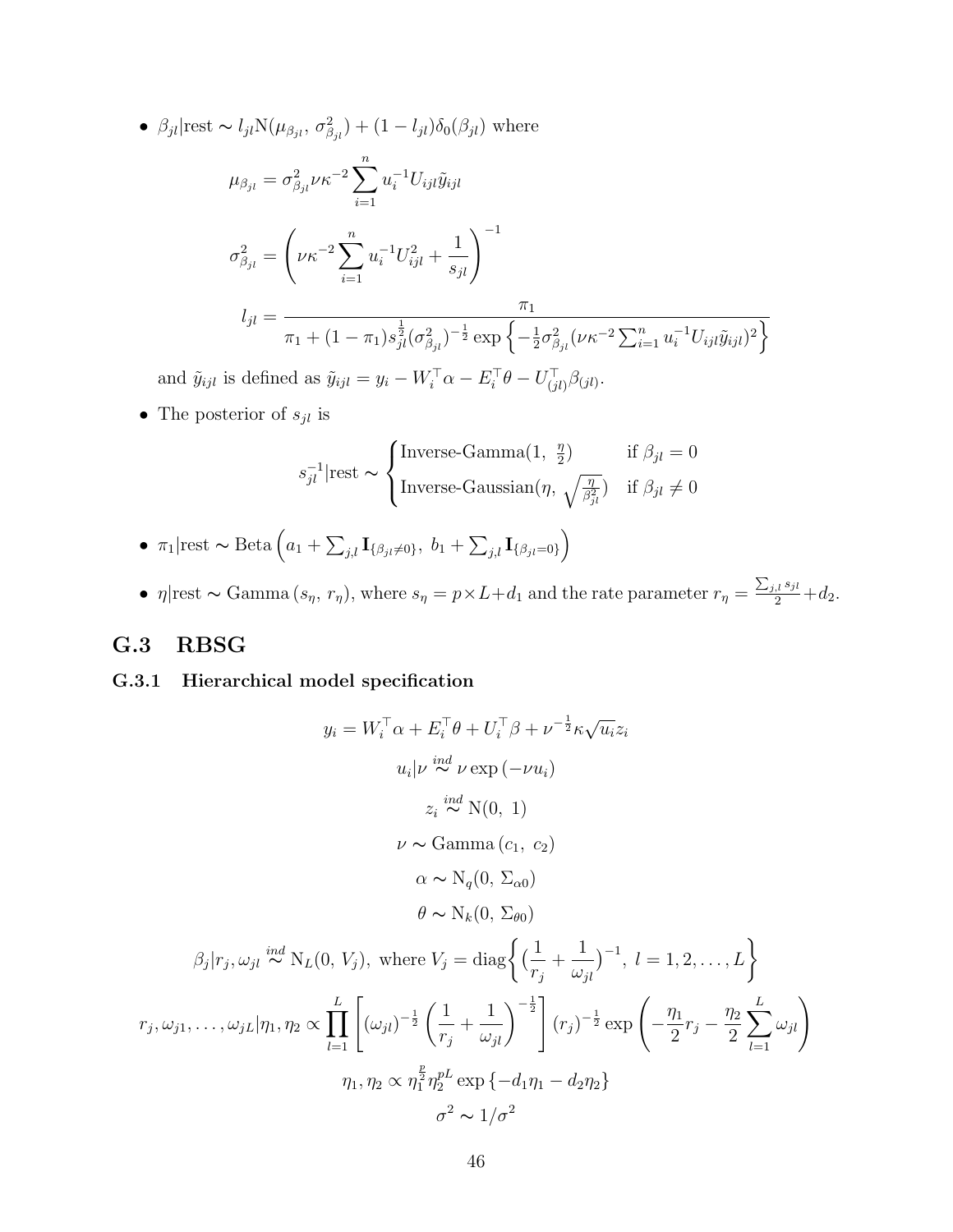#### G.3.2 Gibbs Sampler

- $u_i$ |rest ~ Inverse-Gaussian $(\mu_{u_i}, \lambda_{u_i})$ , where the shape parameter  $\lambda_{u_i} = 2\nu$ , mean parameter  $\mu_{u_i} = \sqrt{\frac{2\kappa^2}{(Y_i - \hat{u})^2}}$  $\frac{2\kappa^2}{(Y_i-\tilde{y_i})^2}$  and  $\tilde{y_i} = y_i - W_i^{\top} \alpha - E_i^{\top} \theta - U_i^{\top} \beta$ .
- $\nu$ |rest ~ Gamma  $(s_{\nu}, r_{\nu})$ , where the shape parameter  $s_{\nu} = c_1 + \frac{3n}{2}$  $\frac{3n}{2}$  and the rate parameter  $r_{\nu} = c_2 + \sum_{i=1}^{n} u_i + (2\kappa^2)^{-1} \sum_{i=1}^{n} u_i^{-1}$  $^{-1}_{i}\tilde{y}_{i}^{2}.$
- $\alpha$ |rest ~ N( $\mu_{\alpha}$ ,  $\Sigma_{\alpha}$ ), where

$$
\mu_{\alpha} = \sum_{\alpha} \nu \kappa^{-2} \sum_{i=1}^{n} u_i^{-1} W_i (Y_i - E_i^{\top} \theta - U_i^{\top} \beta)
$$

$$
\Sigma_{\alpha} = \left( \nu \kappa^{-2} \sum_{i=1}^{n} u_i^{-1} W_i W_i^{\top} + \Sigma_{\alpha 0}^{-1} \right)^{-1}
$$

•  $\theta$ |rest ~ N( $\mu_{\theta}$ ,  $\Sigma_{\theta}$ ), where

$$
\mu_{\theta} = \sum_{\theta} \nu \kappa^{-2} \sum_{i=1}^{n} u_i^{-1} E_i (Y_i - W_i^{\top} \alpha - U_i^{\top} \beta)
$$

$$
\Sigma_{\theta} = \left(\nu \kappa^{-2} \sum_{i=1}^{n} u_i^{-1} E_i E_i^{\top} + \Sigma_{\theta 0}^{-1}\right)^{-1}
$$

•  $\beta_j$ |rest ~ N $(\mu_{\beta_j}, \Sigma_{\beta_j})$  where

$$
\mu_{\beta_j} = \sum_{\beta_j} \nu \kappa^{-2} \sum_{i=1}^n u_i^{-1} U_{ij} \tilde{y}_{ij}
$$

$$
\sum_{\beta_j} = \left( \nu \kappa^{-2} \sum_{i=1}^n u_i^{-1} U_{ij} U_{ij}^\top + V_j^{-1} \right)^{-1}
$$

and  $\tilde{y}_{ij}$  is defined as  $\tilde{y}_{ij} = y_i - W_i^{\top} \alpha - E_i^{\top} \theta - U_{(j)}^{\top} \beta_{(j)}$ .

- $\bullet$   $r_i^{-1}$  $j^{-1}$ |rest ~ Inv-Gaussian(η<sub>1</sub>,  $\sqrt{\frac{\eta_1 \sigma^2}{\|\beta_i\|_2^2}}$  $\frac{\eta_1\sigma^2}{\|\beta_j\|_2^2}$
- $\omega_{jl}^{-1}$ |rest ~ Inv-Gaussian $(\eta_2, \sqrt{\frac{\eta_2 \sigma^2}{\beta_{jl}^2}})$
- $\eta_1$ |rest ~ Gamma  $(s_{\eta_1}, r_{\eta_1})$ , where  $s_{\eta_1} = \frac{p}{2} + 1$  and the rate parameter  $r_{\eta_1} = \frac{\sum_{j=1}^p r_j}{2} + d_1$ .
- $\eta_2$ |rest ~ Gamma  $(s_{\eta_2}, r_{\eta_2})$ , where  $s_{\eta_2} = p \times L + 1$  and the rate parameter  $r_{\eta_2} = \sum_{i,j,\omega_{i,j}} r_{i,j}$  $\frac{d}{2} \frac{\omega_{jl}}{2} + d_2.$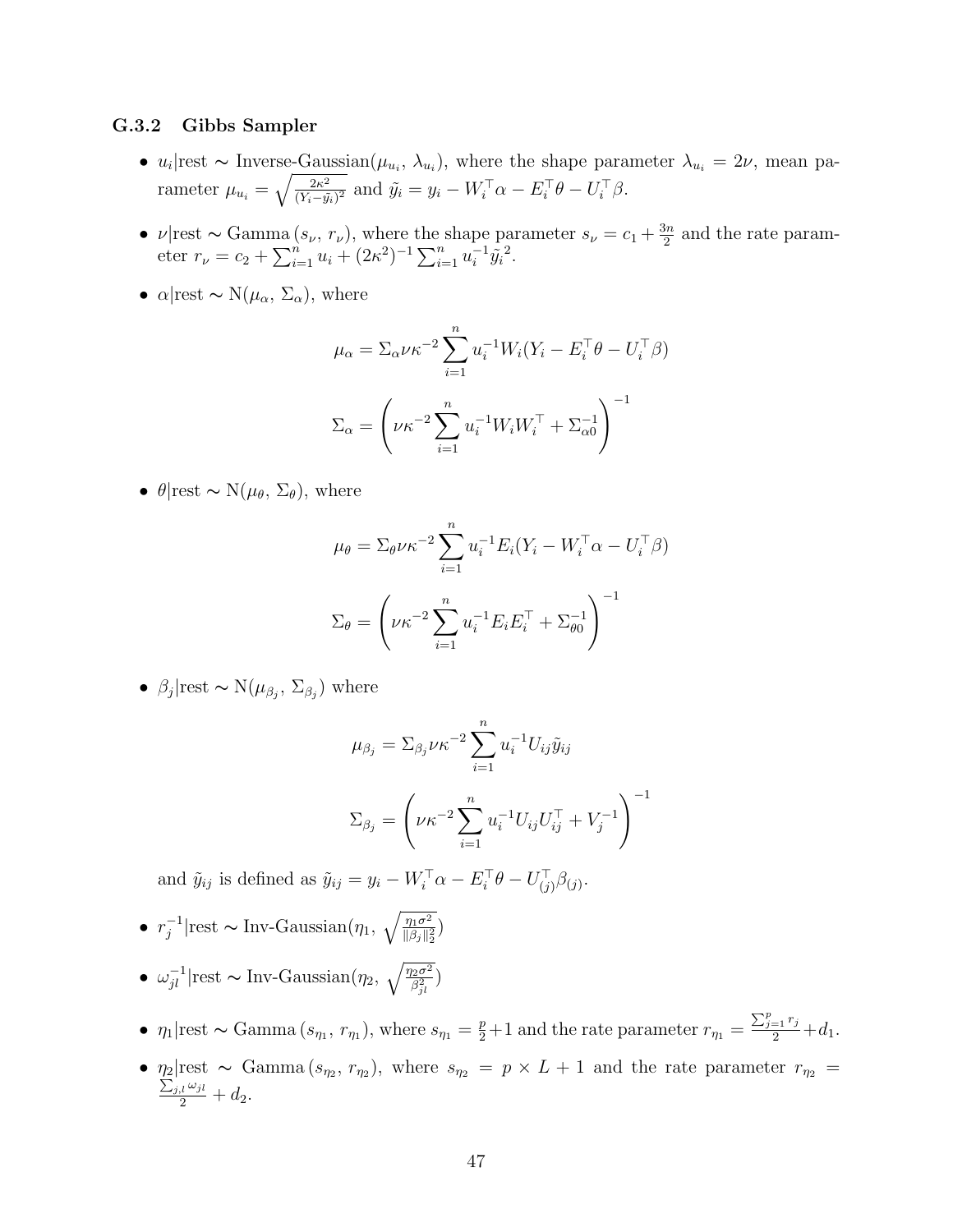### G.4 RBG

#### G.4.1 Hierarchical model specification

$$
y_i = W_i^{\top} \alpha + E_i^{\top} \theta + U_i^{\top} \beta + \nu^{-\frac{1}{2}} \kappa \sqrt{u_i} z_i \quad i = 1, ..., n
$$
  
\n
$$
u_i | \nu \stackrel{ind}{\sim} \nu \exp(-\nu u_i) \quad i = 1, ..., n
$$
  
\n
$$
z_i \stackrel{ind}{\sim} \mathcal{N}(0, 1) \quad i = 1, ..., n
$$
  
\n
$$
\nu \sim \text{Gamma}(c_1, c_2)
$$
  
\n
$$
\alpha \sim \mathcal{N}_q(0, \Sigma_{\alpha 0})
$$
  
\n
$$
\theta \sim \mathcal{N}_k(0, \Sigma_{\theta 0})
$$
  
\n
$$
\beta_j | s_j \stackrel{ind}{\sim} \mathcal{N}_L(0, s_j \mathbf{I}_L) \quad j = 1, ..., p
$$
  
\n
$$
s_j | \eta \sim \text{Gamma}\left(\frac{L+1}{2}, \frac{\eta}{2}\right) \quad j = 1, ..., p
$$
  
\n
$$
\eta \sim \text{Gamma}(d_1, d_2)
$$

#### G.4.2 Gibbs Sampler

- $u_i$ |rest ~ Inverse-Gaussian $(\mu_{u_i}, \lambda_{u_i})$ , where the shape parameter  $\lambda_{u_i} = 2\nu$ , mean parameter  $\mu_{u_i} = \sqrt{\frac{2\kappa^2}{(u_i - \tilde{u}_i)^2}}$  $\frac{2\kappa^2}{(y_i-\tilde{y}_i)^2}$  and  $\tilde{y}_i = y_i - W_i^{\top} \alpha - E_i^{\top} \theta - U_i^{\top} \beta$ .
- $\nu$ |rest ~ Gamma  $(s_{\nu}, r_{\nu})$ , where the shape parameter  $s_{\nu} = c_1 + \frac{3n}{2}$  $\frac{3n}{2}$  and the rate parameter  $r_{\nu} = c_2 + \sum_{i=1}^{n} u_i + (2\kappa^2)^{-1} \sum_{i=1}^{n} u_i^{-1}$  $^{-1}_{i}\tilde{y}_{i}^{2}.$
- $\alpha$ |rest ~ N( $\mu_{\alpha}$ ,  $\Sigma_{\alpha}$ ), where

$$
\mu_{\alpha} = \sum_{\alpha} \nu \kappa^{-2} \sum_{i=1}^{n} u_i^{-1} W_i (y_i - E_i^{\top} \theta - U_i^{\top} \beta)
$$

$$
\Sigma_{\alpha} = \left(\nu \kappa^{-2} \sum_{i=1}^{n} u_i^{-1} W_i W_i^{\top} + \Sigma_{\alpha 0}^{-1}\right)^{-1}
$$

•  $\theta$ |rest ~ N( $\mu_{\theta}$ ,  $\Sigma_{\theta}$ ), where

$$
\mu_{\theta} = \sum_{\theta} \nu \kappa^{-2} \sum_{i=1}^{n} u_i^{-1} E_i (y_i - W_i^{\top} \alpha - U_i^{\top} \beta)
$$

$$
\Sigma_{\theta} = \left( \nu \kappa^{-2} \sum_{i=1}^{n} u_i^{-1} E_i E_i^{\top} + \Sigma_{\theta 0}^{-1} \right)^{-1}
$$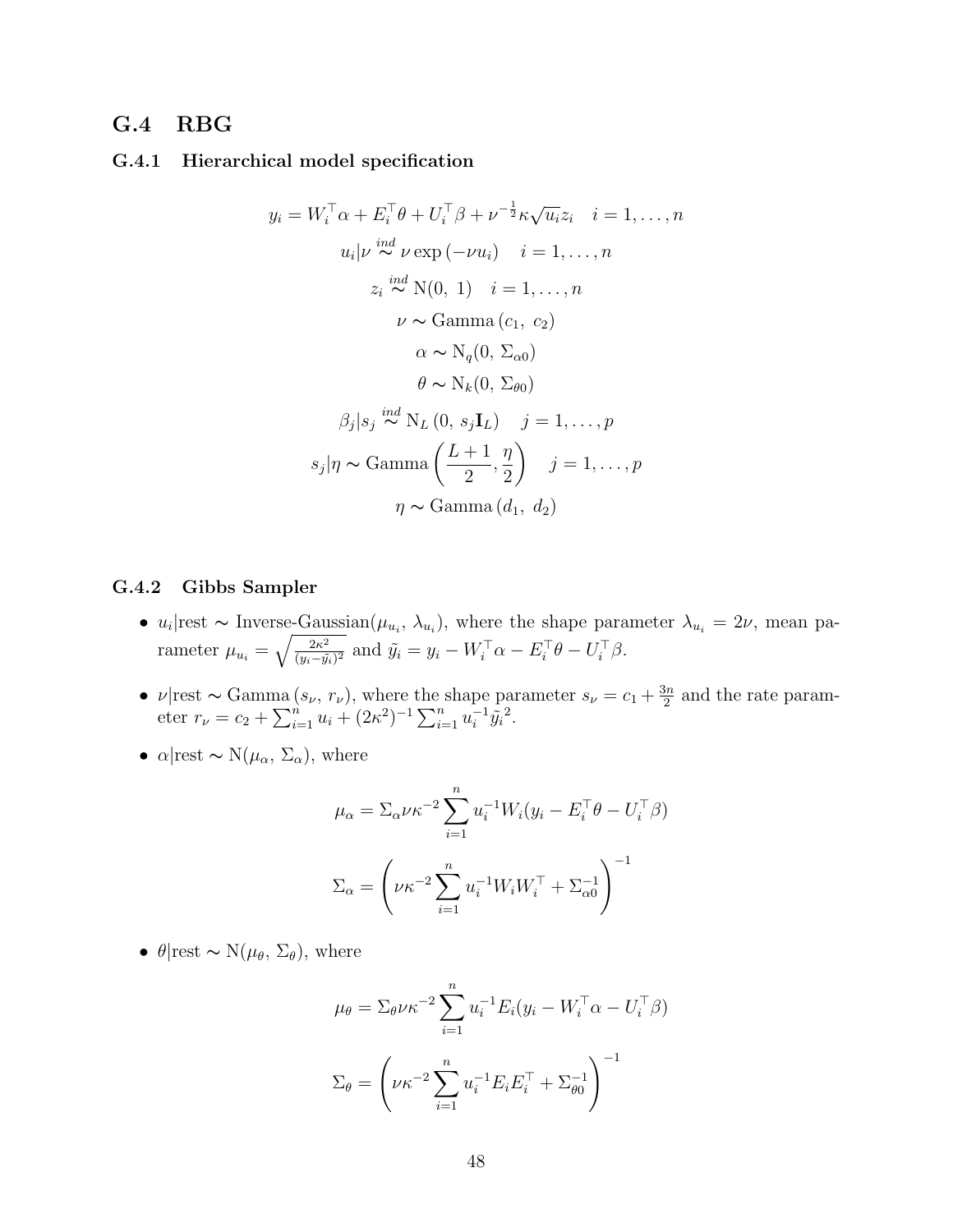•  $\beta_j$ |rest ~ N $(\mu_{\beta_j}, \Sigma_{\beta_j})$  where

$$
\mu_{\beta_j} = \sum_{\beta_j} \nu \kappa^{-2} \sum_{i=1}^n u_i^{-1} U_{ij} \tilde{y}_{ij}
$$

$$
\Sigma_{\beta_j} = \left(\nu \kappa^{-2} \sum_{i=1}^n u_i^{-1} U_{ij} U_{ij}^\top + \frac{1}{s_j} \mathbf{I}_L\right)^{-1}
$$

and  $\tilde{y}_{ij}$  is defined as  $\tilde{y}_{ij} = y_i - W_i^{\top} \alpha - E_i^{\top} \theta - U_{(j)}^{\top} \beta_{(j)}$ .

- $\bullet \ \ s_i^{-1}$  $j^{-1}$ |rest ∼ Inverse-Gaussian(η,  $\sqrt{\frac{\eta}{\|\beta_j\|_2^2}}$ )
- $\eta$ |rest ~ Gamma  $(s_{\eta}, r_{\eta})$ , where  $s_{\eta} = \frac{p+p\times L}{2} + d_1$  and the rate parameter  $r_{\eta} = \frac{\sum_{j=1}^{p} s_j}{2} + d_1$  $d_2$ .

### G.5 RBL

#### G.5.1 Hierarchical model specification

$$
y_i = W_i^{\top} \alpha + E_i^{\top} \theta + U_i^{\top} \beta + \nu^{-\frac{1}{2}} \kappa \sqrt{u_i} z_i
$$
  
\n
$$
u_i | \nu \stackrel{ind}{\sim} \nu \exp(-\nu u_i)
$$
  
\n
$$
z_i \stackrel{ind}{\sim} \mathcal{N}(0, 1)
$$
  
\n
$$
\nu \sim \text{Gamma}(c_1, c_2)
$$
  
\n
$$
\alpha \sim \mathcal{N}_q(0, \Sigma_{\alpha 0})
$$
  
\n
$$
\theta \sim \mathcal{N}_k(0, \Sigma_{\theta 0})
$$
  
\n
$$
\beta_{jl} | s_{jl} \stackrel{ind}{\sim} \mathcal{N}(0, s_{jl}) \quad j = 1, ..., p; \ l = 1, ..., L
$$
  
\n
$$
s_{jl} | \eta \sim \text{Gamma}(1, \frac{\eta}{2}) \quad j = 1, ..., p; \ l = 1, ..., L
$$
  
\n
$$
\eta \sim \text{Gamma}(d_1, d_2)
$$

#### G.5.2 Gibbs Sampler

- $u_i$ |rest ~ Inverse-Gaussian $(\mu_{u_i}, \lambda_{u_i})$ , where the shape parameter  $\lambda_{u_i} = 2\nu$ , mean parameter  $\mu_{u_i} = \sqrt{\frac{2\kappa^2}{(Y_i - \hat{u})^2}}$  $\frac{2\kappa^2}{(Y_i-\tilde{y_i})^2}$  and  $\tilde{y_i} = y_i - W_i^{\top} \alpha - E_i^{\top} \theta - U_i^{\top} \beta$ .
- $\nu$ |rest ~ Gamma  $(s_{\nu}, r_{\nu})$ , where the shape parameter  $s_{\nu} = c_1 + \frac{3n}{2}$  $\frac{3n}{2}$  and the rate parameter  $r_{\nu} = c_2 + \sum_{i=1}^{n} u_i + (2\kappa^2)^{-1} \sum_{i=1}^{n} u_i^{-1}$  $^{-1}_{i}\tilde{y}_{i}^{2}.$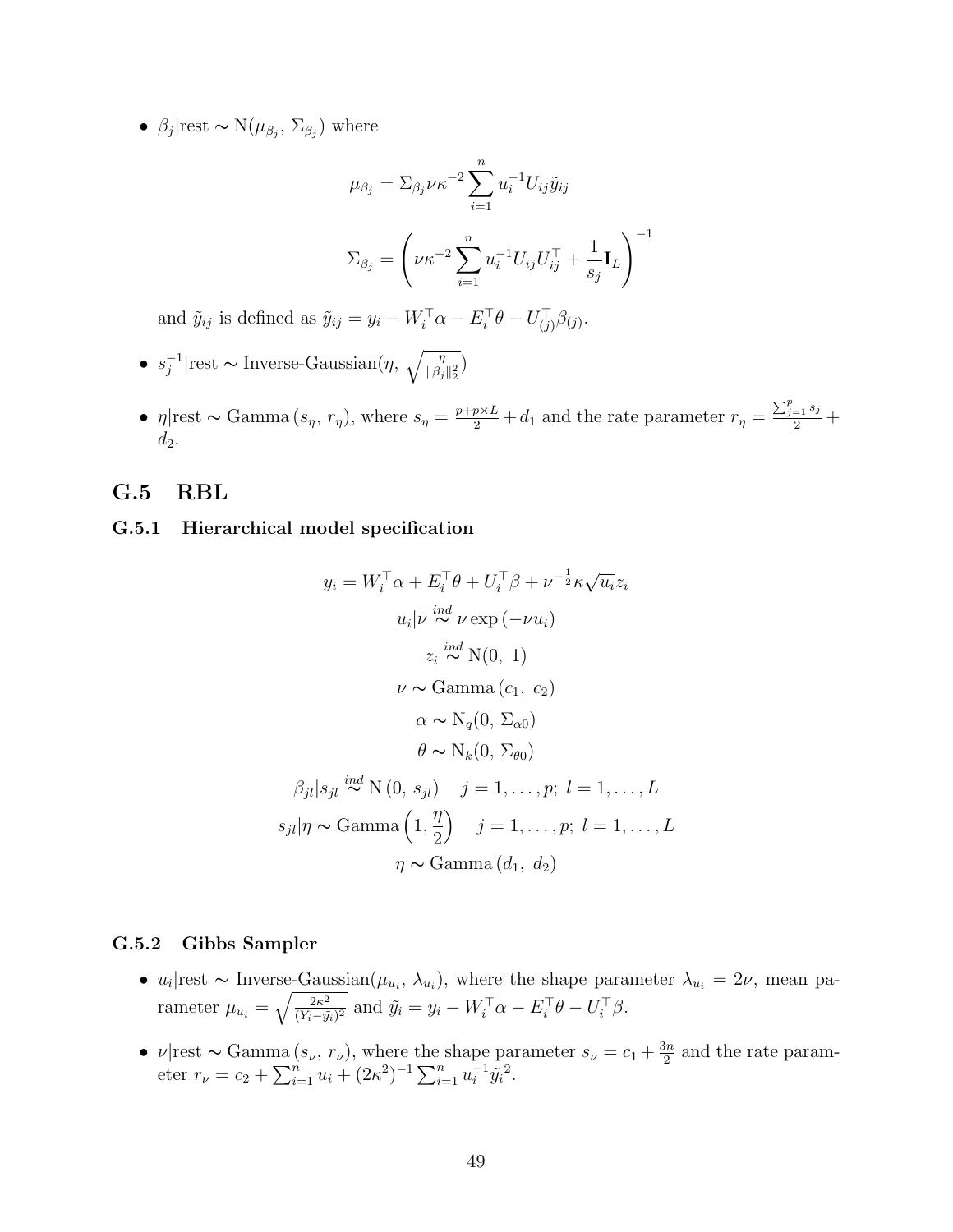•  $\alpha$ |rest ~ N( $\mu_{\alpha}$ ,  $\Sigma_{\alpha}$ ), where

$$
\mu_{\alpha} = \sum_{\alpha} \nu \kappa^{-2} \sum_{i=1}^{n} u_i^{-1} W_i (Y_i - E_i^{\top} \theta - U_i^{\top} \beta)
$$

$$
\Sigma_{\alpha} = \left(\nu \kappa^{-2} \sum_{i=1}^{n} u_i^{-1} W_i W_i^{\top} + \Sigma_{\alpha 0}^{-1}\right)^{-1}
$$

•  $\theta$ |rest ~ N( $\mu_{\theta}$ ,  $\Sigma_{\theta}$ ), where

$$
\mu_{\theta} = \sum_{\theta} \nu \kappa^{-2} \sum_{i=1}^{n} u_i^{-1} E_i (Y_i - W_i^{\top} \alpha - U_i^{\top} \beta)
$$

$$
\Sigma_{\theta} = \left(\nu \kappa^{-2} \sum_{i=1}^{n} u_i^{-1} E_i E_i^{\top} + \Sigma_{\theta 0}^{-1}\right)^{-1}
$$

•  $\beta_{jl}$ |rest ~ N $(\mu_{\beta_{jl}}, \sigma_{\beta_{jl}}^2)$  where

$$
\mu_{\beta_{jl}} = \sigma_{\beta_{jl}}^2 \nu \kappa^{-2} \sum_{i=1}^n u_i^{-1} U_{ijl} \tilde{y}_{ijl}
$$

$$
\sigma_{\beta_{jl}}^2 = \left(\nu \kappa^{-2} \sum_{i=1}^n u_i^{-1} U_{ijl}^2 + \frac{1}{s_{jl}}\right)^{-1}
$$

and  $\tilde{y}_{ijl}$  is defined as  $\tilde{y}_{ijl} = y_i - W_i^{\top} \alpha - E_i^{\top} \theta - U_{(jl)}^{\top} \beta_{(jl)}$ .

- $\bullet \ \ s_i^{-1}$  $j^{-1}$ |rest ∼ Inverse-Gaussian(η,  $\sqrt{\frac{\eta}{\beta_{jl}^2}}$ )
- $\eta$ |rest ~ Gamma  $(s_{\eta}, r_{\eta})$ , where  $s_{\eta} = p \times L + d_1$  and the rate parameter  $r_{\eta} = \frac{\sum_{j,l} s_{jl}}{2} + d_2$ .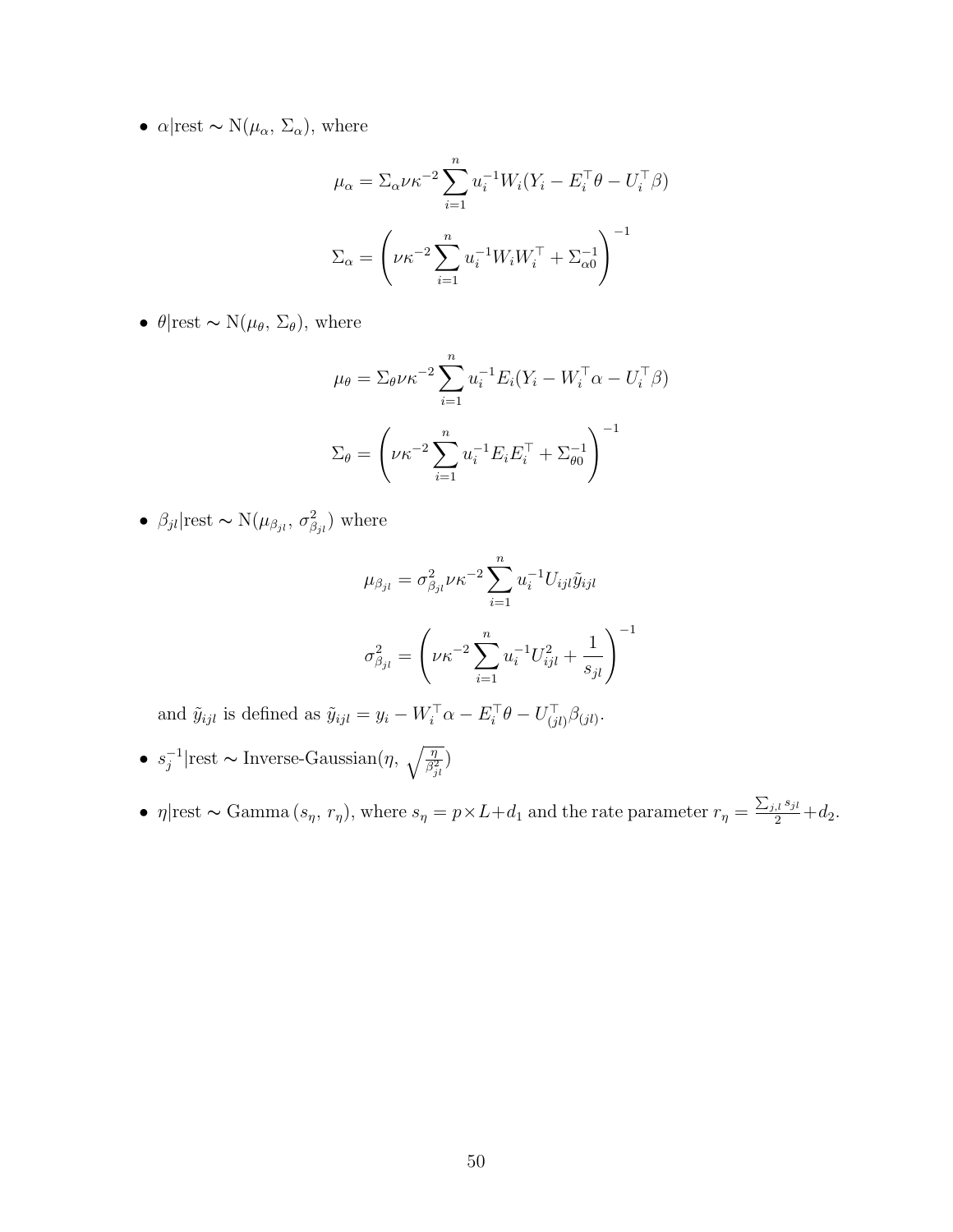## G.6 BSG-SS

### G.6.1 Hierarchical model specification

$$
Y \propto (\sigma^2)^{-\frac{n}{2}} \exp \left\{ -\frac{1}{2\sigma^2} \sum_{i=1}^n (y_i - W_i^\top \alpha - E_i^\top \theta - U_i^\top \beta)^2 \right\}
$$
  
\n
$$
\alpha \sim N_q(0, \Sigma_{\alpha 0})
$$
  
\n
$$
\theta \sim N_k(0, \Sigma_{\theta 0})
$$
  
\n
$$
\beta_j = V_j^{\frac{1}{2}} b_j, \quad \text{where } V_j^{\frac{1}{2}} = \text{diag}\{\omega_{j1}, \dots, \omega_{jL}\}
$$
  
\n
$$
b_j |\phi_j^b \stackrel{ind}{\sim} \phi_j^b N_L(0, \mathbf{I}_L) + (1 - \phi_j^b) \delta_0(b_j)
$$
  
\n
$$
\phi_j^b |\pi_0 \stackrel{ind}{\sim} \text{Bernoulli}(\pi_0)
$$
  
\n
$$
\pi_0 \sim \text{Beta}(a_0, b_0)
$$
  
\n
$$
\omega_{jl} |\phi_{jl}^w \stackrel{ind}{\sim} \phi_{jl}^w N^+(0, s^2) + (1 - \phi_{jl}^w) \delta_0(\omega_{jl})
$$
  
\n
$$
\phi_{jl}^w |\pi_1 \stackrel{ind}{\sim} \text{Bernoulli}(\pi_1)
$$
  
\n
$$
\pi_1 \sim \text{Beta}(a_1, b_1)
$$
  
\n
$$
s^2 \sim \text{Inverse-Gamma}(1, \eta)
$$
  
\n
$$
\sigma^2 \sim 1/\sigma^2
$$

### G.6.2 Gibbs Sampler

•  $\alpha$ |rest ~ N( $\mu_{\alpha}$ ,  $\Sigma_{\alpha}$ ), where

$$
\mu_{\alpha} = \Sigma_{\alpha}(\sigma^2)^{-1} \sum_{i=1}^{n} W_i (y_i - E_i^{\top} \theta - U_i^{\top} \beta)
$$

$$
\Sigma_{\alpha} = \left(\frac{1}{\sigma^2} \sum_{i=1}^{n} W_i W_i^{\top} + \Sigma_{\alpha 0}^{-1}\right)^{-1}
$$

•  $\theta$ |rest ~ N( $\mu_{\theta}$ ,  $\Sigma_{\theta}$ ), where

$$
\mu_{\theta} = \Sigma_{\theta}(\sigma^2)^{-1} \sum_{i=1}^{n} E_i (y_i - W_i^{\top} \alpha - U_i^{\top} \beta)
$$

$$
\Sigma_{\theta} = \left(\frac{1}{\sigma^2} \sum_{i=1}^{n} E_i E_i^{\top} + \Sigma_{\theta 0}^{-1}\right)^{-1}
$$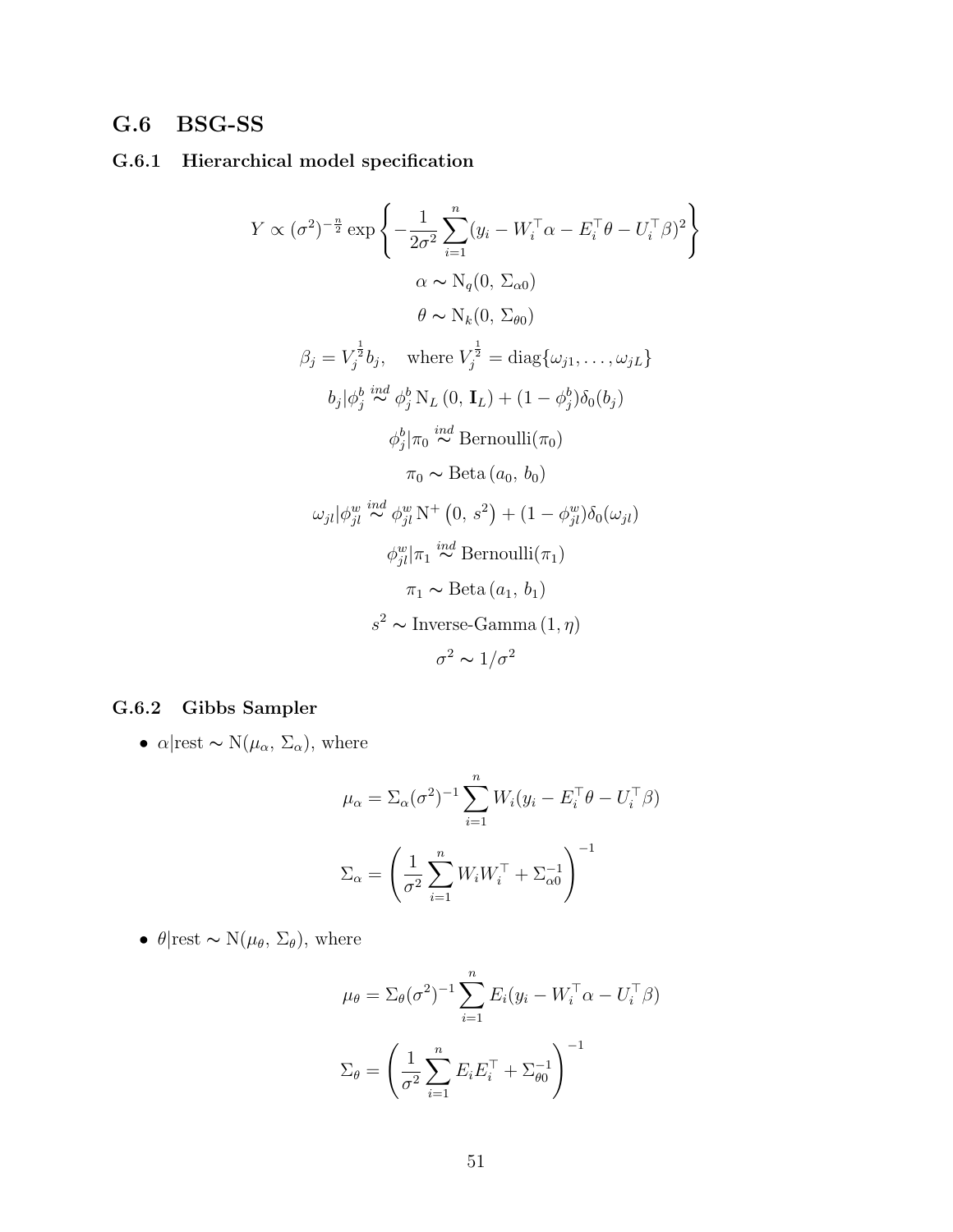•  $b_j$ |rest ~  $l_j N(\mu_{b_j}, \Sigma_{b_j}) + (1 - l_j) \delta_0(b_j)$  where

$$
\mu_{b_j} = \sum_{b_j} (\sigma^2)^{-1} \sum_{i=1}^n V_j^{\frac{1}{2}} U_{ij} \tilde{y}_{ij}
$$
  

$$
\Sigma_{b_j} = \left(\frac{1}{\sigma^2} \sum_{i=1}^n V_j^{\frac{1}{2}} U_{ij} U_{ij}^\top V_j^{\frac{1}{2}} + \mathbf{I}_L\right)^{-1}
$$
  

$$
l_j^b = \frac{\pi_0}{\pi_0 + (1 - \pi_0) |\Sigma_{b_j}|^{-\frac{1}{2}} \exp\left\{-\frac{1}{2\sigma^4} ||\Sigma_{b_j}^{\frac{1}{2}} \sum_{i=1}^n V_j^{\frac{1}{2}} U_{ij} \tilde{y}_{ij}||_2^2\right\}}
$$

and  $\tilde{y}_{ij}$  is defined as  $\tilde{y}_{ij} = y_i - W_i^{\top} \alpha - E_i^{\top} \theta - U_{(j)}^{\top} \beta_{(j)}$ .

•  $\omega_{jl}$ |rest ~  $l_{jl}^w N^+(\mu_{\omega_{jl}}, \sigma_{\omega_{jl}}^2) + (1 - l_{jl}^w)\delta_0(\omega_{jl})$  where

$$
\mu_{\omega_{jl}} = \sigma_{\omega_{jl}}^2 (\sigma^2)^{-1} \sum_{i=1}^n b_{jl} U_{ijl} \tilde{y}_{ijl}
$$
  

$$
\sigma_{\omega_{jl}}^2 = \left(\frac{1}{\sigma^2} \sum_{i=1}^n U_{ijl}^2 b_{jl}^2 + \frac{1}{s^2}\right)^{-1}
$$
  

$$
l_{jl}^w = \frac{\pi_1}{\pi_1 + (1 - \pi_1) \frac{1}{2} s (\sigma_{\omega_{jl}}^2)^{-\frac{1}{2}} \exp\left\{-\frac{\sigma_{\omega_{jl}}^2}{2\sigma^4} \left(\sum_{i=1}^n b_{jl} U_{ijl} \tilde{y}_{ijl}\right)^2\right\} \left[\Phi\left(\frac{\mu_{\omega_{jl}}}{\sigma_{\omega_{jl}}}\right)\right]^{-1}
$$

and  $\tilde{y}_{ijl}$  is defined as  $\tilde{y}_{ijl} = y_i - W_i^{\top} \alpha - E_i^{\top} \theta - U_{(jl)}^{\top} \beta_{(jl)}$ .

- $s^2$ |rest ~ Inv-Gamma  $\left(1+\frac{1}{2}\sum_{j,l}\mathbf{I}_{\{\omega_{jl}\neq 0\}},\ \eta+\frac{1}{2}\right)$  $\frac{1}{2}\sum_{j,l} \omega_{jl}^2\Big)$
- $\pi_0$ |rest ~ Beta  $\left(a_0 + \sum_{j=1}^p \mathbf{I}_{\{\beta_j \neq 0\}}, b_0 + \sum_{j=1}^p \mathbf{I}_{\{\beta_j = 0\}}\right)$
- $\pi_1$ |rest ~ Beta  $\left(a_1 + \sum_{j,l} \mathbf{I}_{\{\omega_{jl}\neq 0\}}, b_1 + \sum_{j,l} \mathbf{I}_{\{\omega_{jl}=0\}}\right)$
- $\eta$  is estimated with the EM approach used in the proposed method. For the gth EM update  $\eta^{(g)} = \frac{1}{E}$  $\frac{1}{E_{\eta}(g-1)\left[\frac{1}{s^2}|Y\right]}.$
- $\sigma^2$ |rest ~ Inv-Gamma( $\frac{n}{2}$ ,  $\frac{\sum_{i=1}^{n} \tilde{y_i}^2}{2}$  $\frac{z_1 y_i^2}{2}$ , where  $\tilde{y}_i = y_i - W_i^{\top} \alpha - E_i^{\top} \theta - U_i^{\top} \beta$ .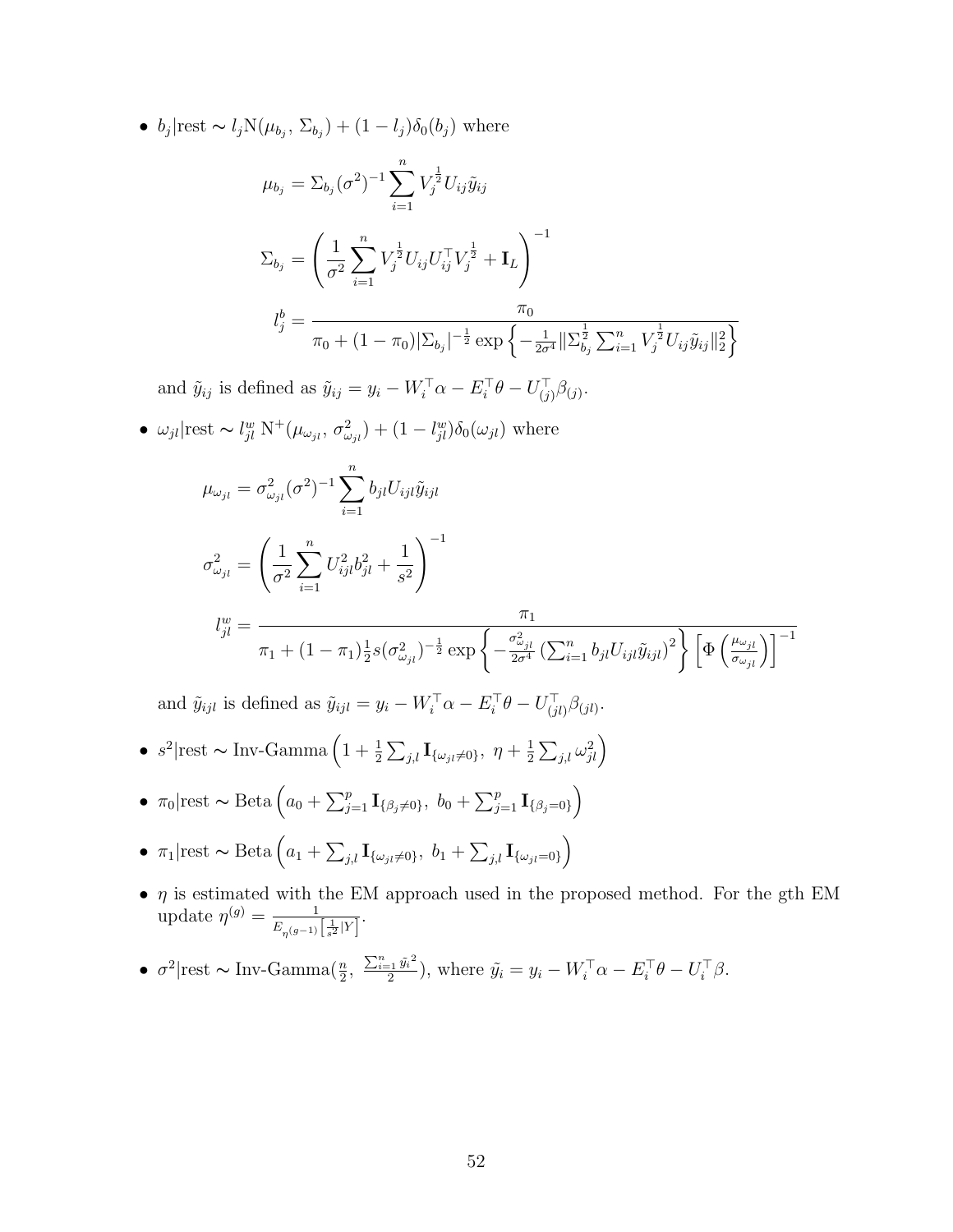## G.7 BGL-SS

### G.7.1 Hierarchical model specification

$$
Y \propto (\sigma^2)^{-\frac{n}{2}} \exp\left\{-\frac{1}{2\sigma^2} \sum_{i=1}^n (y_i - W_i^\top \alpha - E_i^\top \theta - U_i^\top \beta)^2\right\}
$$
  
\n
$$
\alpha \sim N_q(0, \Sigma_{\alpha 0})
$$
  
\n
$$
\theta \sim N_k(0, \Sigma_{\theta 0})
$$
  
\n
$$
\beta_j|\phi_j, \sigma^2, s_j \stackrel{ind}{\sim} \phi_j N_L(0, \sigma^2 s_j \mathbf{I}_L) + (1 - \phi_j)\delta_0(\beta_j) \quad j = 1, ..., p
$$
  
\n
$$
\phi_j|\pi_0 \stackrel{ind}{\sim} \text{Bernoulli}(\pi_0) \quad j = 1, ..., p
$$
  
\n
$$
\pi_0 \sim \text{Beta}(a_0, b_0)
$$
  
\n
$$
s_j|\eta \stackrel{ind}{\sim} \text{Gamma}\left(\frac{L+1}{2}, \frac{\eta}{2}\right) \quad j = 1, ..., p
$$
  
\n
$$
\eta \sim \text{Gamma}(d_1, d_2)
$$
  
\n
$$
\sigma^2 \sim 1/\sigma^2
$$

### G.7.2 Gibbs Sampler

•  $\alpha$ |rest ~ N( $\mu_{\alpha}$ ,  $\Sigma_{\alpha}$ ), where

$$
\mu_{\alpha} = \Sigma_{\alpha}(\sigma^2)^{-1} \sum_{i=1}^{n} W_i (y_i - E_i^{\top} \theta - U_i^{\top} \beta)
$$

$$
\Sigma_{\alpha} = \left(\frac{1}{\sigma^2} \sum_{i=1}^{n} W_i W_i^{\top} + \Sigma_{\alpha 0}^{-1}\right)^{-1}
$$

•  $\theta$ |rest ~ N( $\mu_{\theta}$ ,  $\Sigma_{\theta}$ ), where

$$
\mu_{\theta} = \Sigma_{\theta}(\sigma^2)^{-1} \sum_{i=1}^{n} E_i (y_i - W_i^{\top} \alpha - U_i^{\top} \beta)
$$

$$
\Sigma_{\theta} = \left(\frac{1}{\sigma^2} \sum_{i=1}^{n} E_i E_i^{\top} + \Sigma_{\theta 0}^{-1}\right)^{-1}
$$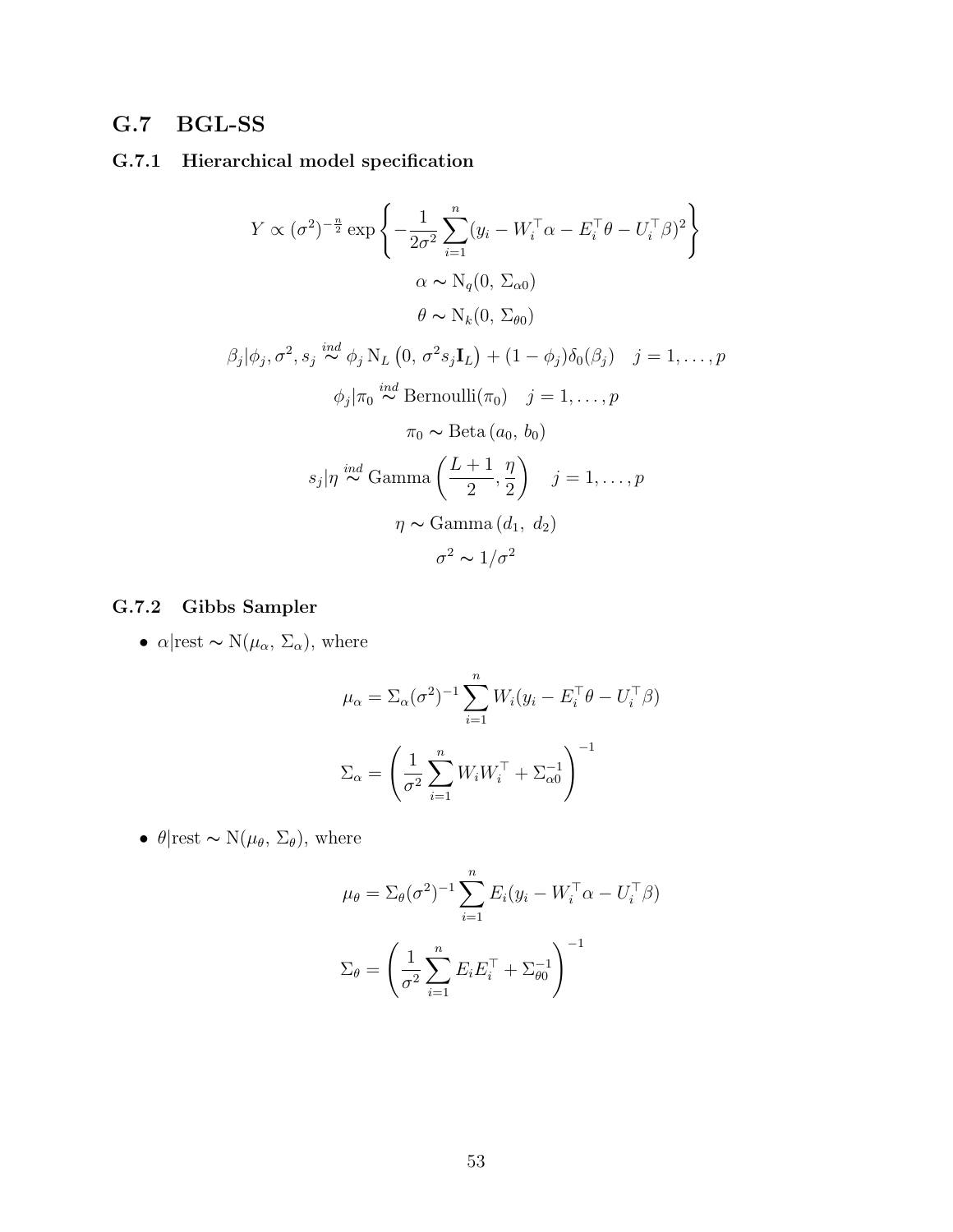•  $\beta_j$ |rest ~  $l_j N(\mu_{\beta_j}, \sigma^2 \Sigma_{\beta_j}) + (1 - l_j) \delta_0(\beta_j)$  where

$$
\mu_{\beta_j} = \sum_{\beta_j} \sum_{i=1}^n U_{ij} \tilde{y}_{ij}
$$
  

$$
\Sigma_{\beta_j} = \left( \sum_{i=1}^n U_{ij} U_{ij}^\top + \frac{1}{s_j} \mathbf{I}_L \right)^{-1}
$$
  

$$
l_j = \frac{\pi_0}{\pi_0 + (1 - \pi_0) s_j^{\frac{L}{2}} |\Sigma_{\beta_j}|^{-\frac{1}{2}} \exp \left\{ -\frac{1}{2\sigma^2} ||\Sigma_{\beta_j}^{\frac{1}{2}} \sum_{i=1}^n U_{ij} \tilde{y}_{ij}||_2^2 \right\}}
$$

and  $\tilde{y}_{ij}$  is defined as  $\tilde{y}_{ij} = y_i - W_i^{\top} \alpha - E_i^{\top} \theta - U_{(j)}^{\top} \beta_{(j)}$ .

• The posterior of  $s_j$  is

$$
s_j^{-1}|\text{rest} \sim \begin{cases} \text{Inverse-Gamma}(\frac{L+1}{2}, \frac{\eta}{2}) & \text{if } \beta_j = 0\\ \text{Inverse-Gaussian}(\eta, \sqrt{\frac{\eta \sigma^2}{\|\beta_j\|_2^2}}) & \text{if } \beta_j \neq 0 \end{cases}
$$

- $\pi_0$ |rest ~ Beta  $\left(a_0 + \sum_{j=1}^p \mathbf{I}_{\{\beta_j \neq 0\}}, b_0 + \sum_{j=1}^p \mathbf{I}_{\{\beta_j = 0\}}\right)$
- $\eta$ |rest ~ Gamma  $(s_{\eta}, r_{\eta})$ , where  $s_{\eta} = \frac{p+p\times L}{2} + d_1$  and the rate parameter  $r_{\eta} = \frac{\sum_{j=1}^{p} s_j}{2} + d_1$  $d_2$ .
- $\sigma^2$ |rest ~ Inv-Gamma $\left(\frac{n+L\sum_{j=1}^p I_{\{\beta_j\neq 0\}}}{2}\right)$  $\frac{\sum_{i=1}^{n} \tilde{y}_i^2 + \sum_{j=1}^{p} (s_j)^{-1} \beta_j^{\top} \beta_j}{2}$  $\frac{y_{i=1}(s_j)-p_j(p_j)}{2}$ , where  $\tilde{y}_i = y_i - W_i^{\top} \alpha E_i^{\top} \theta - U_i^{\top} \beta.$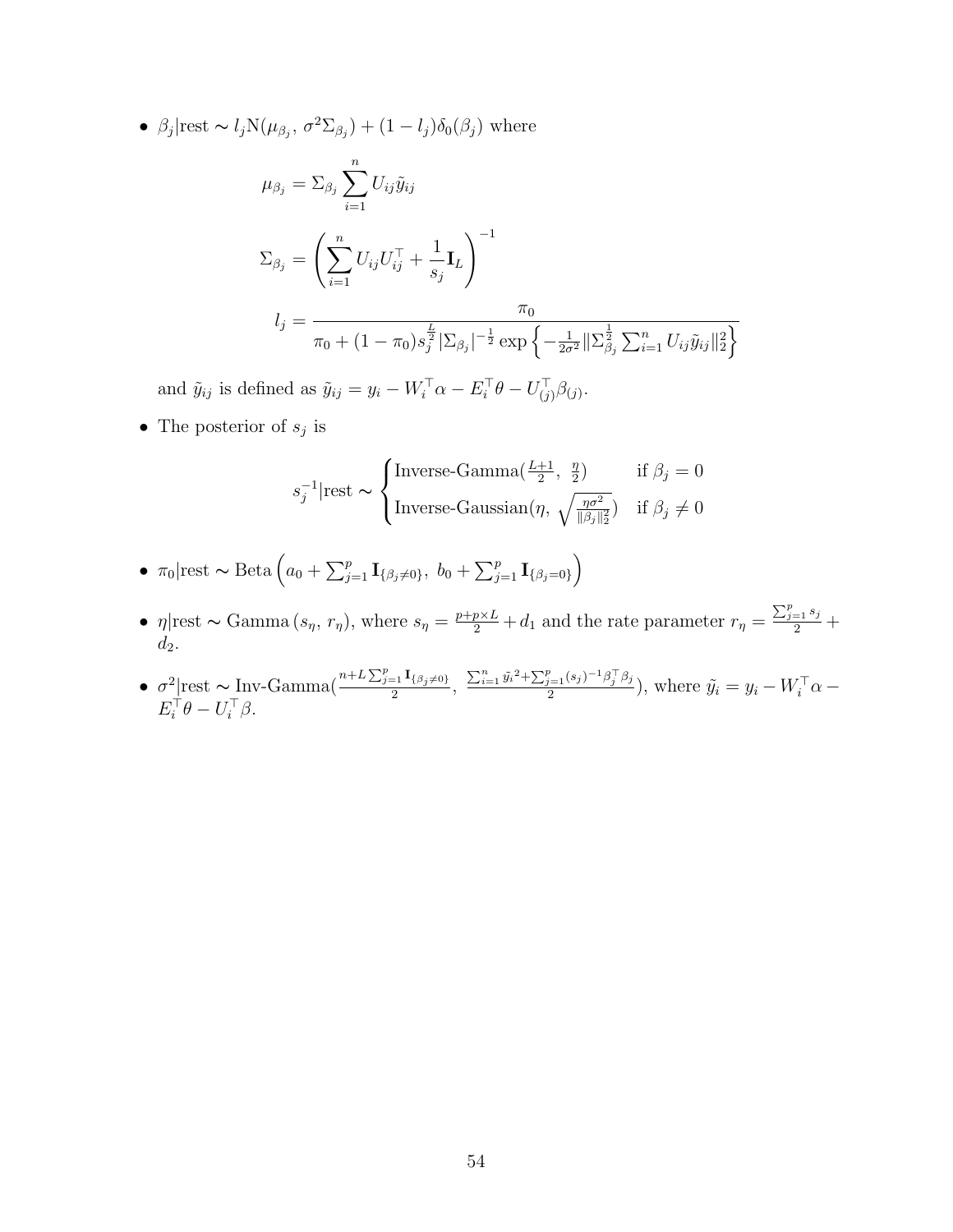## G.8 BL-SS

## G.8.1 Hierarchical model specification

$$
Y \propto (\sigma^2)^{-\frac{n}{2}} \exp\left\{-\frac{1}{2\sigma^2} \sum_{i=1}^n (y_i - W_i^\top \alpha - E_i^\top \theta - U_i^\top \beta)^2\right\}
$$

$$
\alpha \sim N_q(0, \Sigma_{\alpha 0})
$$

$$
\theta \sim N_k(0, \Sigma_{\theta 0})
$$

$$
\beta_{jl}|\phi_{jl}, \sigma^2, s_{jl} \stackrel{ind}{\sim} \phi_{jl} \mathcal{N}\left(0, \sigma^2 s_{jl}\right) + (1 - \phi_{jl})\delta_0(\beta_{jl}) \quad j = 1, \dots, p; \ l = 1, \dots, L
$$
  

$$
\phi_{jl}|\pi_1 \stackrel{ind}{\sim} \text{Bernoulli}(\pi_1) \quad j = 1, \dots, p; \ l = 1, \dots, L
$$
  

$$
s_{jl}|\eta \stackrel{ind}{\sim} \text{Gamma}\left(1, \frac{\eta}{2}\right) \quad j = 1, \dots, p; \ l = 1, \dots, L
$$
  

$$
\pi_1 \sim \text{Beta}\left(a_1, b_1\right)
$$
  

$$
\eta \sim \text{Gamma}\left(d_1, d_2\right)
$$
  

$$
\sigma^2 \sim 1/\sigma^2
$$

## G.8.2 Gibbs Sampler

•  $\alpha$ |rest ~ N( $\mu_{\alpha}$ ,  $\Sigma_{\alpha}$ ), where

$$
\mu_{\alpha} = \Sigma_{\alpha}(\sigma^2)^{-1} \sum_{i=1}^{n} W_i (y_i - E_i^{\top} \theta - U_i^{\top} \beta)
$$

$$
\Sigma_{\alpha} = \left(\frac{1}{\sigma^2} \sum_{i=1}^{n} W_i W_i^{\top} + \Sigma_{\alpha 0}^{-1}\right)^{-1}
$$

•  $\theta$ |rest ~ N( $\mu_{\theta}$ ,  $\Sigma_{\theta}$ ), where

$$
\mu_{\theta} = \Sigma_{\theta}(\sigma^2)^{-1} \sum_{i=1}^{n} E_i (y_i - W_i^{\top} \alpha - U_i^{\top} \beta)
$$

$$
\Sigma_{\theta} = \left(\frac{1}{\sigma^2} \sum_{i=1}^{n} E_i E_i^{\top} + \Sigma_{\theta 0}^{-1}\right)^{-1}
$$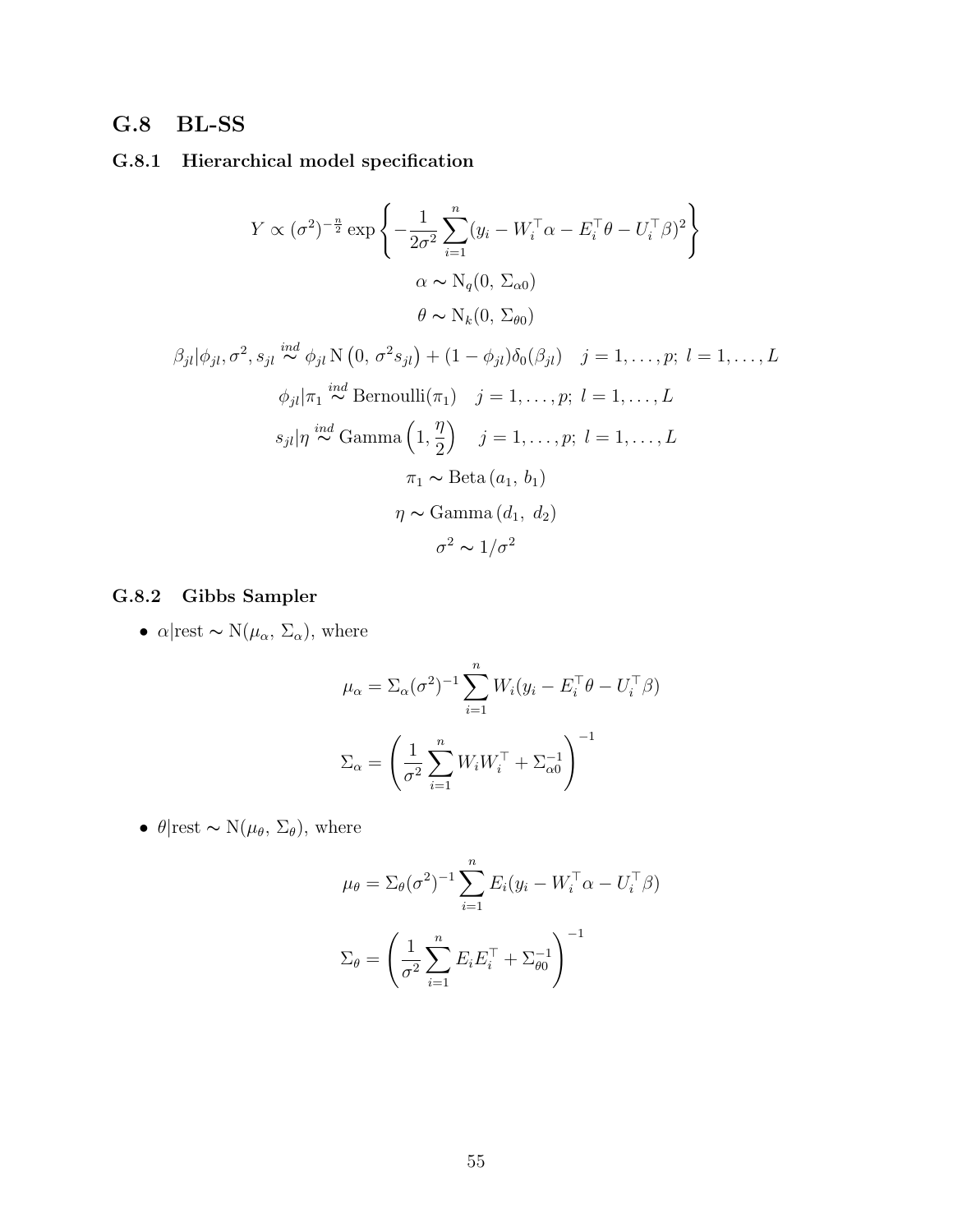•  $\beta_{jl}$ |rest ~  $l_{jl}N(\mu_{\beta_{jl}}, \sigma_{\beta_{jl}}^2) + (1 - l_{jl})\delta_0(\beta_{jl})$  where

$$
\mu_{\beta_{jl}} = \sigma_{\beta_{jl}}^2 (\sigma^2)^{-1} \sum_{i=1}^n U_{ijl} \tilde{y}_{ijl}
$$
  

$$
\sigma_{\beta_{jl}}^2 = \sigma^2 \left( \sum_{i=1}^n U_{ijl}^2 + \frac{1}{s_{jl}} \right)^{-1}
$$
  

$$
l_{jl} = \frac{\pi_0}{\pi_0 + (1 - \pi_0) s_{jl}^{\frac{1}{2}} (\sigma_{\beta_{jl}}^2)^{-\frac{1}{2}} (\sigma^2)^{-\frac{1}{2}} \exp \left\{ -\frac{\sigma_{\beta_{jl}}^2}{2\sigma^4} \left( \sum_{i=1}^n U_{ijl} \tilde{y}_{ijl} \right)^2 \right\}
$$

and  $\tilde{y}_{ijl}$  is defined as  $\tilde{y}_{ijl} = y_i - W_i^{\top} \alpha - E_i^{\top} \theta - U_{(jl)}^{\top} \beta_{(jl)}$ .

• The posterior of  $s_{jl}$  is

$$
s_{jl}^{-1}|\text{rest} \sim \begin{cases} \text{Inverse-Gamma}(1, \frac{\eta}{2}) & \text{if } \beta_{jl} = 0\\ \text{Inverse-Gaussian}(\eta, \sqrt{\frac{\eta \sigma^2}{\beta_{jl}^2}}) & \text{if } \beta_{jl} \neq 0 \end{cases}
$$

- $\pi_1$ |rest ~ Beta  $\left(a_1 + \sum_{j,l} \mathbf{I}_{\{\beta_{jl}\neq 0\}}, b_1 + \sum_{j,l} \mathbf{I}_{\{\beta_{jl}=0\}}\right)$
- $\eta$ |rest ~ Gamma  $(s_{\eta}, r_{\eta})$ , where  $s_{\eta} = p \times L + d_1$  and the rate parameter  $r_{\eta} = \frac{\sum_{j,l} s_{jl}}{2} + d_2$ .
- $\sigma^2$ |rest ~ Inv-Gamma( $\frac{n+\sum_{j,l} \mathbf{I}_{\{\beta_{jl}\neq 0\}}}{2}$  $\frac{\mathbf{I}_{\{\beta_{jl}\neq0\}}}{2}, \frac{\sum_{i=1}^n \tilde{y_i}^2 + \sum_{j,l} (s_{jl}^{-1}) \beta_{jl}^2}{2}$ , where  $\tilde{y_i} = y_i - W_i^{\top} \alpha - E_i^{\top} \theta - E_i^{\top} \alpha$  $U_i^{\top} \beta$ .

#### G.9 BSG

#### G.9.1 Hierarchical model specification

$$
Y|\alpha, \theta, \beta, \sigma^2 \propto (\sigma^2)^{-\frac{n}{2}} \exp\left\{-\frac{1}{2\sigma^2} \sum_{i=1}^n (y_i - W_i^\top \alpha - E_i^\top \theta - U_i^\top \beta)^2\right\}
$$

$$
\alpha \sim N_q(0, \Sigma_{\alpha 0})
$$

$$
\theta \sim N_k(0, \Sigma_{\theta 0})
$$

$$
\beta_j|\omega_{jl}, r_j \stackrel{ind}{\sim} N_L(0, \sigma^2 V_j), \text{ where } V_j = \text{diag}\left\{\left(\frac{1}{r_j} + \frac{1}{\omega_{jl}}\right)^{-1}, l = 1, 2, ..., L\right\}
$$

$$
r_j, \omega_{j1}, \dots, \omega_{jL}|\eta_1, \eta_2 \propto \prod_{l=1}^L \left[ (\omega_{jl})^{-\frac{1}{2}} \left(\frac{1}{r_j} + \frac{1}{\omega_{jl}}\right)^{-\frac{1}{2}} \right] (r_j)^{-\frac{1}{2}} \exp\left(-\frac{\eta_1}{2}r_j - \frac{\eta_2}{2} \sum_{l=1}^L \omega_{jl}\right)
$$

$$
\eta_1, \eta_2 \propto \eta_1^{\frac{p}{2}} \eta_2^{pL} \exp\left\{-d_1 \eta_1 - d_2 \eta_2\right\}
$$

 $\sigma^2 \sim 1/\sigma^2$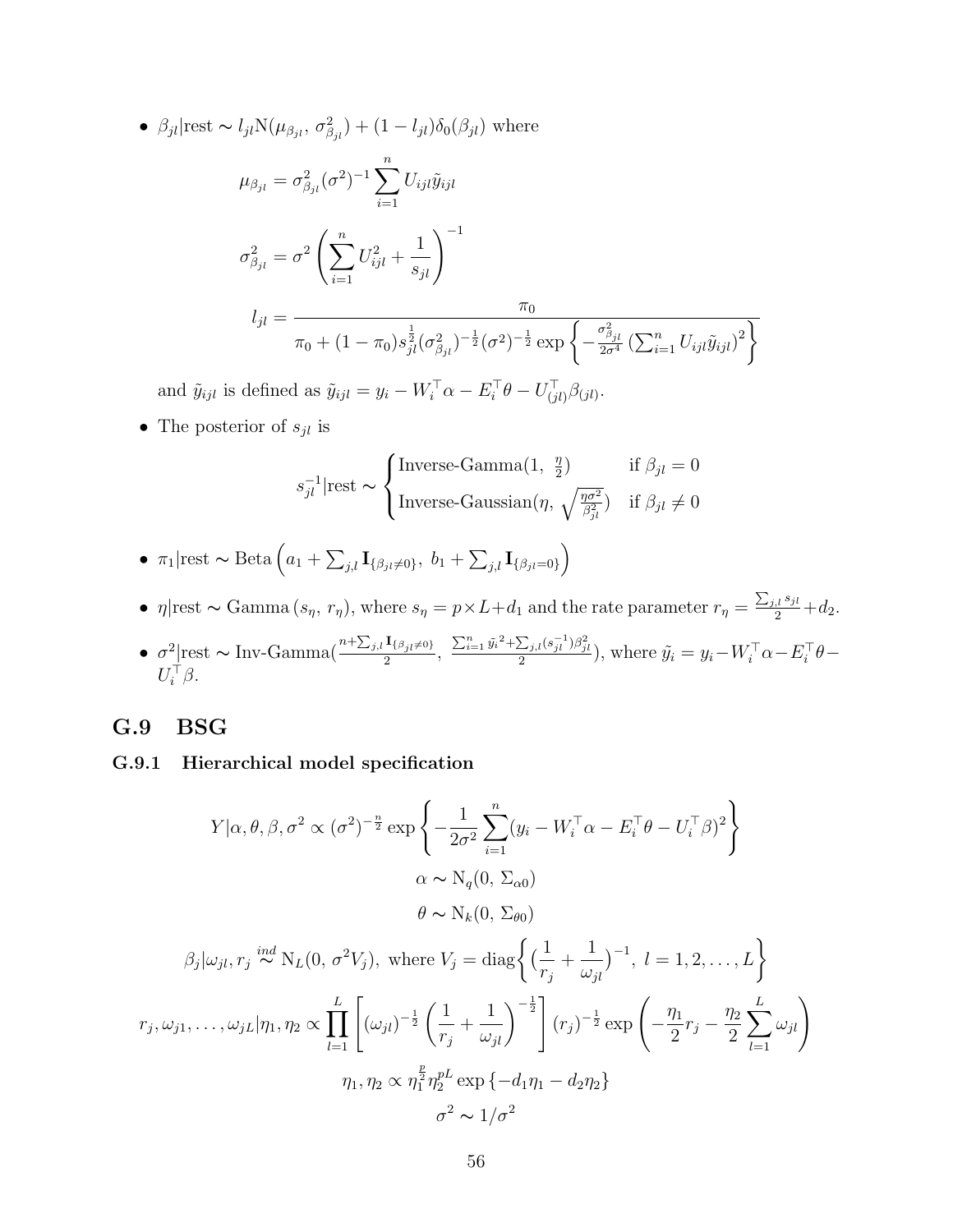#### G.9.2 Gibbs Sampler

•  $\alpha$ |rest ~ N( $\mu_{\alpha}$ ,  $\Sigma_{\alpha}$ ), where

$$
\mu_{\alpha} = \Sigma_{\alpha}(\sigma^2)^{-1} \sum_{i=1}^{n} W_i (y_i - E_i^{\top} \theta - U_i^{\top} \beta)
$$

$$
\Sigma_{\alpha} = \left(\frac{1}{\sigma^2} \sum_{i=1}^{n} W_i W_i^{\top} + \Sigma_{\alpha 0}^{-1}\right)^{-1}
$$

•  $\theta$ |rest ~ N( $\mu_{\theta}$ ,  $\Sigma_{\theta}$ ), where

$$
\mu_{\theta} = \sum_{\theta} (\sigma^2)^{-1} \sum_{i=1}^n E_i (y_i - W_i^{\top} \alpha - U_i^{\top} \beta)
$$

$$
\Sigma_{\theta} = \left(\frac{1}{\sigma^2} \sum_{i=1}^n E_i E_i^{\top} + \Sigma_{\theta 0}^{-1}\right)^{-1}
$$

•  $\beta_j$ |rest ~ N $(\mu_{\beta_j}, \Sigma_{\beta_j})$  where

$$
\mu_{\beta_j} = \sum_{\beta_j} (\sigma^2)^{-1} \sum_{i=1}^n U_{ij} \tilde{y}_{ij}
$$

$$
\sum_{\beta_j} = \sigma^2 \left( \sum_{i=1}^n U_{ij} U_{ij}^\top + V_j^{-1} \right)^{-1}
$$

and  $\tilde{y}_{ij}$  is defined as  $\tilde{y}_{ij} = y_i - W_i^{\top} \alpha - E_i^{\top} \theta - U_{(j)}^{\top} \beta_{(j)}$ .

\n- \n
$$
r_j^{-1}|\text{rest} \sim \text{Inv-Gaussian}(\eta_1, \sqrt{\frac{\eta_1 \sigma^2}{\|\beta_j\|_2^2}})
$$
\n
\n- \n $\omega_{jl}^{-1}|\text{rest} \sim \text{Inv-Gaussian}(\eta_2, \sqrt{\frac{\eta_2 \sigma^2}{\beta_{jl}^2}})$ \n
\n

- $\eta_1$ |rest ~ Gamma  $(s_{\eta_1}, r_{\eta_1})$ , where  $s_{\eta_1} = \frac{p}{2} + 1$  and the rate parameter  $r_{\eta_1} = \frac{\sum_{j=1}^p r_j}{2} + d_1$ .
- $\eta_2$ |rest ~ Gamma  $(s_{\eta_2}, r_{\eta_2})$ , where  $s_{\eta_2} = p \times L + 1$  and the rate parameter  $r_{\eta_2} = \sum_{i,j,\omega_i} a_{ij}$  $\frac{d}{2}j,l\frac{\omega_j}{2}+d_2.$
- $\sigma^2$  rest ~ Inv-Gamma( $\frac{n+p\times L}{2}$ ,  $\frac{\sum_{i=1}^{n} \tilde{y}_i^2 + \sum_{j=1}^{p} \beta_j^{\top} V_j^{-1} \beta_j}{2}$  $(\tilde{y}_i = 1 \frac{\rho_j}{\nu_j} \frac{\rho_j}{\rho_j}),$  where  $\tilde{y}_i = y_i - W_i^{\top} \alpha - E_i^{\top} \theta U_i^{\top} \beta$ .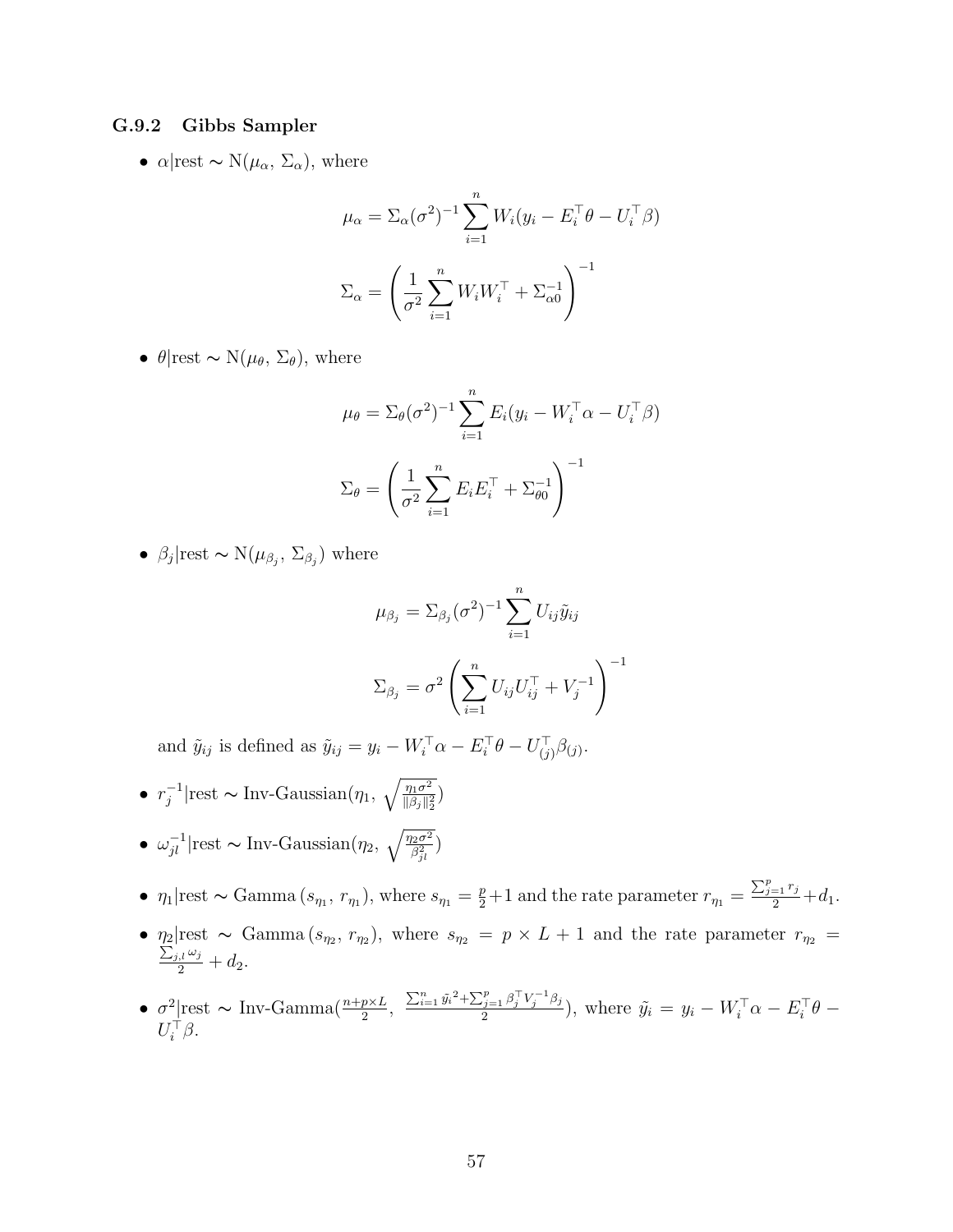## G.10 BGL

### G.10.1 Hierarchical model specification

$$
Y \propto (\sigma^2)^{-\frac{n}{2}} \exp \left\{ -\frac{1}{2\sigma^2} \sum_{i=1}^n (y_i - W_i^\top \alpha - E_i^\top \theta - U_i^\top \beta)^2 \right\}
$$
  

$$
\alpha \sim N_q(0, \Sigma_{\alpha 0})
$$
  

$$
\theta \sim N_k(0, \Sigma_{\theta 0})
$$
  

$$
\beta_j | \sigma^2, s_j \stackrel{ind}{\sim} N_L(0, \sigma^2 s_j \mathbf{I}_L) \quad j = 1, ..., p
$$
  

$$
s_j | \eta \stackrel{ind}{\sim} \text{Gamma}\left(\frac{L+1}{2}, \frac{\eta}{2}\right) \quad j = 1, ..., p
$$
  

$$
\eta \sim \text{Gamma}(d_1, d_2)
$$
  

$$
\sigma^2 \sim 1/\sigma^2
$$

## G.10.2 Gibbs Sampler

•  $\alpha$ |rest ~ N( $\mu_{\alpha}$ ,  $\Sigma_{\alpha}$ ), where

$$
\mu_{\alpha} = \Sigma_{\alpha}(\sigma^2)^{-1} \sum_{i=1}^{n} W_i (y_i - E_i^{\top} \theta - U_i^{\top} \beta)
$$

$$
\Sigma_{\alpha} = \left(\frac{1}{\sigma^2} \sum_{i=1}^{n} W_i W_i^{\top} + \Sigma_{\alpha 0}^{-1}\right)^{-1}
$$

•  $\theta$ |rest ~ N( $\mu_{\theta}$ ,  $\Sigma_{\theta}$ ), where

$$
\mu_{\theta} = \Sigma_{\theta}(\sigma^2)^{-1} \sum_{i=1}^{n} E_i (y_i - W_i^{\top} \alpha - U_i^{\top} \beta)
$$

$$
\Sigma_{\theta} = \left(\frac{1}{\sigma^2} \sum_{i=1}^{n} E_i E_i^{\top} + \Sigma_{\theta 0}^{-1}\right)^{-1}
$$

•  $\beta_j$ |rest ~ N $(\mu_{\beta_j}, \sigma^2 \Sigma_{\beta_j})$  where

$$
\mu_{\beta_j} = \sum_{\beta_j} \sum_{i=1}^n U_{ij} \tilde{y}_{ij}
$$

$$
\Sigma_{\beta_j} = \left( \sum_{i=1}^n U_{ij} U_{ij}^\top + \frac{1}{s_j} \mathbf{I}_L \right)^{-1}
$$

and  $\tilde{y}_{ij}$  is defined as  $\tilde{y}_{ij} = y_i - W_i^{\top} \alpha - E_i^{\top} \theta - U_{(j)}^{\top} \beta_{(j)}$ .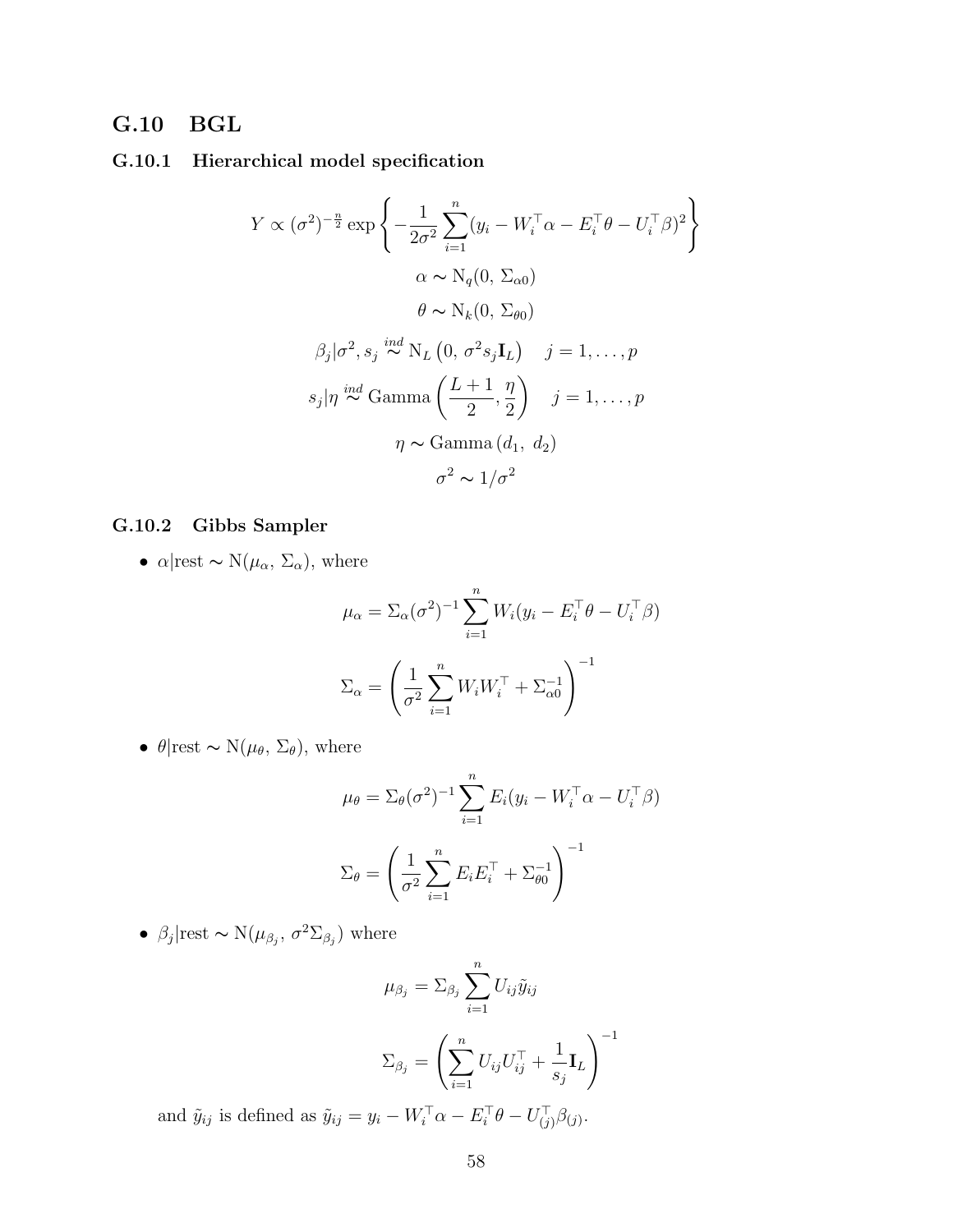- $\bullet \ \ s_i^{-1}$  $j^{-1}$ |rest ∼ Inverse-Gaussian(η,  $\sqrt{\frac{\eta \sigma^2}{\|\beta_j\|_2^2}}$ )
- $\eta$ |rest ~ Gamma  $(s_{\eta}, r_{\eta})$ , where  $s_{\eta} = \frac{p+p\times L}{2} + d_1$  and the rate parameter  $r_{\eta} = \frac{\sum_{j=1}^{p} s_j}{2} + d_1$  $d_2$ .
- $\sigma^2$ <sub>rest</sub> ~ Inv-Gamma $\left(\frac{n+p\times L}{2},\right.$   $\frac{\sum_{i=1}^n \tilde{y}_i^2 + \sum_{j=1}^p (s_j)^{-1} \beta_j^{\top} \beta_j}{2}$  $\frac{g_{i=1}(s_j)^{-1}\beta_j\beta_j}{2}$ , where  $\tilde{y}_i = y_i - W_i^{\top}\alpha - E_i^{\top}\theta - \alpha$  $U_i^{\top} \beta$ .

## G.11 BL

#### G.11.1 Hierarchical model specification

$$
Y \propto (\sigma^2)^{-\frac{n}{2}} \exp \left\{ -\frac{1}{2\sigma^2} \sum_{i=1}^n (y_i - W_i^\top \alpha - E_i^\top \theta - U_i^\top \beta)^2 \right\}
$$
  
\n
$$
\alpha \sim N_q(0, \Sigma_{\alpha 0})
$$
  
\n
$$
\theta \sim N_k(0, \Sigma_{\theta 0})
$$
  
\n
$$
\beta_{jl} |\sigma^2, s_{jl} \stackrel{ind}{\sim} N(0, \sigma^2 s_{jl}) \quad j = 1, ..., p; l = 1, ..., L
$$
  
\n
$$
s_{jl} |\eta \stackrel{ind}{\sim} \text{Gamma}\left(1, \frac{\eta}{2}\right) \quad j = 1, ..., p; l = 1, ..., L
$$
  
\n
$$
\eta \sim \text{Gamma}(d_1, d_2)
$$
  
\n
$$
\sigma^2 \sim 1/\sigma^2
$$

#### G.11.2 Gibbs Sampler

•  $\alpha$ |rest ~ N( $\mu_{\alpha}$ ,  $\Sigma_{\alpha}$ ), where

$$
\mu_{\alpha} = \Sigma_{\alpha}(\sigma^2)^{-1} \sum_{i=1}^{n} W_i (y_i - E_i^{\top} \theta - U_i^{\top} \beta)
$$

$$
\Sigma_{\alpha} = \left(\frac{1}{\sigma^2} \sum_{i=1}^{n} W_i W_i^{\top} + \Sigma_{\alpha 0}^{-1}\right)^{-1}
$$

•  $\theta$ |rest ~ N( $\mu_{\theta}$ ,  $\Sigma_{\theta}$ ), where

$$
\mu_{\theta} = \Sigma_{\theta}(\sigma^2)^{-1} \sum_{i=1}^{n} E_i (y_i - W_i^{\top} \alpha - U_i^{\top} \beta)
$$

$$
\Sigma_{\theta} = \left(\frac{1}{\sigma^2} \sum_{i=1}^{n} E_i E_i^{\top} + \Sigma_{\theta 0}^{-1}\right)^{-1}
$$